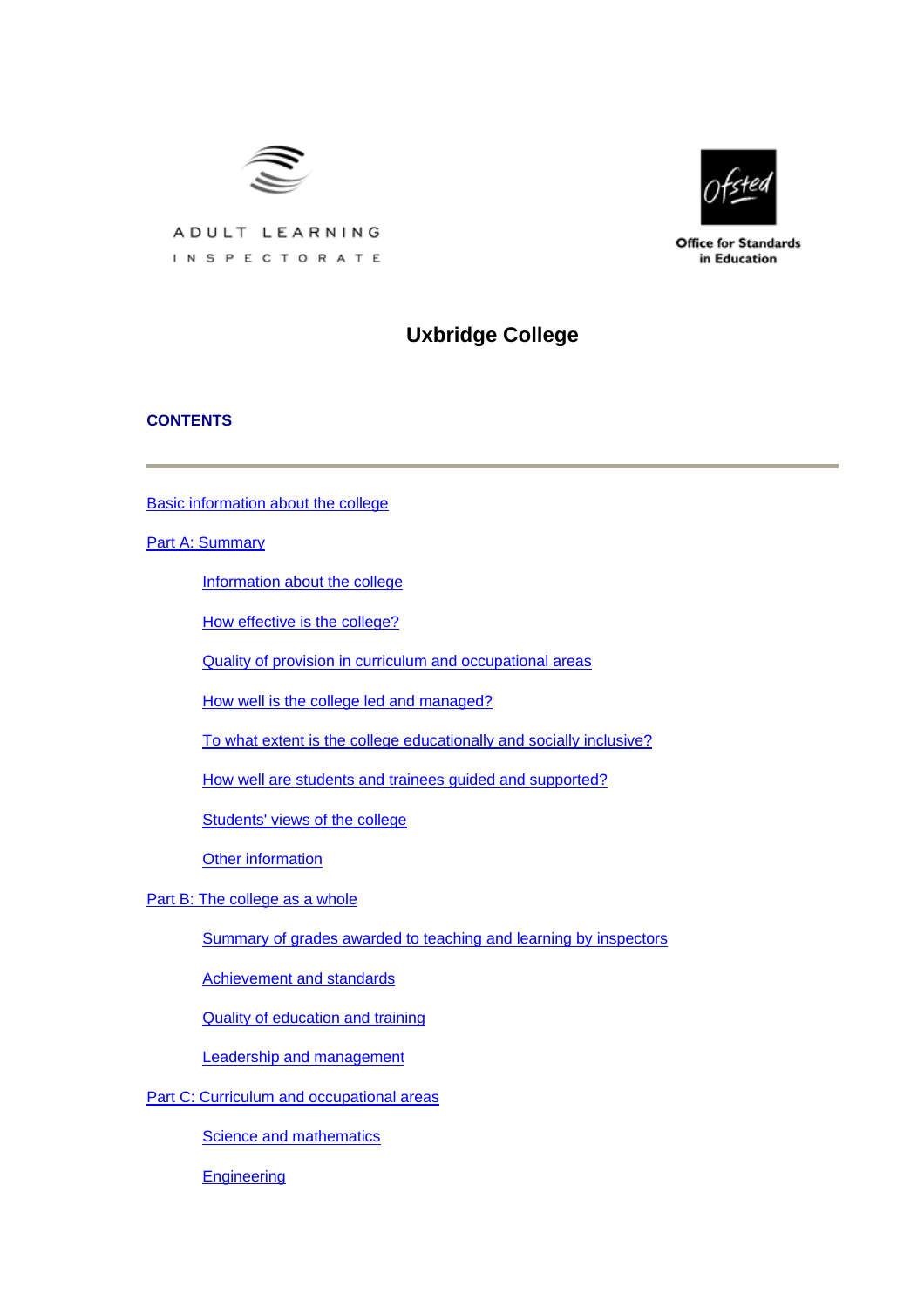## <span id="page-1-0"></span>**[Business](#page-23-0)**

[Information and communications technology](#page-26-0)

[Hairdressing and beauty therapy](#page-29-0)

[Health and social care and childcare and public services](#page-33-0)

[Visual and performing arts and media](#page-37-0)

**[Humanities](#page-40-0)** 

[English, languages and communication](#page-42-0)

[English for speakers of other languages](#page-46-0) 

**[Literacy and numeracy](#page-48-0)** 

## [Part D: College data](#page-50-0)

[Table 1: Enrolments by level of study and age](#page-51-0)

[Table 2: Enrolments by curriculum area and age](#page-51-0)

[Table 3: Retention and achievement](#page-52-0) 

[Table 4: Quality of teaching observed during the inspection by level](#page-53-0)

## **Basic information about the college**

| Name of college:             | Uxbridge College                 |
|------------------------------|----------------------------------|
| Type of college:             | General further education        |
| Principal:                   | <b>Rachel Davies</b>             |
| Address of college:          | Park Road                        |
|                              | Uxbridge                         |
|                              | Middlesex                        |
|                              | UB8 1NQ                          |
| Telephone number:            | 01895 853333                     |
| Fax number:                  | 01895 853377                     |
| Chair of governors:          | Dr Maud Tyler                    |
| Unique reference number:     | 130446                           |
| Name of reporting inspector: | Angela Cross-Durrant HMI         |
| Dates of inspection:         | 23-27 February and 12 March 2004 |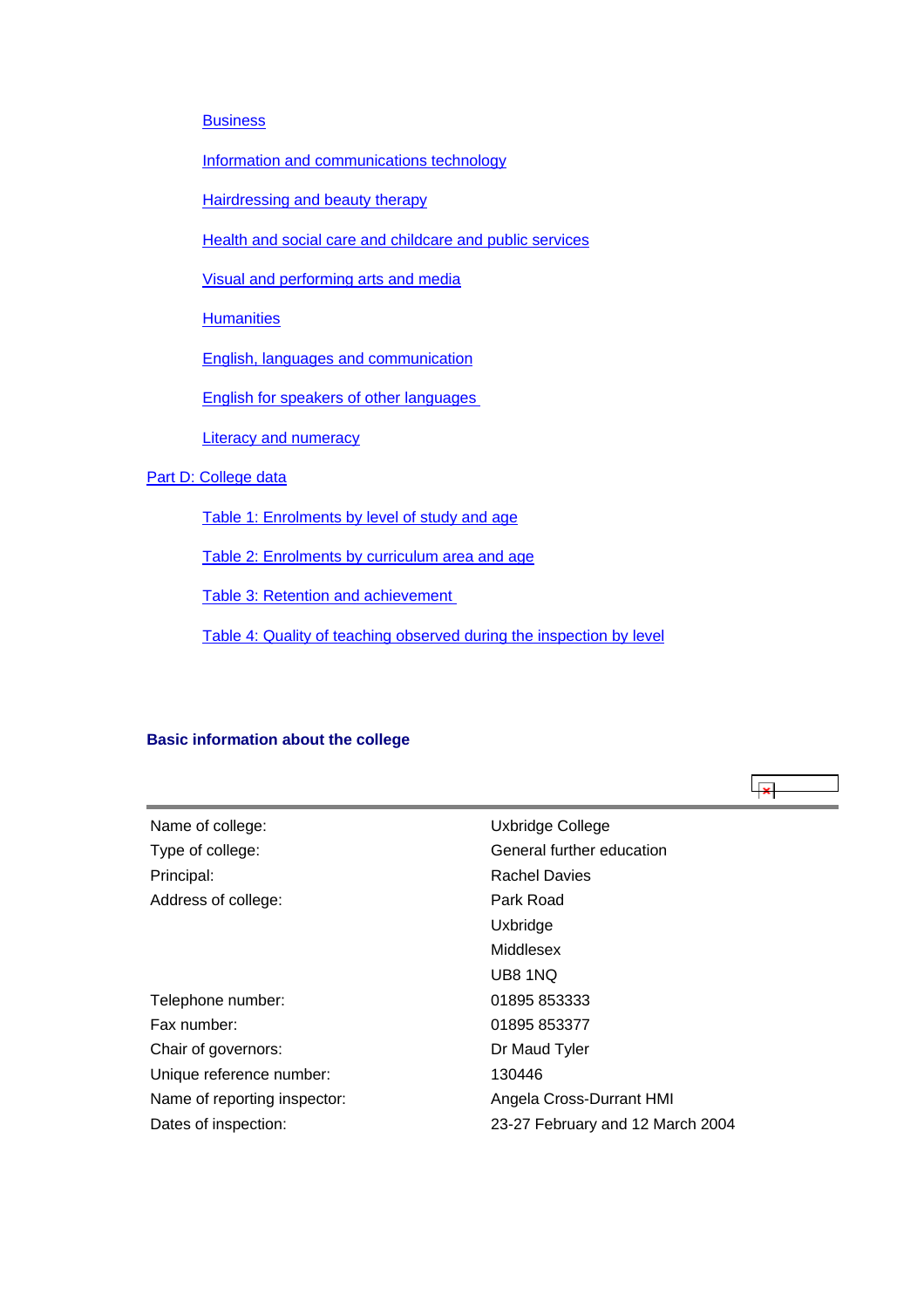$\overline{1}$ 

#### <span id="page-2-0"></span>**Information about the college**

Uxbridge College is a general further education (FE) college, situated in Hillingdon, the outer area of West London. The college has two campuses: one in the heart of Uxbridge and the other in Hayes. The Uxbridge site includes a large sixth form centre, known as the Uxbridge College Academy, which provides courses mainly for students aged 16 to 18. The college's campus at Hayes, the Hayes Community Campus, offers a range of programmes for young people and adults, and includes facilities and courses enabling students to experience industry-standard training. The location of the campus and the courses run there form a key part of the college's widening participation strategy. It is an integral part of other community services on the same site. A new leisure complex on the site, `Lifestyles', which contains fitness suites and a restaurant, is run in partnership with a private leisure company. Courses are offered at other venues, which are often in areas of high deprivation, and include provision, for example, in a local shopping centre, a church and in community centres. Approximately 21% of the population of Hillingdon come from minority ethnic backgrounds. The borough contains wards where some 50% of residents have no more than a level 1 or lower qualification. The unemployment rate is low, at 2.9%. A high proportion, 78%, of school leavers in the borough continue in education or training. Courses at the college as a whole are offered from entry level to level 4. Education and training takes place in all but one of the Learning and Skills Council (LSC) areas of learning. The college also runs courses for school pupils aged 14 to 16 in mainly vocational areas.

The college's mission is `to contribute to the increased competitiveness of the local and regional economy and through education and training improve prosperity and enhance the life chances of each individual'. Its purpose is `to educate and train an increasingly diverse number of people so that they can achieve their individual learning goals'.

#### **How effective is the college?**

Inspectors assessed 11 areas of learning at the college. They judged provision to be good in science and mathematics, visual and performing arts and media, humanities and English for speakers of other languages. Provision in engineering, information and communications technology (ICT) and literacy and numeracy was judged to be satisfactory. It was judged unsatisfactory in business; hairdressing and beauty therapy; health and social care (excluding childcare and public services); and in English, languages and communication. Work-based learning provision in engineering and hairdressing and beauty therapy was judged unsatisfactory. The college's key strengths and areas that should be improved are listed below.

#### *Key strengths*

- o good practical lessons
- o the safe environment for students and staff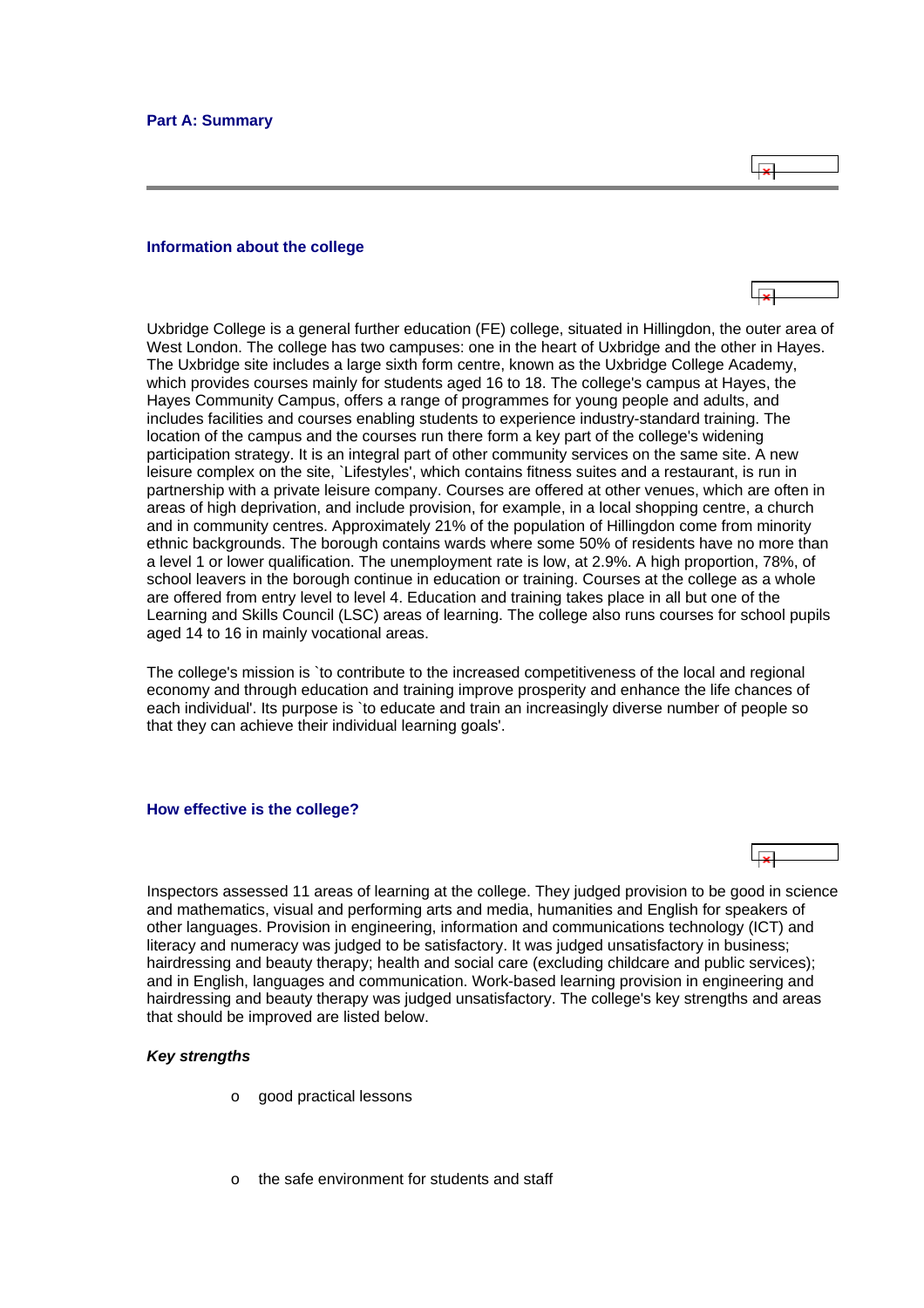- o good specialist help for students with physical impairment
- o productive partnership with the local community at Hayes
- o high pass rates on level 1 courses
- o good academic support for students in tutorials
- o effective student union.

## *What should be improved*

- o the quality of curriculum management in some areas
- o the quality of teaching generally
- o the thoroughness of lesson observations conducted by the college
- o the assessment of students' work
- o the proportion of trained teachers
- o students' punctuality and attendance
- o work-based learning provision.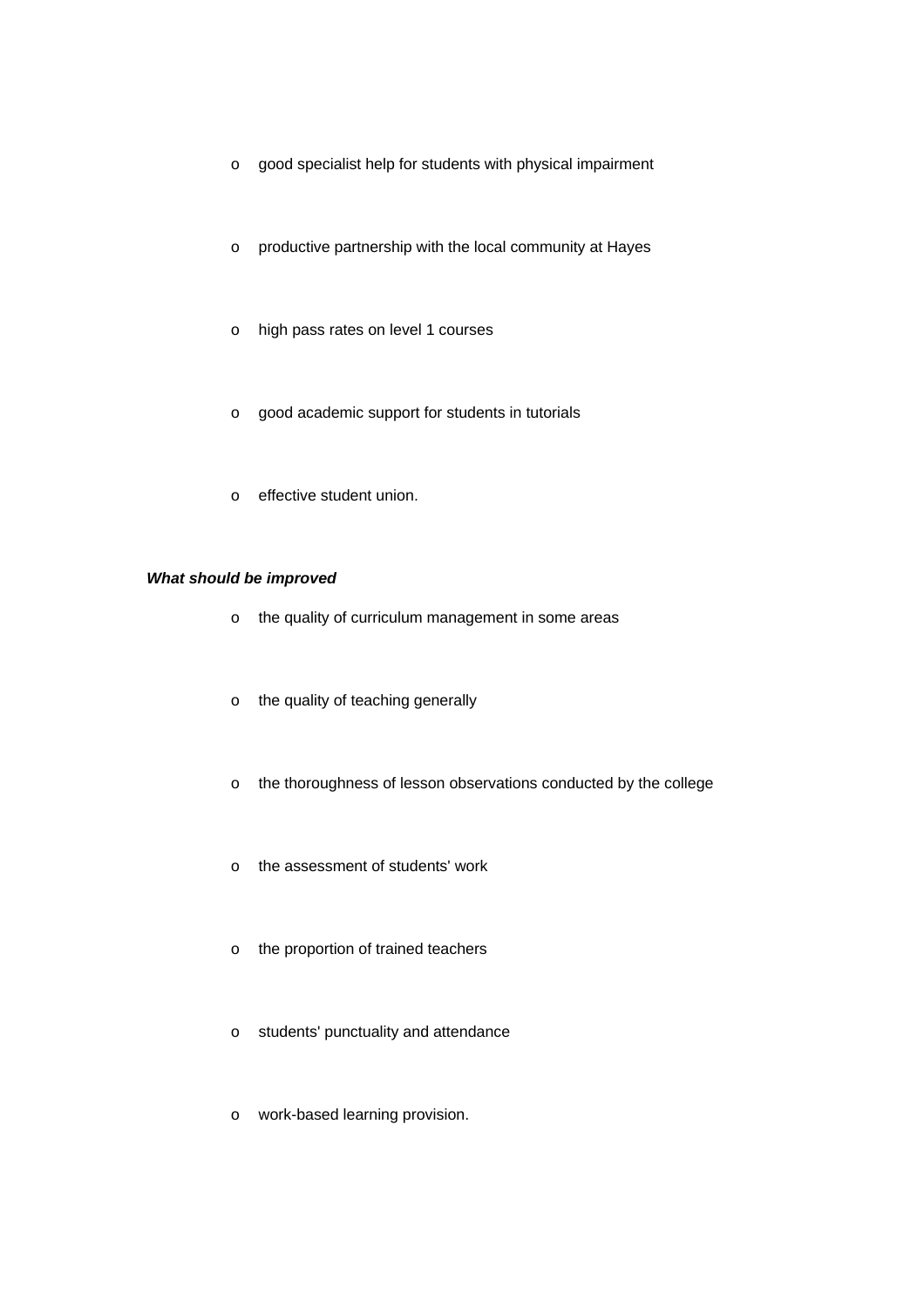<span id="page-4-0"></span>Further aspects of provision requiring improvement are identified in the sections on individual subjects and courses in the full report.

#### **Quality of provision in curriculum and occupational areas**

*The table below shows overall judgements about provision in subjects and courses that were inspected. Judgements are based primarily on the quality of teaching, training and learning and how*  well students achieve. Not all subjects and courses were inspected. Inspectors make overall *judgements on curriculum areas and on the effectiveness of leadership and management in the range: Outstanding (grade 1), Good (2), Satisfactory (3), Unsatisfactory (4), Very Poor (5).*

| Area                                                           | Overall judgements about provision, and comment                                                                                                                                                                                                                                                                                                                                                                                                                                                  |
|----------------------------------------------------------------|--------------------------------------------------------------------------------------------------------------------------------------------------------------------------------------------------------------------------------------------------------------------------------------------------------------------------------------------------------------------------------------------------------------------------------------------------------------------------------------------------|
| Science and mathematics                                        | Good. Much teaching is good and there are high retention and pass<br>rates in most subjects. The science laboratories are modern and well<br>equipped. Practical science lessons are good. Teachers make little<br>use of information and learning technology (ILT) for teaching. In<br>mathematics, learning resources and modern teaching aids, such as<br>computers, interactive whiteboards, or algebraic games, are not<br>available to stimulate learning or aid teaching.                 |
| Engineering                                                    | Satisfactory. Work-based learning is unsatisfactory. There is<br>effective individual support for students. Pass rates on the national<br>certificate in engineering are high. Resources are of particularly high<br>quality. On-the-job training for work-based learners is good. Some<br>teaching is unsatisfactory. Students' lack of punctuality and low<br>attendance rates have an adverse effect on learning in many lessons.<br>The management of work-based learning is unsatisfactory. |
| <b>Business</b>                                                | <b>Unsatisfactory.</b> The college offers a broad range of courses. Work<br>produced by office skills students is of a high standard. Pass rates on<br>some key business courses are low, and substantially below the<br>national average. Much of the teaching is unsatisfactory and teachers<br>fail to develop students' understanding of modern business contexts.<br>Students' lack of punctuality disrupts many lessons.                                                                   |
| Information and<br>communications<br>technology                | Satisfactory. Management of computing is good and there is a broad<br>range of courses to meet local needs. There are high pass rates on<br>courses at levels 1 and 3. However, the pass rates on the European<br>computer driving licence (ECDL) course are low. Some lessons are<br>poorly planned and managed and students' interest is not maintained.                                                                                                                                       |
| Hairdressing and beauty<br>therapy                             | Unsatisfactory. Work-based learning is unsatisfactory. Students<br>produce some good written work. Workplace training is effective. Pass<br>rates are low and declining on most courses, and there is very poor<br>achievement of the modern apprenticeship framework. Some teaching<br>is dull and teachers' expectations of students are too low. The low<br>number of clients fails to create a realistic working environment for<br>students. Learning targets for students are not clear.   |
| Health and social care and<br>childcare and public<br>services | Unsatisfactory. Childcare and public services is satisfactory.<br>Although pass rates have been high on the advanced vocational<br>certificate of education (AVCE) health and social care course, the first-<br>year unit test results in January 2004 are very poor. Arrangements for<br>briefing temporary and new teachers are inadequate and students are<br>not yet performing at the standard required for the course. The                                                                 |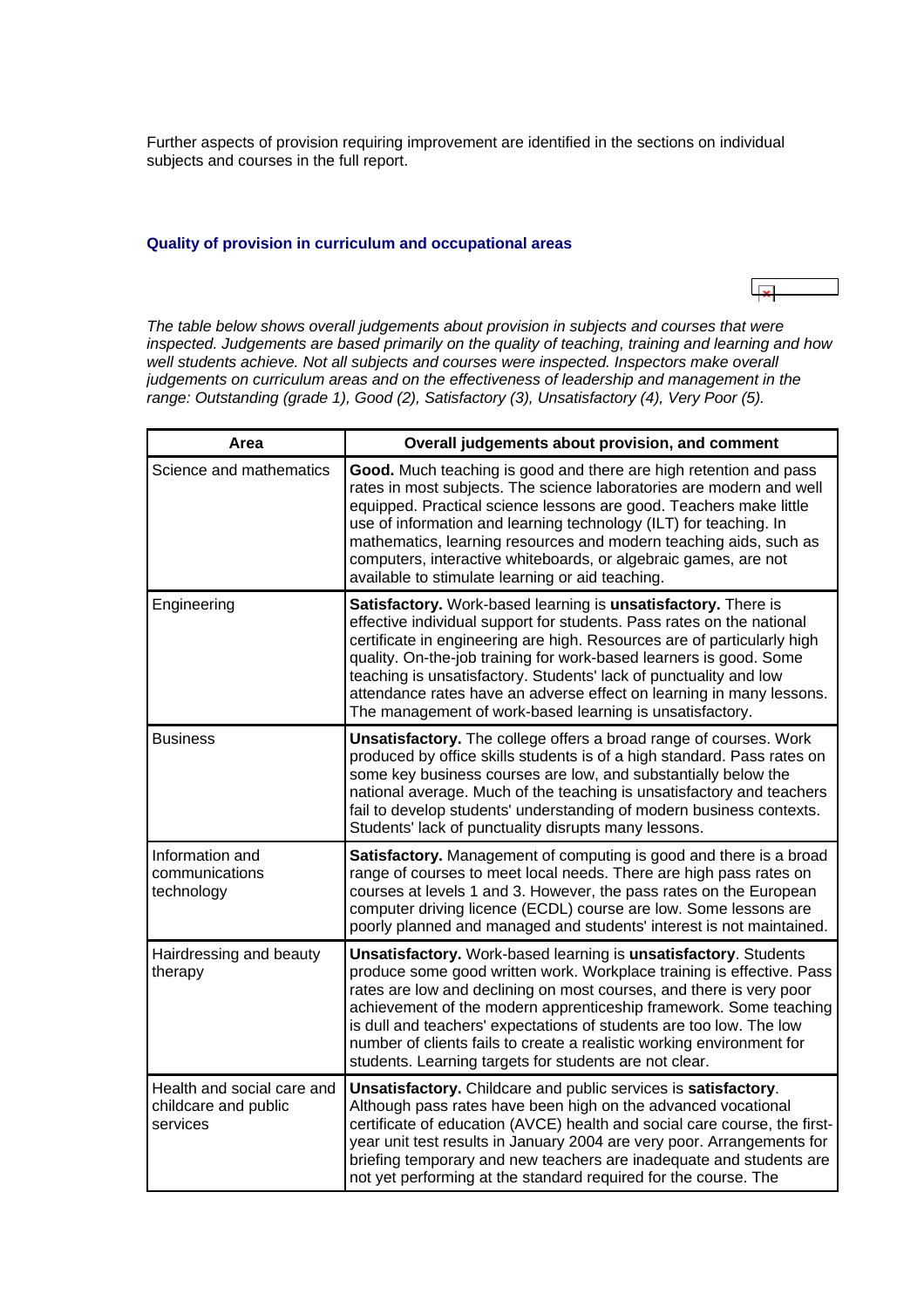<span id="page-5-0"></span>

|                                            | management of health and social care provision is unsatisfactory.<br>Internal verification arrangements are unsatisfactory, retention rates<br>on many courses are below the national average and pass rates on<br>level 3 childcare and public services courses are below the national<br>average. There is effective work experience for childcare students and<br>there is good support for students with additional learning needs.                                                                                                                                                |
|--------------------------------------------|----------------------------------------------------------------------------------------------------------------------------------------------------------------------------------------------------------------------------------------------------------------------------------------------------------------------------------------------------------------------------------------------------------------------------------------------------------------------------------------------------------------------------------------------------------------------------------------|
| Visual and performing arts<br>and media    | Good. Teaching is mainly good. Pass rates are high on many<br>courses. The quality of most students' work is high. There are good<br>links with the media industry. Too many students fail to complete their<br>courses. High staff turnover often affects adversely the quality of<br>lesson planning, teaching and learning.                                                                                                                                                                                                                                                         |
| <b>Humanities</b>                          | Good. Pass rates are high on general certificate of education<br>advanced-level (GCE A-level) courses and most advanced subsidiary-<br>level (AS-level) courses. Much of the teaching and learning is well<br>organised and stimulating. There is good individual support for<br>students. Retention rates on some AS-level courses are low and<br>some pass rates are below the national average. There is insufficient<br>use of ICT for teaching.                                                                                                                                   |
| English, languages and<br>communication    | Unsatisfactory. Pass rates on general certificate of secondary<br>education (GCSE) modern foreign language courses are high and<br>students develop good comprehension skills. Too much teaching in<br>English and modern foreign language programmes is unsatisfactory<br>and does not meet students' needs. Most of the written feedback from<br>teachers on students' work fails to enable students to improve their<br>performance. Students' lack of punctuality and their poor attendance<br>have an adverse effect on lessons. Much curriculum management is<br>poor.           |
| English for speakers of<br>other languages | Good. Teaching and learning overall are good. Students gain<br>confidence and they progress successfully from one level of study to<br>the next. Resources are of high quality. Course reviews are effective.<br>Retention rates are low on some courses. Students are not given<br>adequate opportunities to gain accreditation.                                                                                                                                                                                                                                                      |
| Literacy and numeracy                      | Satisfactory. Teaching and learning are good in practical lessons.<br>Learning support staff work well with teachers and students in<br>lessons. Students develop good speaking and listening skills, but their<br>reading and writing skills are insufficiently developed. Teachers do not<br>modify their teaching methods or materials to meet the needs of<br>students of different abilities. Students' individual learning plans are<br>often only partially completed or not completed, and contain<br>insufficient detail to help students to progress at an appropriate rate. |

## **How well is the college led and managed?**

Leadership and management are satisfactory. Governors effectively oversee the financial health of the college and monitor its progress against strategic priorities and targets. They are appropriately involved in strategic planning. Governors and senior managers provide strong direction for the college. The college has productive links with its community partners, particularly in Hayes where the college's second site is located. There are good links with local schools through which courses for around 350 pupils aged 14 to 16 are offered. The college has an established quality assurance system, but its implementation is insufficiently thorough. Grades awarded for teaching and learning

 $\overline{1}$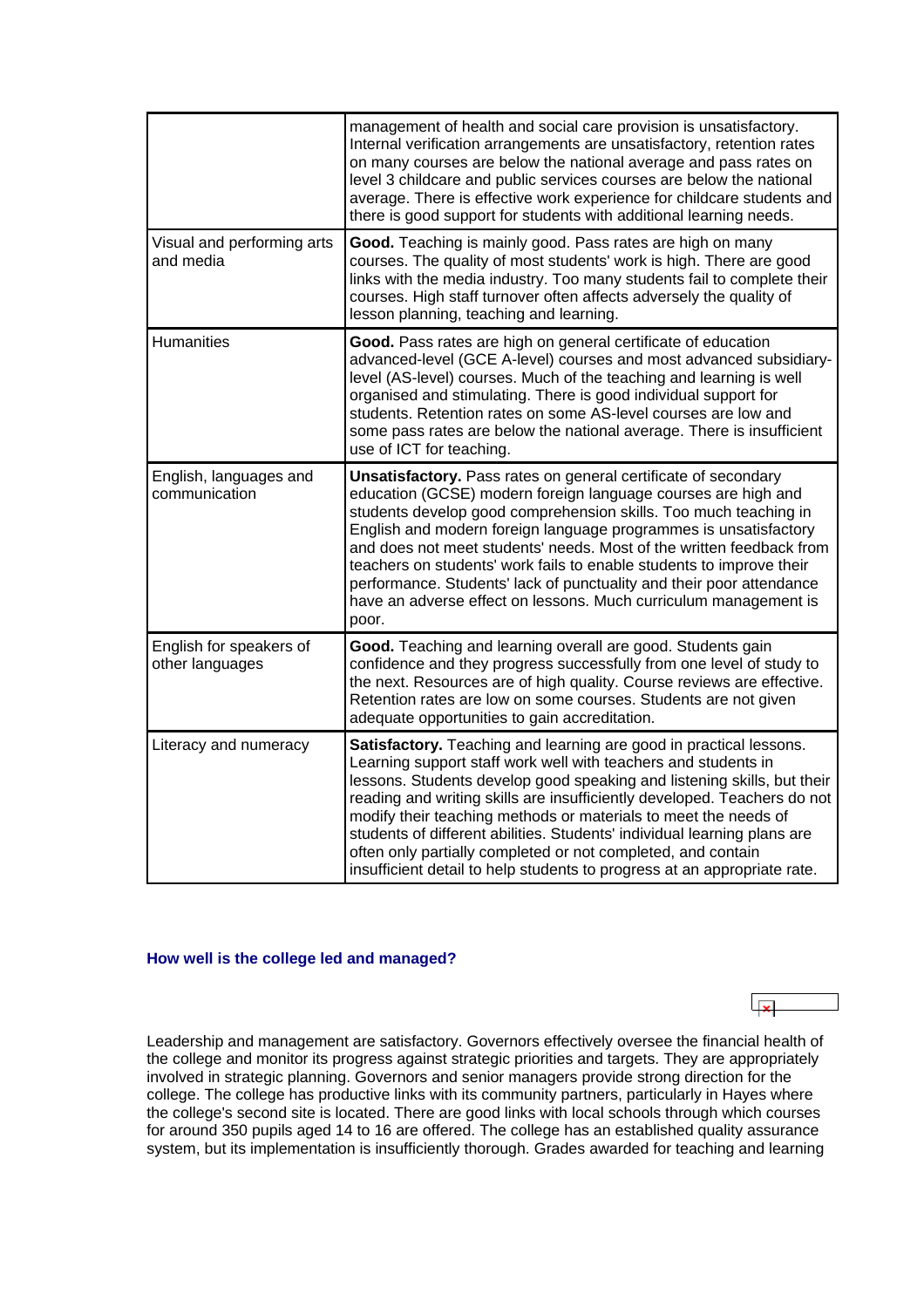<span id="page-6-0"></span>colleges. Many new and agency-supplied teachers do not have teaching qualifications. The quality of curriculum leadership and management varies across the college. The college meets its obligations under the Race Relations (amendment) Act 2000. Governors have agreed a disability statement to meet the requirements of the Special Educational Needs Disability and Act 2001 (SENDA). The college has appointed a child protection officer, but does not yet have an adequate child protection policy. The college provides value for money.

#### **To what extent is the college educationally and socially inclusive?**

The college's response to education and social inclusion is good. The college has a race relations policy, which is implemented satisfactorily. A total of 54% of students and 22% of staff are from minority ethnic backgrounds, compared with 21% of residents in the local community. Equality of opportunity is promoted through the student union and through college committees. The college has recently increased the number of courses for both students aged 16 to 18 and adult full-time and part-time students, and the college offers courses from level 1 to level 3 in most subject areas. Courses, mainly in information technology (IT) and in English for speakers of other languages (ESOL), are offered in venues out in the community, to attract students from under-represented groups. The quality of teaching of literacy and numeracy is satisfactory. Saturday morning and holiday clubs in numeracy, IT and communication skills are run for children. Local and regional community groups speak highly of the colleges' responsiveness to needs. A recent audit, carried out to gauge the college's compliance with the requirements of the SENDA, demonstrated that most buildings are accessible to students with restricted mobility. An action plan to improve access has been drawn up and work has started on making suitable modifications.

#### **How well are students and trainees guided and supported?**

Guidance and support for full-time and part-time students are good. Induction for students is generally well planned, and is appropriate for students aged 16 to 18 and adults. Students undertake a test at the start of their courses to determine their level of basic literacy, numeracy and IT skills, and specialised help is offered where needs are identified. Additional learning support from `learning advocates' and other specialist staff is effective, both during lessons and through extra-curricular sessions. Individual learning plans for students are not always used effectively. Very good specialist support is offered to students with visual or hearing impairment. The college's tutorial system offers effective academic support and works well for the majority of students. While much informal pastoral support takes place, procedures for ensuring that all students receive comprehensive guidance on personal and social development are not well established. The student union is the main vehicle for informing students about topics such as drugs awareness and sexual health, but the information does reach students in all parts of the college. Advice on these topics is not offered through the college's tutorial system. There are appropriate systems in the student support centre for referring students to external support agencies, such as for counselling. Students benefit from effective careers guidance.

 $\overline{\mathbf{r}}$ 

**Students' views of the college**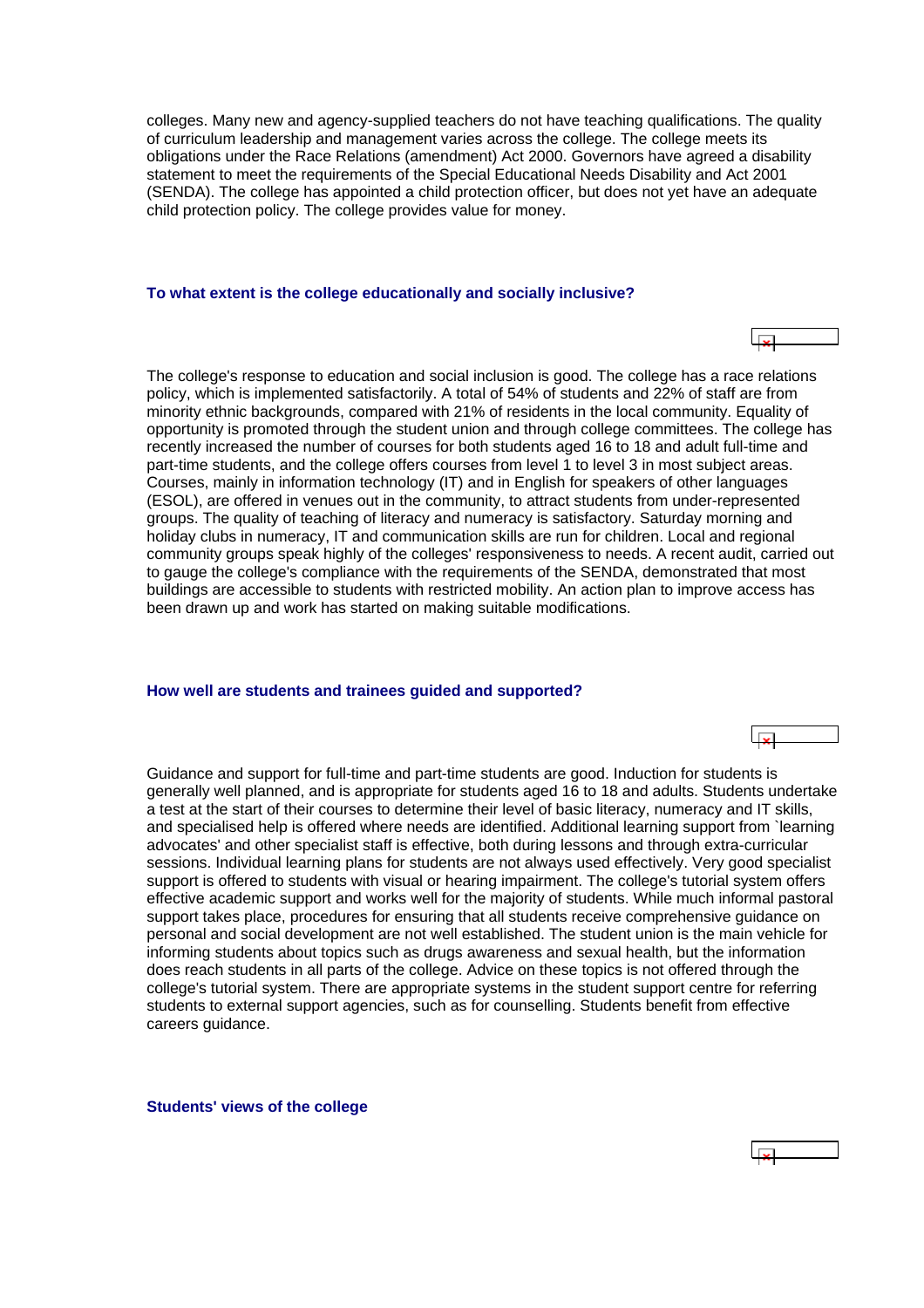Students' views about the college were taken into account and a summary of their main comments is presented below.

## *What students like about the college*

- o friendly and supportive staff
- o the safe and well-maintained college environment
- o the mature atmosphere
- o good computing facilities
- o the range of courses
- o careers education and guidance
- o effective discipline.

## *What they feel could be improved*

- o staff shortages and changes
- o students arriving late at lessons
- o long gaps between lessons and some first lessons starting in the afternoon
- o lack of work experience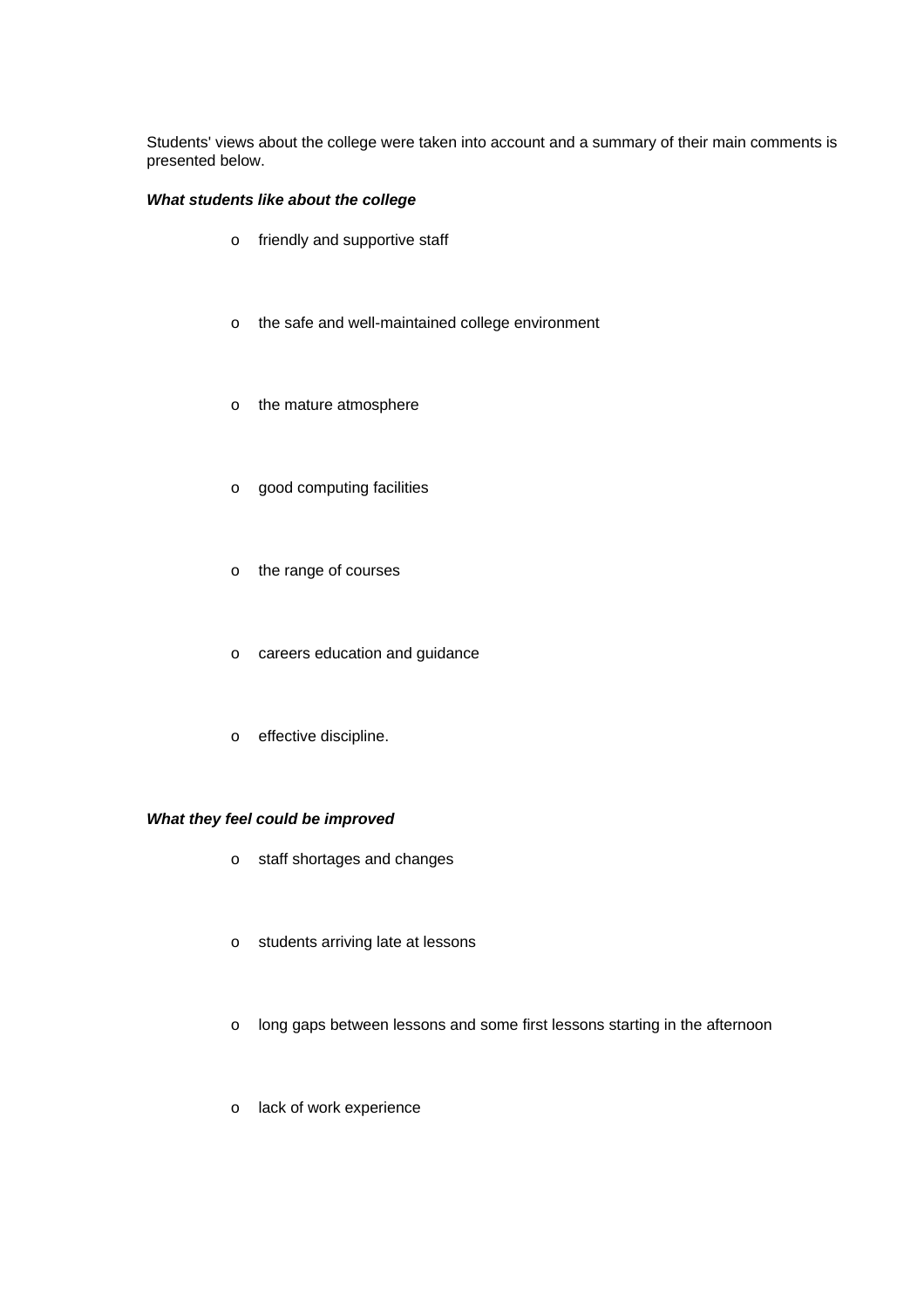- <span id="page-8-0"></span>o distracting noise from surrounding rooms in some lessons
- o the range and prices of canteen food
- o parking facilities, especially at the Hayes site.

#### **Other information**

The college inspection report will normally be published 12 working weeks after the formal feedback of the inspection findings to the college. Once published, the college has two months in which to prepare its post-inspection action plan and submit it to the local Learning and Skills Council (LSC). The college's action plan must show what action the college will take to bring about improvements in response to issues raised in the report. The governors should agree it before it is submitted to the local LSC. The local LSC should send to Ofsted only action plans from colleges that have been judged inadequate or have been awarded a grade 4 or 5 for curriculum provision, work-based learning and/or leadership and management.

ا بودا ا

 $\overline{1}$ 

#### **Part B: The college as a whole**

#### **Summary of grades awarded to teaching and learning by inspectors**

| <b>Aspect &amp; learner</b><br>type | Graded good or better<br>(Grades 1 to 3) % | Graded<br>satisfactory<br>(Grade 4) % | <b>Graded less than</b><br>satisfactory<br>(Grades 5 to 7) % |
|-------------------------------------|--------------------------------------------|---------------------------------------|--------------------------------------------------------------|
| Teaching 16-18                      | 56                                         | 31                                    | 13                                                           |
| 19+ and WBL $*$                     | 56                                         | 34                                    | 10                                                           |
| Learning 16-18                      | 52                                         | 35                                    | 13                                                           |
| 19+ and WBL*                        | 58                                         | 31                                    |                                                              |

*Key: The range of grades includes: Excellent (Grade 1), Very Good (Grade 2), Good (Grade 3), Satisfactory (Grade 4), Unsatisfactory (Grade 5), Poor (Grade 6) and Very Poor (Grade 7).*

*\*work-based learning*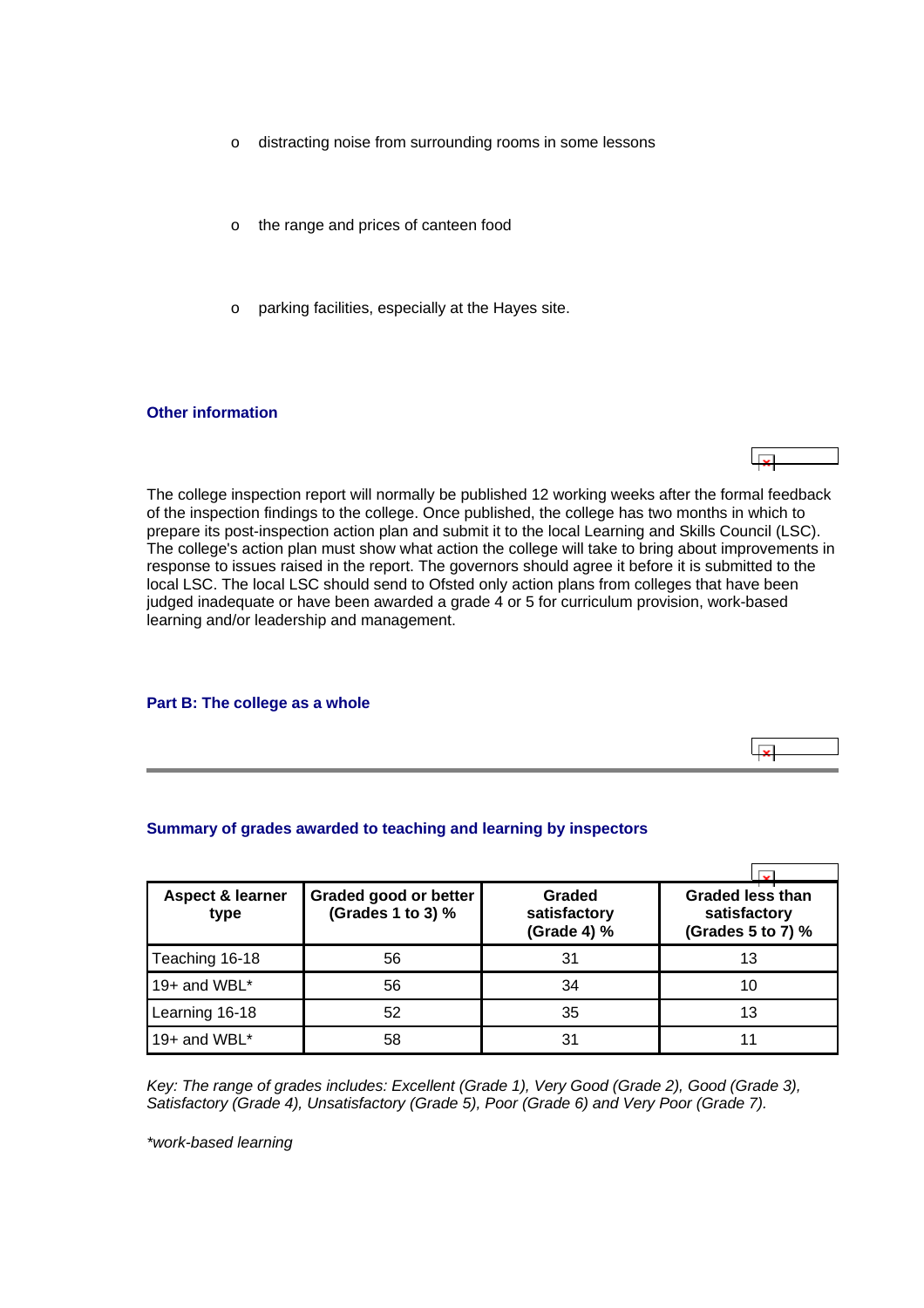

1. Uxbridge College offers a wide range of courses that can be studied full time and part time. There are courses in 13 of the 14 LSC areas of learning. Inspectors used data on students' achievements, drawn from the individualised student record returns, and individualised learner returns to the Further Education Funding Council (FEFC) and the LSC for the academic years 2001 and 2002. They also used college data, produced using kite-marked software, on pass and retention rates for 2003. Inspectors accepted college data in making judgements.

2. In 2003, according to the college's data, pass rates on level 1 courses had risen to well above the national average, and on courses at levels 2 and 3 they are just above the national average. However, retention rates on level 1 courses have fallen by around 12% to about the national average. Retention rates on other levels of courses are generally at, or near, the national average.

#### *16 to 18 year olds*

3. In the three years 2001 to 2003, pass rates on long level 1 courses have been well above the latest published national averages for 2002 for general FE and tertiary colleges. However, over the same three-year period, overall retention rates on these courses have declined from almost 20% above the national average to around the national average. Retention and pass rates on some national vocational qualification (NVQ) level 1 and equivalent courses show a downward trend.

4. In the three years 2001 to 2003, pass rates at level 2 have been about 10% above the national average. Retention and pass rates on long level 2 courses have been slightly above the national average. In 2003, 57% of students achieved GCSE grades A\* to C. Pass rates are generally good on the intermediate general national vocational qualification (GNVQ) courses, except in business studies.

5. Overall pass and retention rates on level 3 courses have been around the national average for the three years to 2003. There have been some consistently good pass rates, for example, on the national diploma in design and the national diploma in computing. However, pass rates for AS-level courses are falling, and they have declined on some level 3 NVQ or equivalent courses to around the national average. Pass rates on NVQ level 3 in beauty therapy have been between 13% and 40% below the national average for the three years 2001 to 2003. Although the average NVQ pass rate on NVQ level 3 courses has improved, it remains 26% below the national average. Pass rates for AVCE in business are low. Retention rates on these courses improved from below the national average in 2001 and 2002 to above it in 2003, except in accounting, where the retention rate in 2003 was 38%, according to college data.

6. College figures demonstrate that in 2003 the proportion of students gaining high grades in their qualifications varies from 40% in GCE A2 to 18% in GNVQ programmes. In some GCE A-level subjects, particularly in chemistry, physics, and some modern foreign languages including French and Italian, many students achieve high grades. In some other programmes, for example, business, ICT, leisure and tourism, health and social care, visual and performing arts and media, some humanities subjects and English, the proportion of students achieving high grades is below the national average. In some subject areas, and especially in humanities, few students progress from AS-level studies to GCE A level. Some 57% of GCSE students achieved grades A\* to C.

7. The college has made use of three systems to measure students' achievements on level 3 courses against their GCSE point scores. In 2002, a system used in the Borough of Hillingdon and based on the Department for Education and Skills (DfES) statistics was used to compare college students' performance with that of local school pupils. In 2003, the college implemented its own performance reporting system that requires the setting of minimum acceptable grades for students for each subject or course studied. In the same year, the college subscribed to an external independent analysis for evaluation of students' performance in GCE A-level, AS-level and a few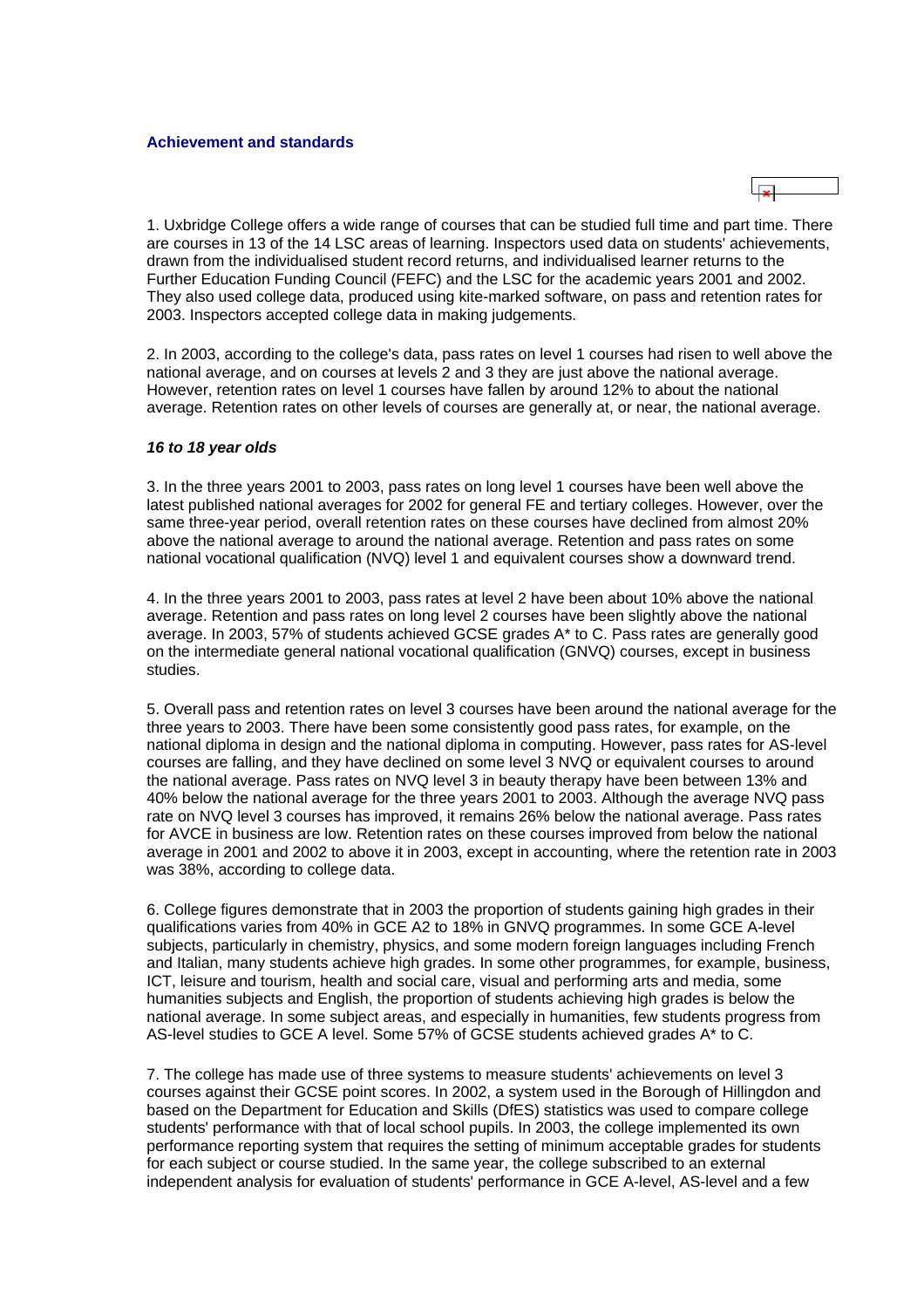AVCE subjects. In 14 of the 16 GCE A-level subjects analysed, most students achieved higher grades in three subjects than would have been predicted from their GCSE point scores. GCSE entry qualifications attained by students studying GCE A-level subjects have been consistently high over the last three years. Students achieve average point scores which range between 5.0 and 6.2. In AS-level subjects, in 12 of the 20 subjects analysed, students achieved higher grades than would have been predicted from their GCSE point scores. Of the five vocational programmes where data were analysed, students achieved less well in three than would have been predicted by their GCSE results, particularly in business studies.

8. Pass rates in communication and application of number key skills have generally been close to the national average. Pass rates in level 2 IT have fluctuated. Retention rates in key skills programmes at levels 1 and 2 have been over 80% for the three years 2001 to 2003.

9. The standard of students' work was satisfactory in 55% of the level 1 lessons observed. In the better lessons, students develop good personal and vocational skills. In humanities, most students demonstrate confidence in lessons and make valuable contributions in debates. In practical lessons in science, biology and chemistry, students demonstrate effective investigative skills. In performing arts, students are confident performing in front of their fellow students. However, in many full-time business lessons, students do not develop research and analysis skills, or skills that enable them to study on their own or to work in groups. In hairdressing and beauty therapy, students are often unable to make sufficient progress in their lessons and do not develop the competences to work at the speed required in the industry.

10. The average student attendance rate in lessons observed was 76%, at the national average. The highest attendance rates, around 85%, were in humanities and literacy and numeracy. The lowest were in English, languages and communication, ESOL, engineering and health, social care, childcare and public services, where they ranged from only 63% to 73%. In some lessons during the inspection, students' attendance and punctuality were frequently unsatisfactory. Scrutiny of registers by inspectors showed that the pattern of students' attendance seen during the inspection was typical, though in a few areas, attendance was a little lower in some lessons during the inspection than at other times of the year. Registers showed that students' attendance in many tutorials is poor. Students lack punctuality in many lessons. In a few instances, students arrived up to 30 minutes late. For example, in a mid-morning tutorial, only 1 student was present at the beginning of the tutorial; 3 more students arrived after 20 minutes and by half-way through the session, just 7 out of the 16 students on the register were present. Inspectors recorded students arriving significantly late in 69 of the 227 lessons observed (30%) and in some curriculum areas, in almost all lessons. Students' lack of punctuality often significantly disrupted lessons by causing a loss of momentum or breaking the logical flow of the lesson, and because time was lost bringing latecomers up to speed. Explanations had to be repeated and some teachers have to go over ground already covered.

11. Completion rates on modern apprenticeship framework programmes are low. Since 2000, of the 42 students on the advanced modern apprentice programme in engineering, only 2 have achieved the full framework award. In hairdressing, of the seven enrolled on the advanced modern apprenticeship, just three have achieved the full framework award. In the same period, of the 54 foundation modern apprentices enrolled in engineering, only 1 achieved the full framework and only 3 their NVQ. In hairdressing, of the 125 foundation modern apprentices enrolled during the same four-year period, only 8 students have achieved the full framework. The number of students starting on work-based learning programmes is declining. In 2002, the college enrolled only 22 advanced modern apprentices and this figure declined to 11 in 2003. In 2002, 125 students started their foundation modern apprentice programmes. However, at the time of the inspection, less than half that figure had been enrolled.

12. The college has a contract with the Employment Service to offer Job Centre Plus training in mainly ICT and foundation programmes, including training in literacy and numeracy and training for students on ESOL courses. Retention and completion rates are high. Of the 28 clients who started ICT training in 2002, 82% were retained and completed their training satisfactorily. Similarly, of the 128 clients on foundation courses, 78 have been retained and all completed their training successfully. In 2001, the college had 88 clients; in 2002 there were 618 clients. At the time of the inspection, the college had trained a total of 198 clients. In ICT training, clients benefit from well-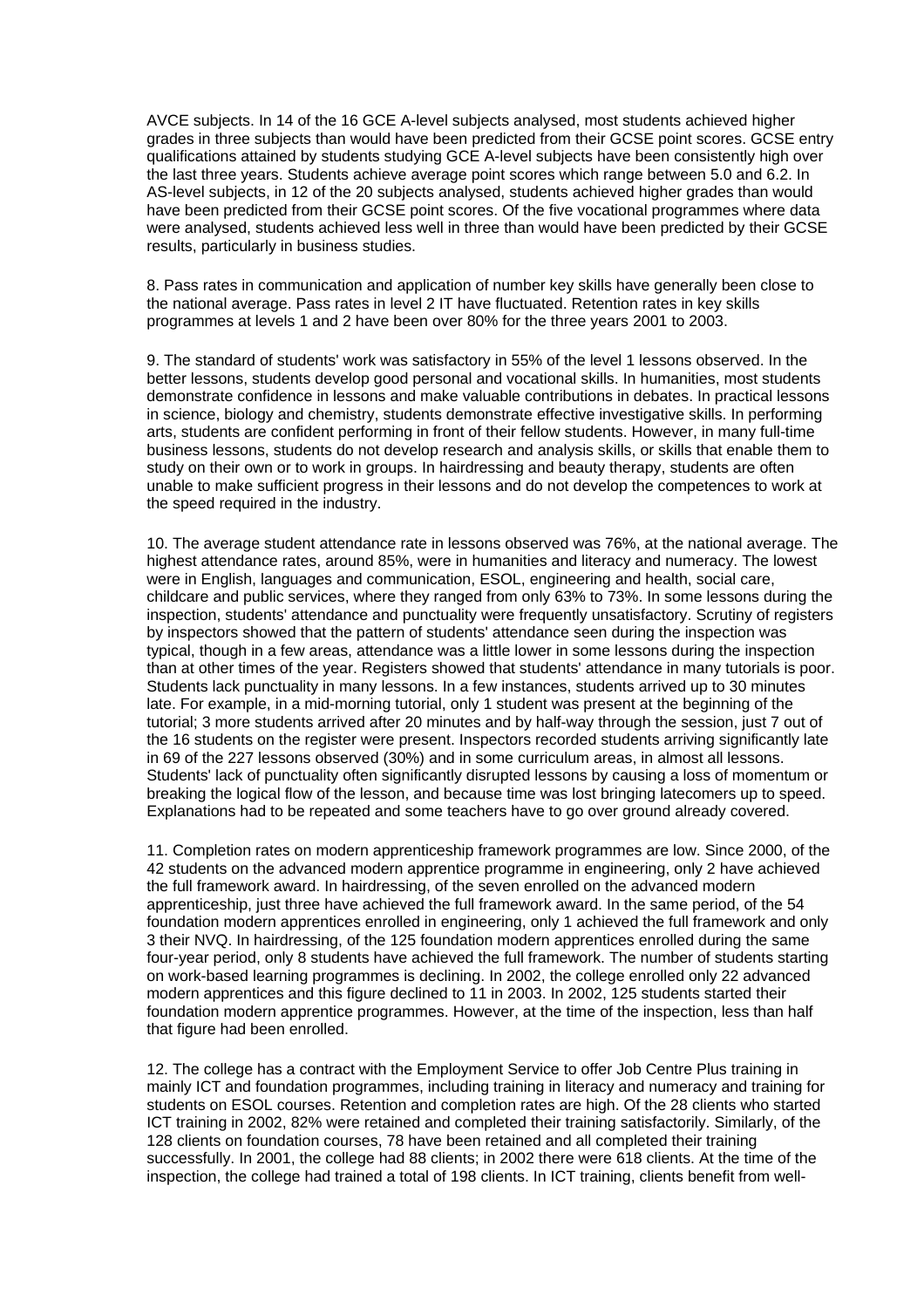<span id="page-11-0"></span>designed and clear workbooks and work well in a workshop environment. Clients organise their files well. Dates for reviewing their progress are planned well in advance. All clients had received an effective assessment of their level of basic skills. However, the employment rate is poor. Of the 28 clients in ICT, only 1 found employment, and of the 128 clients on foundation courses, only 16 have found a job. The overall employment rate for this contract, covering the period 2001 to 2003, is extremely low, at only 7%.

## *Adult learners*

13. In the three years 2001 to 2003, overall pass rates on level 1 courses have been above the national average, rising to almost 20% above the national average. However, retention rates on level 1 courses have declined, though they remain just above the national average. In the same period, pass rates on level 2 courses have been consistently at the national average and retention rates have been consistently above the national average. In the three years 2001 to 2003, both retention and pass rates on level 3 courses have been consistently above the national average. Pass rates in GCSE French, Italian and Spanish are high and the proportion of students who achieve a high grade is significantly above the national average. However, there are areas where the retention and/or pass rates are low. For example, the pass and retention rates on accounting foundation and intermediate courses are consistently below the national average. At the time of the inspection, 20% had low attendance rates or had withdrawn from their courses. Pass rates on IT qualifications are low on some courses being run in community venues and on some beauty therapy courses.

14. Overall, inspectors judged that the standard of adult students' work during lessons was good or better in half of the lessons observed. However, students' attainment specifically in level 3 lessons was judged unsatisfactory in almost a fifth of lessons observed. Adults develop their ICT skills well. They develop good comprehension skills in modern languages and good listening and oral skills in ESOL and literacy and numeracy lessons, though this is often at the expense of developing their reading and writing skills.

#### **Quality of education and training**

15. Teaching, learning and attainment were graded by inspectors in 227 lessons. Teaching was good or better in 55% of lessons, 33% were satisfactory and 12% were unsatisfactory. This is lower than the average for general FE and tertiary colleges inspected in 2002/03. The grading of learning follows a similar pattern, with 54% good or better, 34% satisfactory and 12% unsatisfactory. At the time of the college's last inspection, undertaken by the FEFC, in 1999, of the 90 lessons observed in that inspection, 58% were good or better, 32% were satisfactory, and 10% were unsatisfactory.

16. The standard of teaching is uneven across the curriculum areas. Teaching is most effective on courses in science and mathematics, humanities and visual and performing arts. The teaching in practical lessons in science and visual and performing arts is particularly good. Some practical lessons in engineering and literacy and numeracy are also good. Teaching is least effective in business, hairdressing and beauty therapy, and English, languages and communication, and 20% of work-based sessions are unsatisfactory. The development of students' key skills is mainly integrated with normal lessons and occurs during group tutorials. The quality of teaching of key skills, and basic skills, is mainly satisfactory. Much teaching of basic skills in ESOL is good.

17. In entry level, level 1 and 2 lessons, where adult students predominate, teaching is significantly better than in lessons where students aged 16 to 18 predominate. It is most marked in level 2 lessons where 68% of lessons for adults were graded good or better, compared with only 47% in lessons for students aged 16 to 18. In level 3 lessons, teaching is significantly better in lessons with students aged 16 to 18 than in those for adults. Only 20% of work-based learning sessions were graded good or better.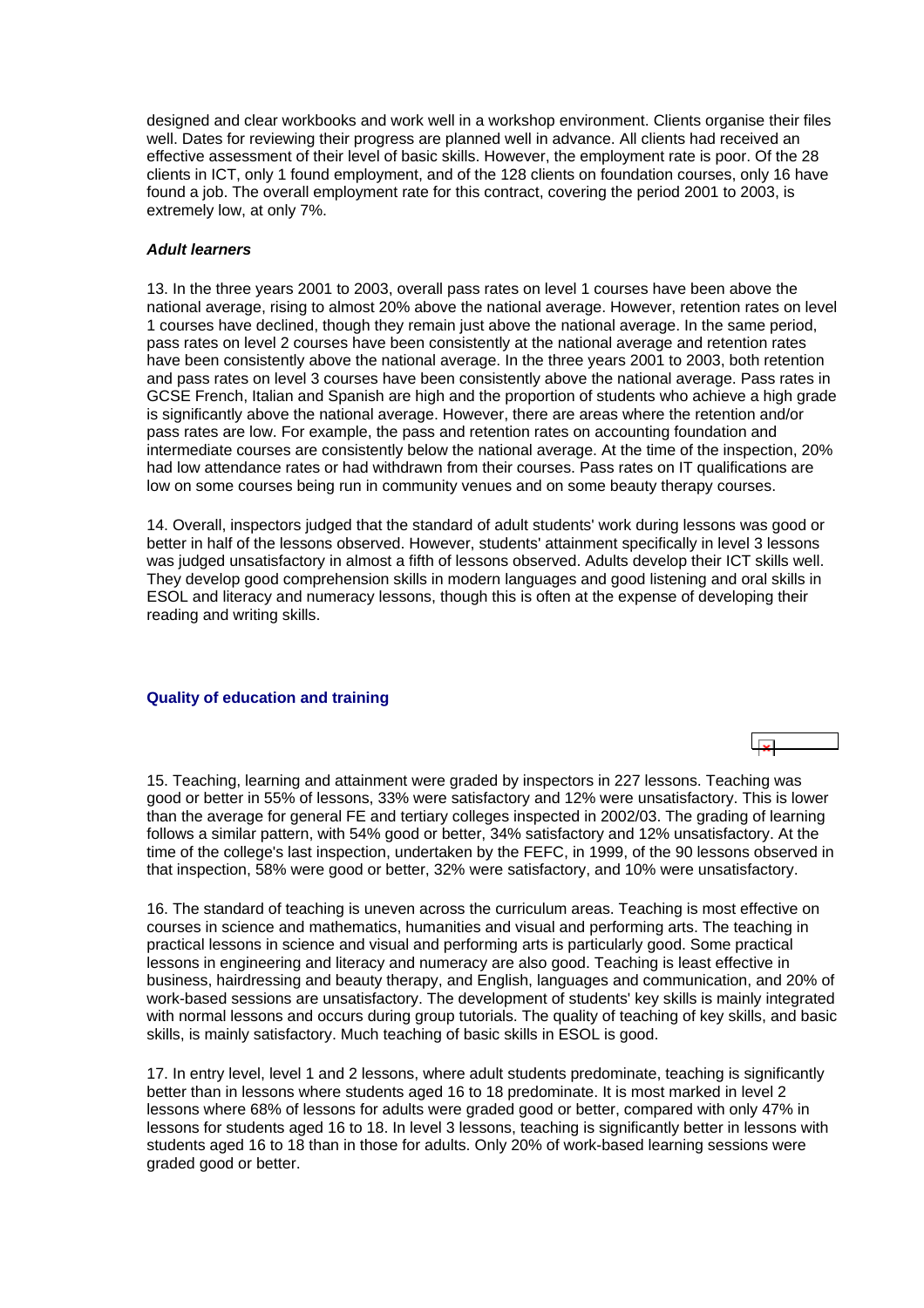18. In the most effective lessons, teachers plan well and share the objectives of the lessons with students. Practical activities for students are well prepared. Teachers give clear introductions to new topics. They develop students' key skills by making them a central part of lessons. Some teachers devise good handouts and other learning resources for students. They enable students to work well in groups and to share confidently the results of their group work. Some teachers are adept at encouraging lively debates in lessons. They ask questions of individual students to check they have understood what was intended, and they give good support to individual students. The pace at which some lessons develop keep students on task and fully occupied.

19. In less successful lessons, there is no clear indication of what students should achieve. There are unstructured starts to lessons and poor questioning from teachers to ascertain what students can recall from earlier lessons. Sometimes, teachers give laboured explanations of concepts or ideas, spend too long introducing topics or spend too much time speaking and giving students little opportunity to engage in discussions. Many classes contain students of varying ability, but teachers do not devise appropriately different methods or materials to meet their different learning needs. Often, teachers do not have sufficiently high expectations of their students and the pace at which lessons develop is slow, the teaching is dull and students become bored. Teachers fail to check adequately that all students in a lesson have understood what was intended. In some lessons, students spend too long copying notes and more ground could be covered. There is some poor lesson management. Students engage in their own conversations or otherwise fail to participate properly in lessons, and these failings are not always noticed by teachers. Insufficient learning resources also hamper students' learning and progress. Many students are not punctual for lessons, and teachers often do not do enough to challenge students about being late.

20. A total of 70% of permanent teaching staff and around only 40% of agency-supplied teachers have a teaching qualification. Part-time agency teachers teach approximately 15% of the total teaching time at the college. New full-time teachers are scheduled to undertake a one-year or twoyear training course, respectively, after they have been appointed as permanent members of staff, normally after six months. Some work-based teachers in engineering do not hold appropriate qualifications. In hairdressing and beauty therapy, some necessarily additional assessors have only recently been appointed. As a result, the assessment of trainees' work and skills has been delayed. In some subject areas, the college has a policy of recruiting people from industry. However, these recruits are not teacher-trained and often will not complete their training for at least two years. Some 8 communication support staff have qualifications in sign language and work effectively with 23 deaf students. Five mandatory training days for all staff are designed to address college priorities. While recent events have focused on, for example, managing student behaviour, retention and pass rates, management development and IT, insufficient emphasis has been placed on improving teaching and learning.

21. Since the last inspection in 1999, the college has made significant improvements to its premises. College buildings on both the Uxbridge and Hayes site are well maintained, attractive and clean. A new four-storey `Academy' building on the Uxbridge site, built specifically to offer provision for students aged 16 to 18, has a welcoming reception area, and contains the student services area and teaching rooms. There are recreational facilities, sports halls and playing pitches, lounges, restaurants and cafes. There has been significant development at the college's campus at Hayes. The college has become an integral part of the local community services. The college shares the site with a health centre, social services day centre, nursery, fitness and leisure centre, and a youth centre, all of which are surrounded by a new housing estate.

22. An audit was carried out recently to establish the degree to which the college complied with the requirements of the SENDA. The audit demonstrated that most of the college's buildings are accessible to students with impaired mobility or other physical impairments. However, further work has yet to be done. Some teaching rooms, especially in dance, music, photography, hair and beauty and business, are too small for the size of student groups using them. Classrooms, laboratories, workshops and studios are equipped to a high standard. Little student work is displayed in classrooms. As a result, some rooms are dull, and fail to reflect students' interests or the subjects taught. Learning resource centres are welcoming and adequately equipped with books, videos and periodicals. The proportion of high-quality computers available for students' use is satisfactory. Computers are available on open access for students and they can be booked in advance. However,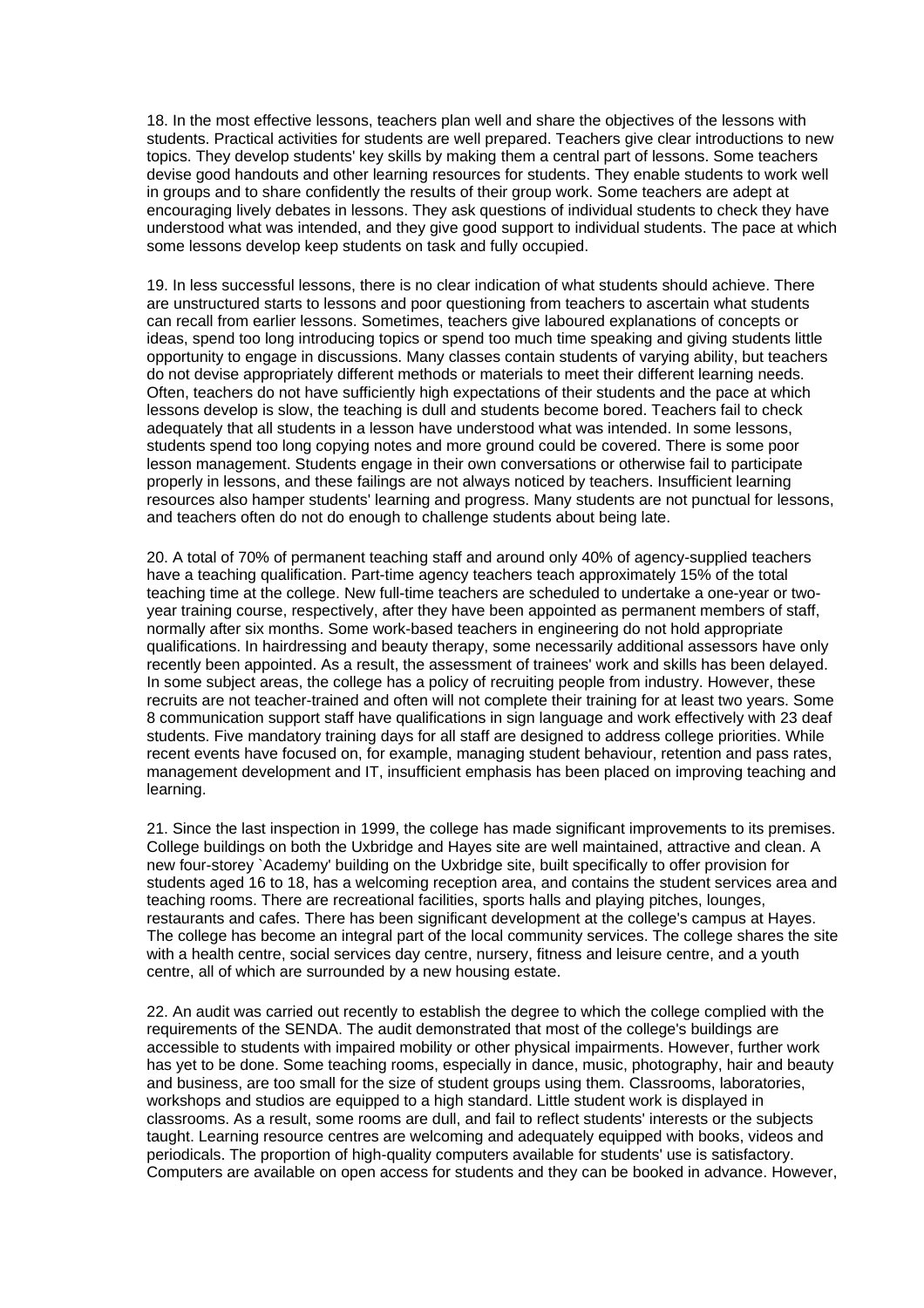at lunchtimes, access to the computer facilities is poor because too many students require them at the same time. There is a well-equipped IT training room for teachers. Although the college's intranet and computerised `virtual learning environments' provide basic information for staff and students, this service is still not yet well developed.

23. Teachers generally use the results of students' initial assessment of their literacy, communication, application of number and IT skills for planning lessons, especially those in which students' key skills are being developed. A few students are unclear about the results of their basic skills tests undertaken when they started at the college, and are unaware of how the results have been used. Students' experiences prior to coming to the college are considered when they enrol, but formal accreditation of their prior learning is not available. Some work-based students gain relevant experience, and work competently, in the workplace. However, teachers on work-based programmes do not include students' workplace achievements in the evidence used for formal assessment and fail to help students be assessed more quickly and so achieve their qualifications earlier.

24. Information about students' achievements and prior learning experiences are entered in their individual learning plans at the start of their courses, and used to set minimum target grades for students to achieve. The procedure for calculating minimum grades is generally understood by students. However, the system is not implemented well by teachers and often the grades identified for students on GCE A2 courses are exactly the same for all students in a group, even though they have achieved different GCSE grades. In some areas, such as humanities, business, and some parts of the ICT area, individual learning plans are completed appropriately, and have both shortterm and long term targets for students to achieve. Students' progress is monitored and reviewed each term and, where targets and objectives are clear and measurable, the individual learning plans are generally effective. However, in some areas, such as foundation studies, engineering workbased learning, health and social care, and literacy and numeracy, the plans are ineffective. They have not been completed adequately or on time, or targets in them are vague.

25. The work set for students is appropriate to the level of their courses. Teachers usually mark and return work promptly. There is good assessment of students' work in ICT, humanities and visual and performing arts. However, in work-based learning, in both engineering and hairdressing, there is too little assessment of students in the workplace. Across all areas of learning, teachers' comments on students' written work are often poor, too brief, and fail to give enough guidance to students to help them improve their performance. Some teachers use too much indiscriminate `ticking' and provide inadequate comment and annotation on written work. Teachers often fail to correct errors in students' spelling, grammar and punctuation. These shortcomings have not been identified through the college's internal verification system, which is designed to enable teachers to compare and check the work they are setting, and their marking. A revised, but too general, internal verification policy is in place. There is too little guidance for teachers about the appropriate stages of verifying marking, and insufficient guidelines for ensuring sufficient examples of students' work are used. Whilst some curriculum areas, such as visual and performing arts, have developed rigorous marking systems, which include effective forms for recording marks, across the college there is much inconsistency in the quality of checking and comparing marking. Some of the forms used for assessors' feedback are unclear and do not promote effective assessment practice. There is little analysis of, and comparison between, the performance of different groups of students.

26. The college offers a wide range of courses. It recently increased the number of full-time and parttime courses. There are courses at level 1 in some curriculum areas, but the majority of provision is at levels 2 and 3. In 2003, 57% of full-time students returned to the college to progress from one level of study to the next. In the same year, 14% of the total student body progressed to higher education (HE). The college has productive links with local communities who speak highly of the college's responsiveness to the community, particularly at Hayes. A few courses, mainly ICT and in vocational areas for speakers of other languages, are offered in venues out in the community. Saturday morning and holiday clubs are run for children, which offer a small number of courses, mainly in numeracy, IT and communication skills. The college works effectively with local schools, special schools and the local education authority, on a number of projects for pupils aged 14 to 16. Some 350 school pupils aged 14 to 16 attend the college to gain vocational education and sometimes experience in the workplace. Retention and pass rates are high on the courses for pupils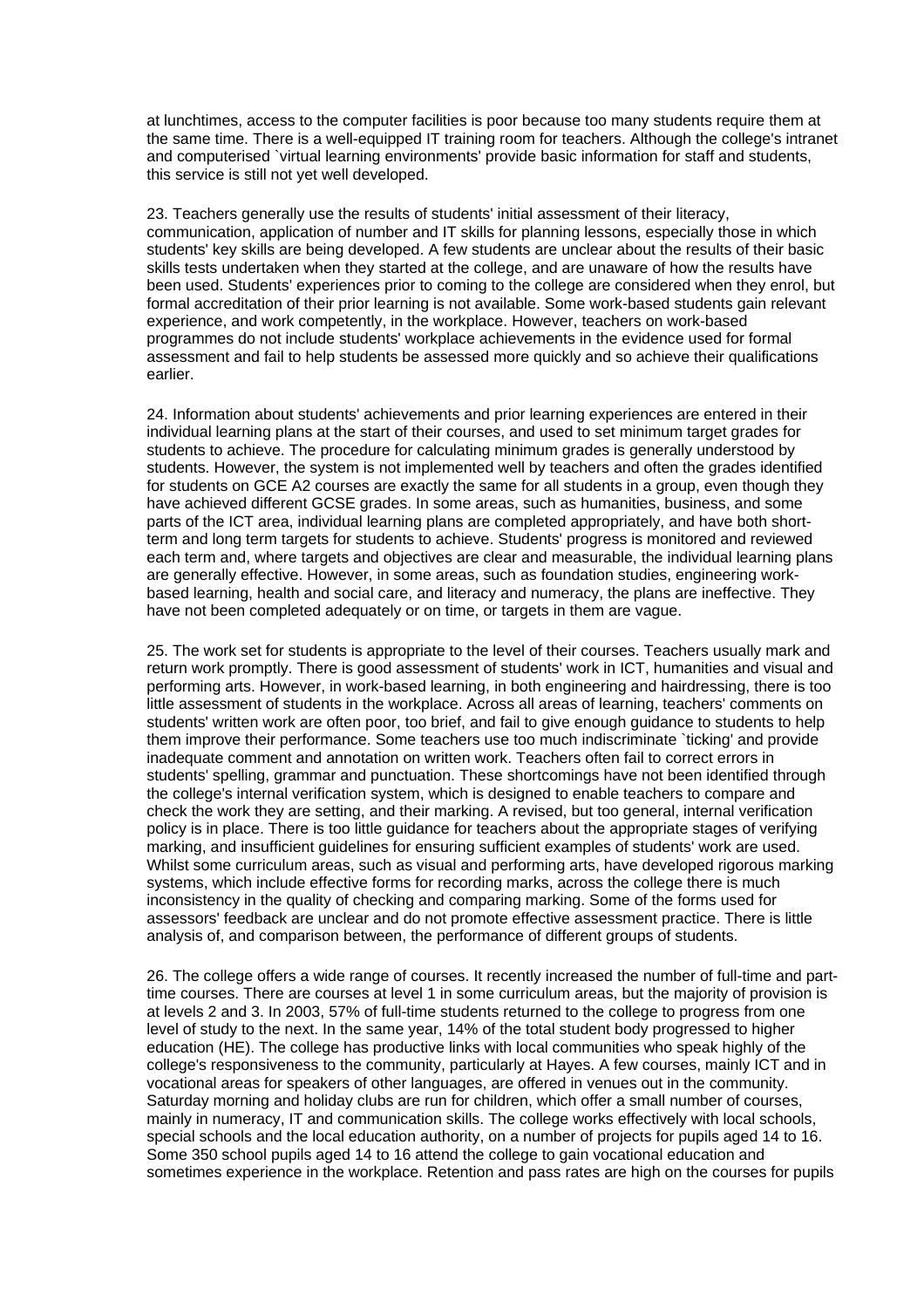<span id="page-14-0"></span>aged 14 to 16. Despite the high number of students aged 14 to 18, the college does not yet have an adequate child protection policy.

27. Guidance and support for full-time and part-time students are good. In addition to providing informative materials, the college offers advice for potential students in drop-in advice centres on both campuses. The college also offers a programme of information and guidance at community centres and in schools. Induction is well planned, especially for adult students. The college has two `disability officers' to support students with disabilities.

28. Students' additional learning needs are identified at the start of their courses, and there are effective arrangements for providing additional learning support where it is needed. The college provides effective additional learning support for students both in lessons and in extra-curricular sessions in the learning support centre. There are 18 `learning advocates', allocated across the 9 schools of study, who support sensitively the learning of identified students either individually or in small groups. IT co-ordinators provide an effective support service for students in the learning resource centre. Students with hearing impairments are supported well. A substantial fund for support for students helps over 450 students to attend college, and there are attendance targets to be met by the students.

29. The college's tutorial system is designed mainly to support students' academic progress. While students receive much informal pastoral support, procedures for ensuring that all students receive guidance on health and social welfare are not well established. There is an effective students union, which is represented on the college governing body and on college committees. The union provides information for students about issues such as drugs awareness, sexual health and the promotion of equal opportunities. Advice and guidance on these issues are not offered through the college's tutorial system. The service provided by the students union does not reach students in all parts of the college. Written records of students' personal and learning needs are not in place across all courses. Liaison officers arrange a programme of relevant activities, which includes trips for students and talks by outside speakers. For example, a workshop was arranged on young peoples' rights related to `Stop and Search' legislation. Tutorial support for part-time and work-based learning students generally meets their needs. The college has good relations with the Connexions service, whose staff have a permanent base in the student support centre. Students receive effective careers guidance, especially related to HE, and the college has established good links with local HE institutions. Tutors inform parents and sponsors appropriately about the progress students are making.

30. The college employs tutorial co-ordinators, one of whose main duties, with teachers, is to identify and deal with students' poor attendance at college. However, in some curriculum areas, such as English, modern languages and communication, and in business, and tutorials in science and mathematics, some registers were not completed correctly. Some students have substantial periods of non-attendance and no action has been taken. Students arrive late to many lessons. While procedures are in place to address this failing, teachers do not apply them thoroughly enough.

#### **Leadership and management**

31. Leadership and management are satisfactory. Governors carry out their statutory duties through well-attended board meetings and an appropriate range of committees, including a student affairs committee. They are appropriately involved in strategic planning. Governors and senior managers provide strong direction for the college. The college's strategic objectives and priorities are clear and disseminated to staff, who generally understand and support them. Managers monitor closely the progress made towards achieving strategic objectives and targets. Senior managers meet groups of students regularly, and curriculum teams are encouraged to have student representatives at their meetings and to speak to focus groups to gain students' views of their experiences at college.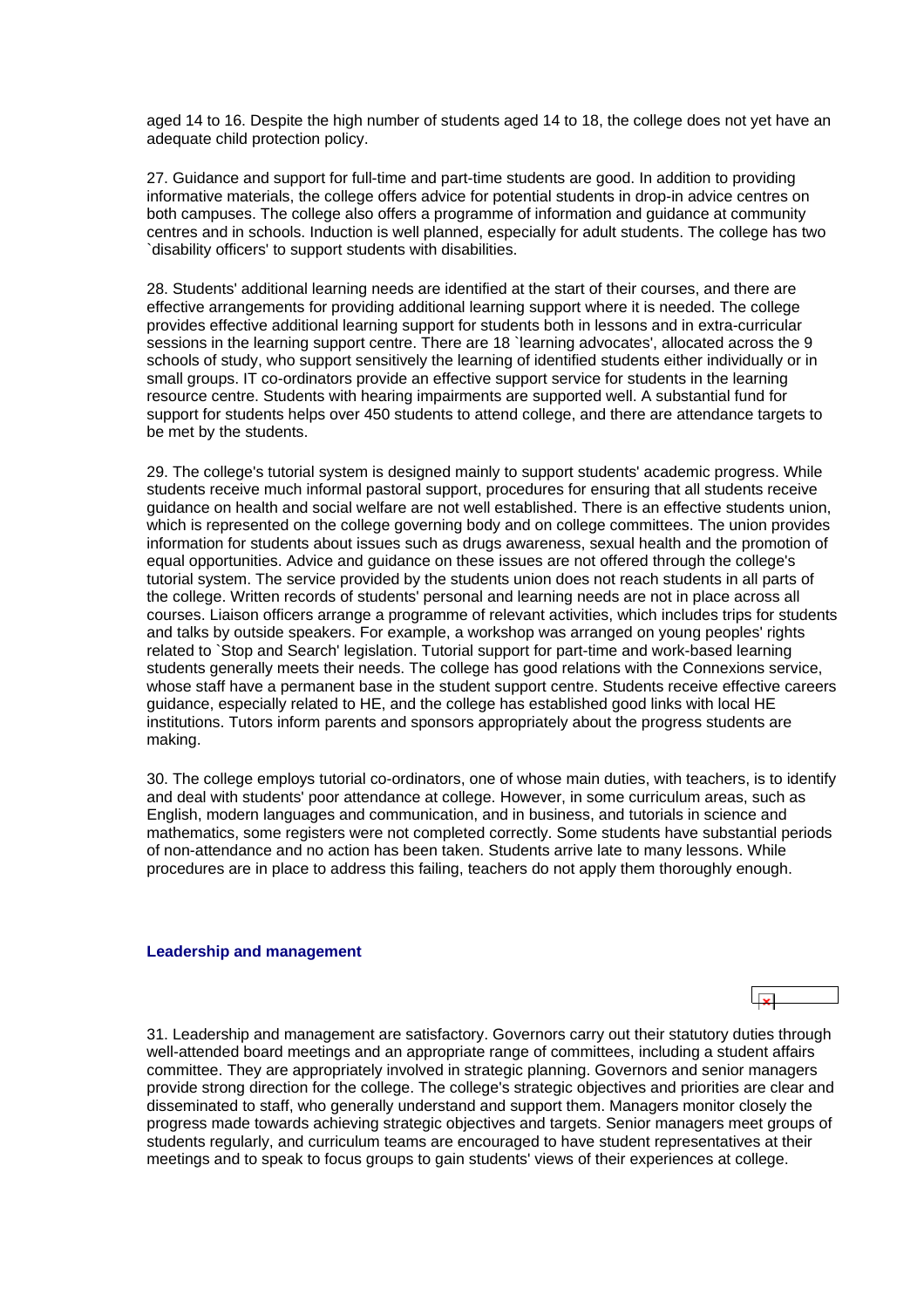32. The college's organisational structure is clear and understood. Roles are well defined and, with the exception of some newly appointed staff, managers are clear about their responsibilities and accountability. Permanent staff, including the principal, are appraised annually. The process identifies their development and support needs. Hourly paid teachers are not appraised, though their teaching is observed as part of the college's internal observation scheme. Communication in the college is effective. The principal holds regular briefing meetings with staff, and senior managers visit school of study meetings. There are also information sites on the college intranet for staff. Managers try to keep in close contact with their staff and to listen to their views.

33. The college has effective and productive links with its community partners, particularly in Hayes, where the college's second campus is an integral part of a newly built community centre that is highly valued by local community groups. There are good links with schools through which the college provides mainly vocational programmes for students aged 14 to 16. However, there is little collaboration with others regarding students aged 16 to 18 and over. Links with employers are not consistently effective, though they are improving.

34. Managers monitor the college's performance through a range of quality assurance activities. These include course reviews that consider progress against course targets in, for example, students' attendance, retention and pass rates; the outcomes of quality audits, such as lesson observations, internal and external verification of work set for students and marked; and surveys of students' views. However, the quality audits are not consistently effective. For example, as a result of the college's lesson observation system, grades awarded by the college for teaching were higher than those awarded by inspectors. Observers do not always give sufficient attention to students' learning and attainment during observations. The thoroughness of internal verification procedures varies across the college and on some courses internal verification is poor. In health and social care, for example, there is no adequate internal verification and no teacher is qualified as an internal verifier. The college has a well-established quality assessment system. However, the strengths identified in some schools of study self-assessment reports are overstated, and weaknesses, particularly in teaching, learning and attainment, are underestimated. The resultant strategies for improvement are not always adequate. In some schools of study, actions for improvement are not always followed up. The proportion of good or better grades for teaching achieved by the college during the inspection is lower than the national average and slightly lower than in its previous inspection in 1999. The proportion of lessons judged less than satisfactory is higher than the national average and slightly higher than in the previous inspection.

35. The college has a clear training and development plan which is based on the outcomes of lesson observations and staff appraisal. The evaluation of training and development is largely descriptive and does not identify the impact of training on the quality of teaching and learning. The college has a strategy for recruiting teachers who are vocationally well qualified but who may not be teachertrained. At the time of the inspection, there were 40 such untrained teachers who are permanent staff. Most of the 178 agency-supplied teachers are also untrained. New untrained teachers normally are not placed on teacher training courses until their appointment as full-time teachers has been confirmed, usually after six months, and they are reliant on training events organised in the college. In practice, a number of factors restrict the effectiveness of the events. A large number of agencysupplied teachers do not benefit from them because they cannot attend them. In some schools, staff turnover is high and new teachers have not yet participated in the training. The intention is that untrained teachers are provided with support from mentors and advanced practitioners, who observe their teaching and identify development needs. Training needs are also identified by the teachers themselves or by their line managers as a result of appraisal. However, not all untrained teachers can take advantage of this support. Many have teaching commitments which prevent them attending, and often advanced practitioners are not available when the teachers are.

36. There is good team working, for example, in visual and performing arts, and good overall curriculum management in ICT, humanities and ESOL. Course team and school of study meetings are frequent and generally well attended, though, in some cases agency-supplied teachers cannot attend. Teachers are involved in setting targets for their courses and monitoring progress against them. However, differences in the quality of teaching and learning between schools of study, and in different sections in the same school, indicate insufficient sharing of good practice. In some schools, many managers and teachers are new in post and often this has had an adverse impact on the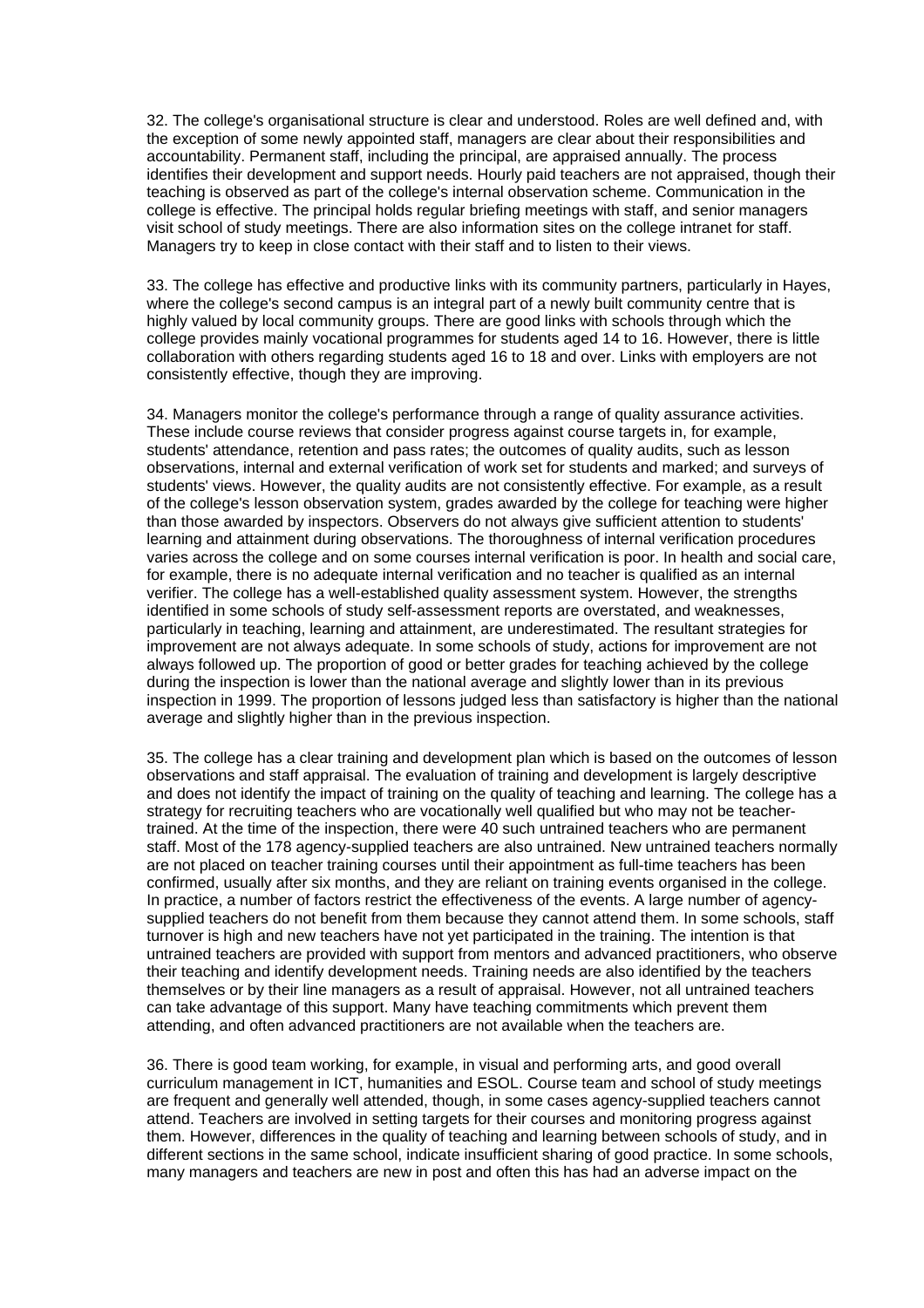<span id="page-16-0"></span>quality of course leadership and co-ordination. The quality of overall curriculum leadership and management varies widely across the college. Overall curriculum management is unsatisfactory in work-based learning provision in engineering, in both college and work-based learning provision in hairdressing and beauty therapy, in English languages and communication, in literacy and numeracy, and in health and social care. Some aspects of course or curriculum management are unsatisfactory in visual and performing arts and business. Inspectors identified staff changes or vacancies at management level that were having an adverse impact on course organisation and management, and ultimately on teaching. In health and social care, the late appointment of course team leaders, high staff turnover and high student enrolment numbers led to the level 3 groups starting fully some five weeks late. In addition, since then there have been inadequate arrangements for temporary covering of lessons. Students who started on the level 3 course in 2003 are not yet performing at the standard required by the course. In business, some students were without a teacher for much of the first term of the academic year 2003/04. There was also, for example, a lack of support for new or untrained staff in literacy and numeracy.

37. College policies and procedures are generally clear and well disseminated. However, new teachers are not always aware of college procedures. Some of the guidance, such as that for the internal verification policy and the assessment procedure, are insufficiently clear and their implementation varies in thoroughness across the schools of study. Teachers do not always comply with registration procedures at the start of lessons. They do not always sign the register after marking it and, for example, in English it is not clear whether long-term absentees have withdrawn from the course.

38. The college last updated its equal opportunities policy in 2002, but has since developed policies that meet the requirements of recent equality and diversity legislation. It has a race relations policy that takes account of the Race Relations (amendment) Act 2000 and is implementing it effectively. College statistics show that those from black and ethnic minorities are well represented in the student cohort compared with the local population. They are well represented among the staff. Events for students to promote racial harmony are held regularly, though attendance is often low. Governors agreed a disability statement on 31 July 2003 that sets out the college's response to the SENDA. Training days for staff regarding the Act were held in July 2003. An audit was carried out in 2003 to determine the standard of access to buildings for students with physical impairment. An action plan was drawn up to improve the access for such students in order to meet the requirements of the Act. Work has begun, but there is more to do. The college already has provision for more than 300 students aged 14 to 16. Despite its strategic focus on increasing the numbers of students aged 14 to 19, at the time of the inspection, the college had not yet drawn up an adequate child protection policy. A child protection officer has recently been appointed, but at the time of inspection did not have a job description. No staff training on child protection had yet been arranged.

39. The college has clear financial procedures and controls, with which budget-holders generally comply. Governors and senior managers receive monthly reports, which enable them to monitor financial and other key performance. The college has consistently met its funding unit target and other financial targets agreed with the LSC. The college provides value for money.

 $\overline{\mathbf{v}}$ 

#### **Part C: Curriculum and occupational areas**

**Science and mathematics**

Overall provision in this area is **good (grade 2)**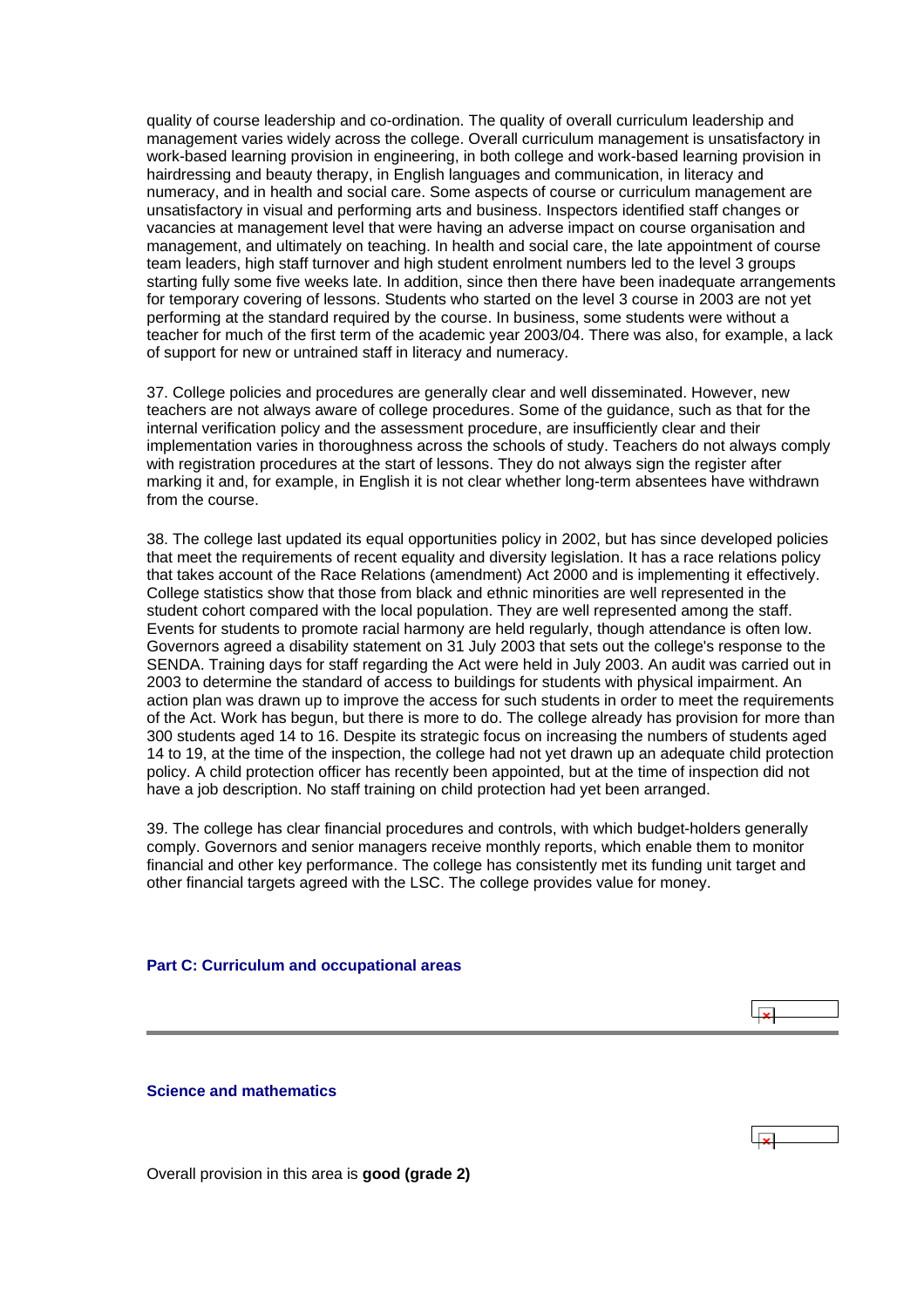## *Strengths*

- o consistently high pass and retention rates on most courses, particularly at level 3
- o good practical science lessons
- o modern, well-equipped laboratories.

#### *Weaknesses*

- o inadequate learning resources in mathematics
- o teachers' insufficient use of IT for teaching and learning.

## *Scope of provision*

40. There is a good range of courses for students aged 16 to 18 from level 1 to level 3. There are over 275 mathematics and science enrolments. The college offers `pre-GCSE' science and mathematics courses and GCSE mathematics, biology, chemistry and physics courses, as well as AS-level and GCE A2 courses in mathematics, biology, chemistry and physics. In addition, a small AS-level further mathematics course was introduced in September 2003. Although there is a choice of GCE A-level mathematics modules for students, there are no alternative courses in science, such as human biology or environmental science. The college offers only one evening class in GCSE mathematics, and no vocational science or access course. There is well-planned provision for students who are learning to speak English, to enable them to study science or mathematics as they develop their language skills.

#### *Achievement and standards*

41. In 2003, pass rates were well above the national average in AS-level and GCE A2 mathematics, chemistry and physics. In AS-level biology, the pass rate was a little below the national average. Retention rates are mainly high. Students achieve better results than their GCSE points scores might indicate. Pass and retention rates in GCSE mathematics, chemistry, science and physics have been above the national average for the three years 2001 to 2003. However, at the time of the inspection, the in-year retention rates on some GCSE science courses had fallen. In 2003, the pass rate in GCSE biology rose to above the national average. Students' attendance rates in GCE A-level lessons are high, but on the GCSE mathematics evening course, and some other courses, they are low. Students arrive late for many lessons, disrupting the progress being made by those who arrived on time.

42. Many students progress successfully from level 1 science or mathematics courses through to level 3 courses. In biology and chemistry, students' practical skills are good. For example, students handle organic chemicals confidently and use diagnostic tests to identify the functional groups present. They wear appropriate protective clothing and observe correct safety procedures. When students watch demonstrations in physics, they can deduce the results of the experiments. The more able students give good explanations of their observations. Mathematics students' files are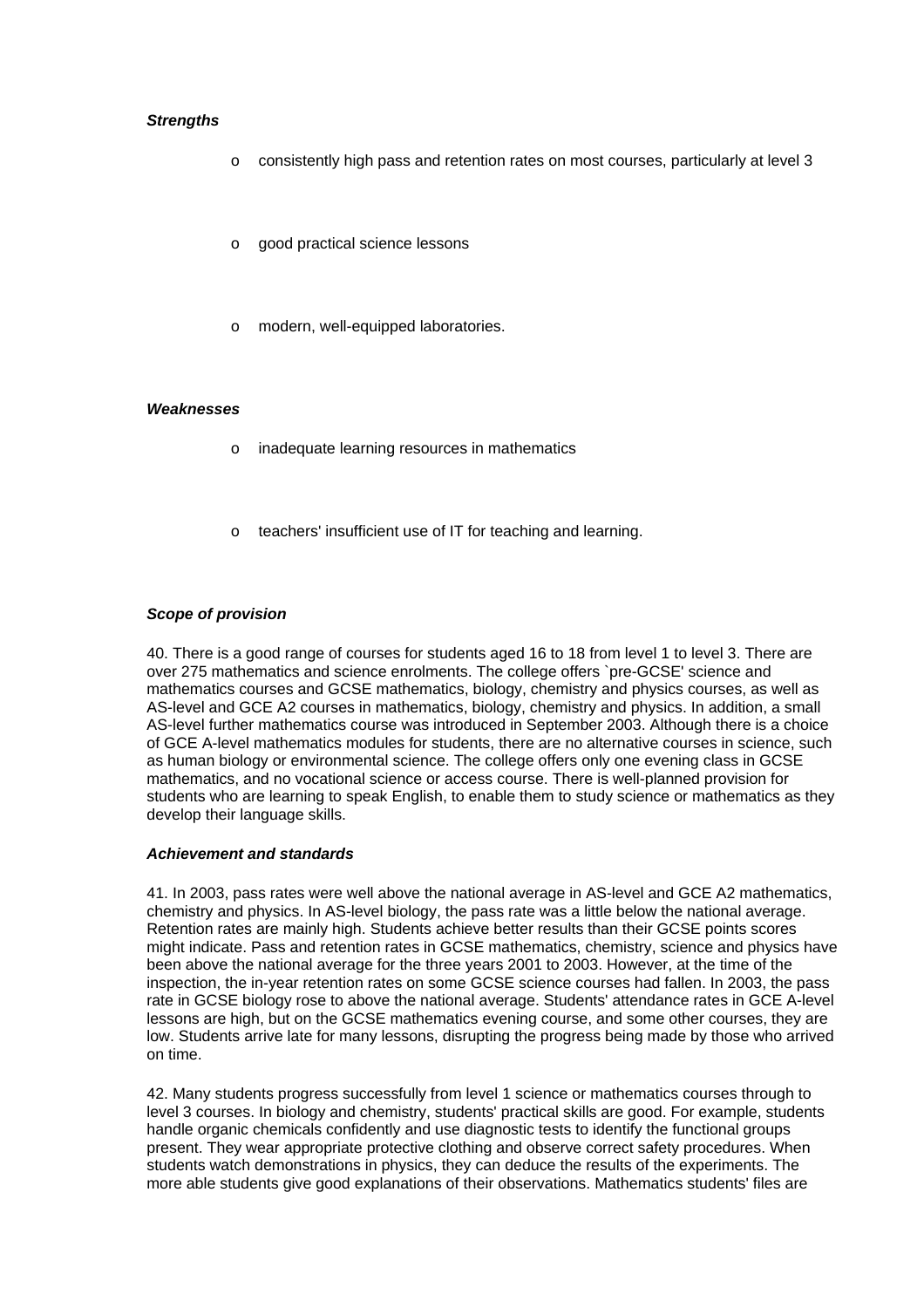particularly well kept: students provide solutions to problems clearly and well, showing the stages of each calculation. They are also confident in giving explanations of their results to the rest of their class.

| Qualification           | Level | <b>Completion year:</b> | 2001 | 2002 | 2003 |
|-------------------------|-------|-------------------------|------|------|------|
| <b>GCSE biology</b>     | 2     | No. of starts           | 58   | 66   | 69   |
|                         |       | % retention             | 86   | 76   | 86   |
|                         |       | % pass rate             | 38   | 44   | 54   |
| <b>GCSE</b> mathematics | 2     | No. of starts           | 309  | 313  | 199  |
|                         |       | % retention             | 72   | 75   | 73   |
|                         |       | % pass rate             | 42   | 42   | 56   |
| AS-level biology        | 3     | No. of starts           | 34   | 45   | 45   |
|                         |       | % retention             | 74   | 89   | 87   |
|                         |       | % pass rate             | 72   | 90   | 64   |
| AS-level chemistry      | 3     | No. of starts           | 36   | 38   | 46   |
|                         |       | % retention             | 81   | 87   | 89   |
|                         |       | % pass rate             | 83   | 97   | 83   |
| AS-level mathematics    | 3     | No. of starts           | 86   | 56   | 67   |
|                         |       | % retention             | 74   | 77   | 84   |
|                         |       | % pass rate             | 66   | 79   | 73   |
| AS-level physics        | 3     | No. of starts           | 33   | 27   | 29   |
|                         |       | % retention             | 76   | 81   | 97   |
|                         |       | % pass rate             | 84   | 86   | 93   |

## *A sample of retention and pass rates in science and mathematics, 2001 to 2003*

*Source: ISR (2001 and 2002), college (2003)*

## *Quality of education and training*

43. All teaching is at least satisfactory and many lessons, particularly in science, were judged to be good or better. Teachers on chemistry and biology courses devise good practical lessons. For example, biology students studying the physiology of heart function measured blood pressure for individuals of different height and mass, and used the results to evaluate the significance of the range of readings obtained. Software to support learning in biology is becoming increasingly available to students, but IT is rarely used for chemistry and physics teaching. Mathematics teachers generally make good use of traditional methods: they explain solutions carefully then give numerical examples, covering a range of difficulties, to consolidate students' learning. Teachers of GCE A-level mechanics use demonstrations to good effect, for example, on friction or the coefficient of restitution. They encourage students to work in pairs to stimulate their learning. Some teachers are adept at asking students questions that make them think for themselves. For example, in a GCSE mathematics revision lesson, through careful questioning, students were able to explain clearly the difference between a mean and a moving average. There is relevant software for GCSE students to use in the learning resource centre and students can use computerised spreadsheets for coursework on numerical solutions of equations. However, teachers are restricted in the range of methods they can use because they do not have specific IT facilities and software for use in mathematics lessons.

44. In the less successful lessons, teachers do not plan their teaching sufficiently well to meet the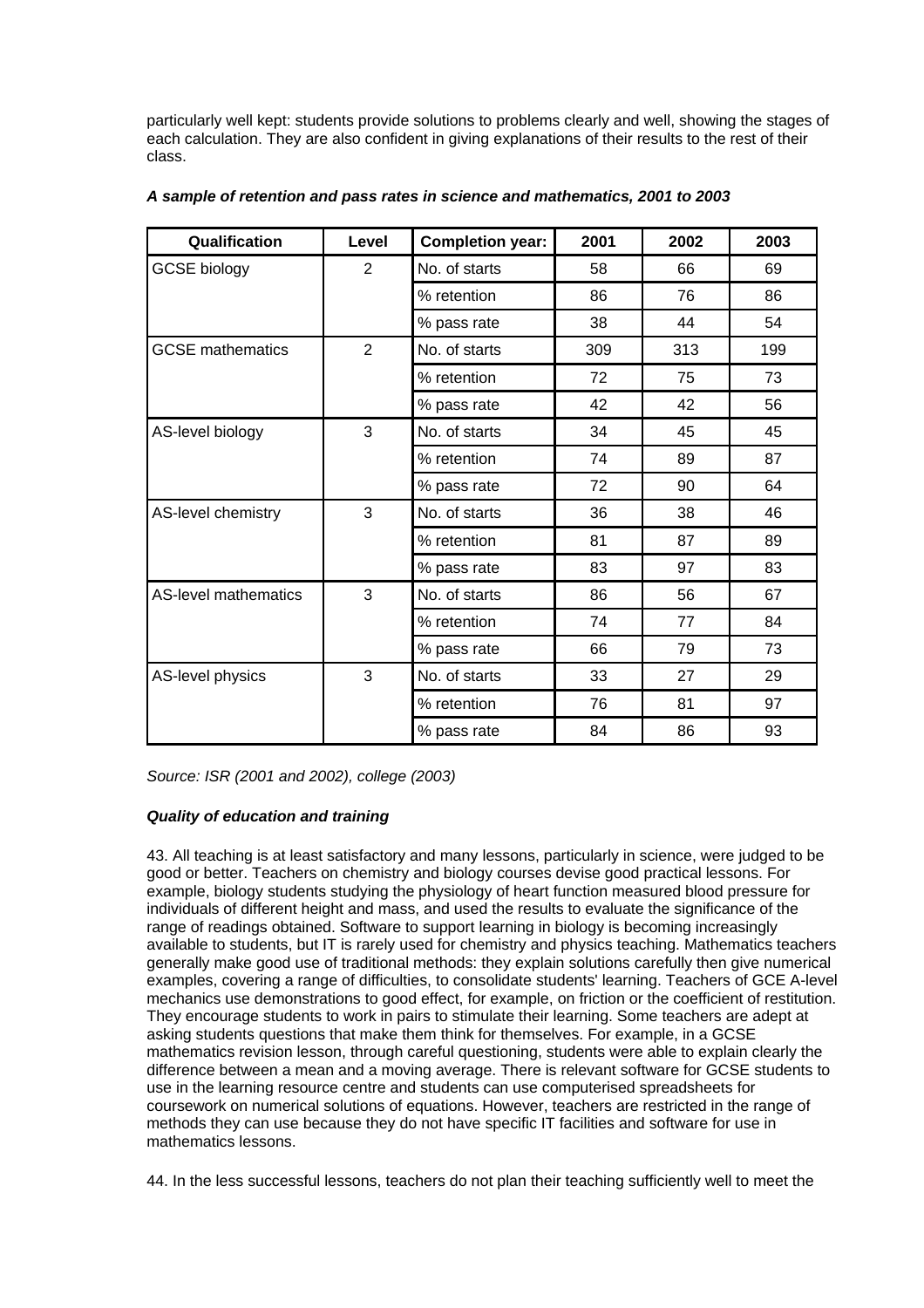<span id="page-19-0"></span>range of students' abilities, and they are not always aware of suitable strategies to help students for whom English is not their first language. The development of students' key skills in lessons is poor. Students are, nonetheless, enthusiastic and committed to their studies, even in some cases where teaching is not inspiring.

45. Teachers and technicians are well qualified and experienced. All teaching rooms in the college's `Academy' are newly built and attractive, but there is no display on classroom walls related to mathematics and very little to science. Laboratories are well equipped, for example, with a digital microscope, modern balances and a few computers available for use during practical lessons. In contrast, there are no computers or interactive whiteboards in the mathematics teaching rooms. The department does not have the graph drawing software that was designed for the GCE A-level course, and in the absence of computers in the classroom, students can make only limited use of the GCSE software package installed on the college's network when they are in the learning resource centre. Apart from basic equipment for level 1 mathematics, there are few other resources, such as the games designed for teaching algebra.

46. Teachers provide parents with comprehensive reports on students' progress each term. Tests are set regularly for students, and teachers compare the results across the groups. Homework is marked promptly. However, teachers give students few written comments to help them improve their performance. Not all teachers keep comprehensive records of homework marks, and in some groups there is insufficient marked work. There are appropriate internal verification procedures for teachers to compare their marking. In a few cases, external assessors from awarding bodies have judged that teachers' marks are generous and needed some adjustment to meet awarding body requirements. The performance of different groups of students is not analysed or compared in order to guide course development or students' choices of modules.

47. Students on science courses benefit from visits to relevant venues, such as to local nature reserves, sand dunes and ponds, and occasional lectures. There are no similar additional activities for students on mathematics courses. Students are given good guidance when enrolling at the college. Their additional learning support needs are identified, but students do not all take up the extra support available. `Learning advocates' help students well in lessons to develop the reading and writing skills that are necessary for the study of science. Students receive good careers advice and guidance. Regular review of students' attendance and punctuality is improving attendance on most courses, but attendance at tutorials remains poor.

#### *Leadership and management*

48. Leadership and management overall are satisfactory. Provision in biology and mathematics is well managed, but as yet, effective leadership has not been extended to chemistry and physics. Lesson observations are undertaken and provide teachers with some useful feedback, but the system lacks clear criteria for assessing the quality of students' learning during lessons. Inspectors agreed with many of the strengths and weaknesses identified in the self-assessment report. Teachers are sensitive to equal opportunities issues. However, they have not received professional development to enable them to devise teaching methods to meet the needs of students who are speakers of other languages. The need for monitoring and comparing the progress and achievement of different groups of students has not been adequately addressed.

## **Engineering**

Overall provision in this area is **satisfactory (grade 3)**

Contributory grade for work-based learning in engineering is **unsatisfactory (grade 4)**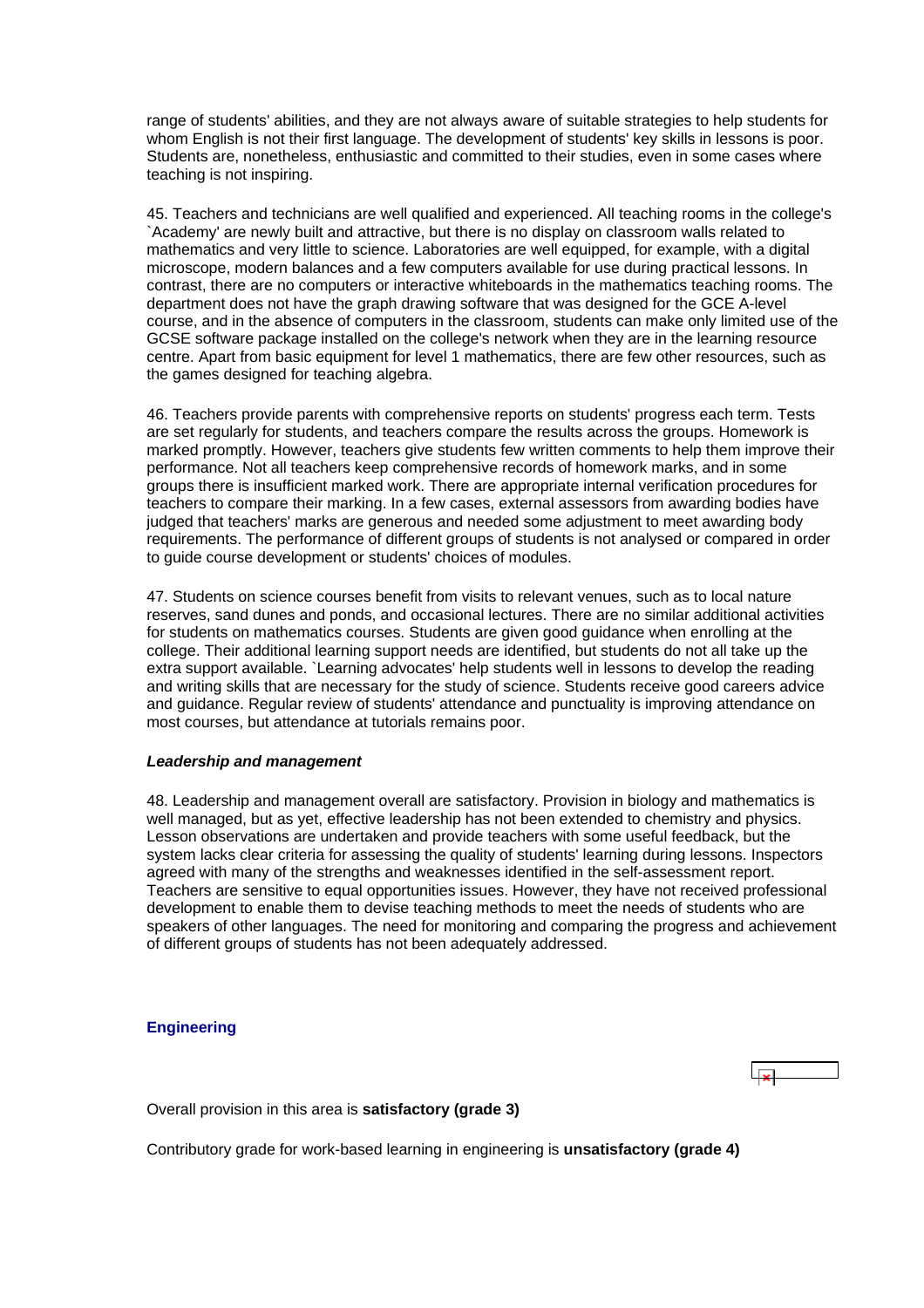## *Strengths*

- o high pass rates on some courses
- o very good on-the-job training for students
- o effective individual support for students from teachers and tutors
- o particularly good resources.

#### *Weaknesses*

- o poor framework achievement on modern apprenticeship programmes
- $\circ$  failure of teachers to pay sufficient attention to students' varying abilities
- o ineffective use of individual learning plans
- o inconsistently rigorous approach to health and safety practice
- o unsatisfactory management of work-based learning.

## *Scope of provision*

49. The college offers a wide range of engineering courses, which includes full-time, part-time, evening and work-based learning provision. Courses range from foundation level to level 4. There are motor vehicle, mechanical engineering, electrical installation, electronics, security systems and computer maintenance courses. At the time of the inspection, 855 students were enrolled on engineering programmes, of which 367 were aged 16 to 18 and 488 aged 19 or over. There were 273 students aged 16 to 18, and 84 students aged 19 or older, on full-time courses. A total of 93 part-time students were aged 16 to 18 and 404 aged 19 or more. The college also offers programmes for pupils aged 14 to 16 attending the college, and a foundation programme in engineering for speakers of other languages. Modern apprenticeship programmes are provided at foundation and advanced levels. There are 35 learners at foundation level and 22 are on advanced modern apprenticeship programmes. There is a wide range of engineering courses.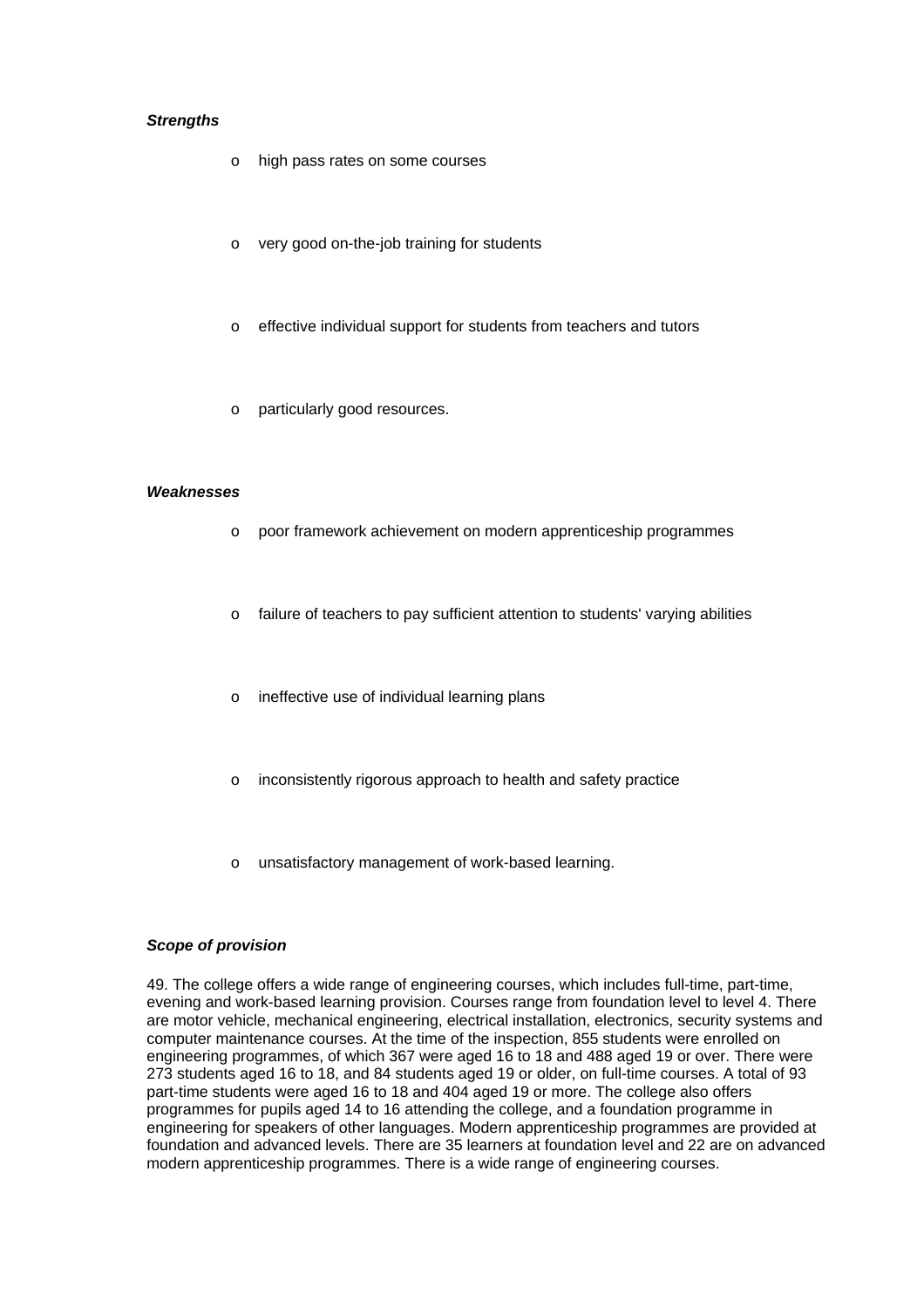## *Achievement and standards*

50. Pass rates are high on the national certificate course in engineering. The pass rate for this qualification was 91% in 2001 and 92% in 2003. Retention and pass rates are satisfactory overall across the provision, and rates on most courses are at, or above, the national average. The retention rate on the City and Guilds course has been 100% for the three years 2001 to 2003. In 2003, the retention rates on the electrical installation competencies (part 1) and GNVQ engineering courses were below the national average.

51. Students' achievement of the complete framework qualification on the modern apprenticeship courses is poor. Of the 30 students on the foundation course in 2000, only 8 were retained and just 1 achieved the qualification. Of the 23 students on the advanced course who started their studies in the academic year 2000/01, only 2 have completed the framework and 5 still remain in training.

52. Students are not punctual to lessons and the student attendance rate is low across the engineering courses. In five of the lessons observed, the attendance was below 60%, and in one lesson only 4 out of 12 students were present at the start of the lesson, the number rising only to 6. The average attendance in all lessons observed was 72%, which is below the national average.

| Qualification                                      | Level          | <b>Completion year:</b> | 2001 | 2002  | 2003    |
|----------------------------------------------------|----------------|-------------------------|------|-------|---------|
| City and Guilds 2360-                              | 1              | No. of starts           | 21   | 55    | 68      |
| 01 electrical installation<br>competences (part 1) |                | % retention             | 71   | 62    | 47      |
|                                                    |                | % pass rate             | 80   | 88    | 66      |
| City and Guilds 6956                               | 1              | No. of starts           | 35   | 34    | $\star$ |
| progression award in<br>motor vehicle studies      |                | % retention             | 74   | 91    | $\star$ |
|                                                    |                | % pass rate             | 50   | 48    | $\star$ |
| <b>GNVQ</b> intermediate                           | $\overline{2}$ | No. of starts           | 32   | 30    | 36      |
| engineering                                        |                | % retention             | 53   | 12    | 72      |
|                                                    |                | % pass rate             | 808  | 83    | 75      |
| National diploma in<br>engineering                 | 3              | No. of starts           | 34   | 23    | 40      |
|                                                    |                | % retention             | 82   | 61    | 63      |
|                                                    |                | % pass rate             | 82   | 64    | 76      |
| National certificate in<br>engineering             | 3              | No. of starts           | 23   | $***$ | 17      |
|                                                    |                | % retention             | 48   | $***$ | 76      |
|                                                    |                | % pass rate             | 91   | $***$ | 92      |

#### *A sample of retention and pass rates in engineering, 2001 to 2003*

*Source: ISR (2001 and 2002), college (2003)*

*\* inconclusive figures* 

*\*\* fewer than 15 students enrolled*

#### *Quality of education and training*

53. Most teaching is satisfactory and some is better. Teachers plan and structure most lessons appropriately. Teaching is good in practical lessons where teachers provide effective individual support for students. Teachers help students effectively to work out solutions to problems. For example, in motor vehicle lessons, students regularly diagnose problems, find solutions with the help of the teacher's support, and then carry out the appropriate repairs. Students enjoy tackling issues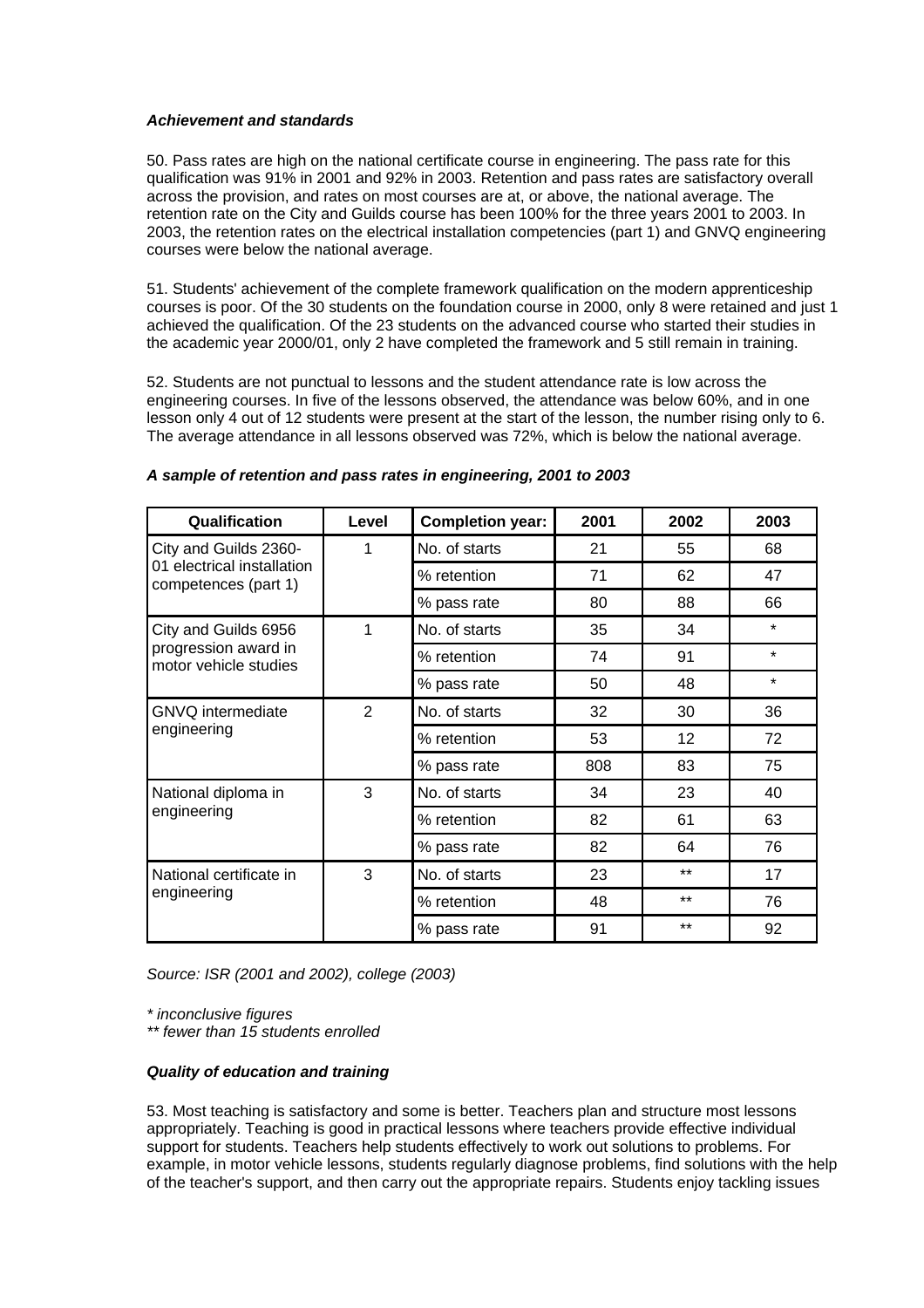themselves and are also keen to ask further questions.

54. In the less effective lessons, teachers employ a narrow range of methods, and sometimes dominate the lessons by talking for too long so that students remain uninvolved. Teachers do not pay sufficient attention to, or devise materials and methods for, the sometimes wide range of abilities of students in their lessons. Often, teachers do not assess sufficiently how much students have learned during theory lessons. Students' behaviour is generally good. However, latecomers often cause disruption. Students' lack of punctuality interrupts teaching; teachers have to ensure that the latecomers catch up with the rest of the class and the learning of other students is disrupted.

55. Much of the accommodation and general resources are good. Classrooms in the new technology centre are light, spacious and well furnished; many are equipped with appropriate teaching technology. There is also a computer-aided learning suite containing custom-built systems to help students' learning in motor vehicle and engineering technology courses. However, there is little use of ILT in many lessons. Some teaching is conducted in huts. The accommodation is poor and provides an unsuitable learning environment. Some of the rooms are too small for the large size of classes using them, classroom management is made difficult, and the overcrowding impedes the extent to which teachers can check the learning of all the students in the room. There are deficiencies in implementing health and safety requirements. For example, in one lesson, two groups of students were in the same workshop; while one group wore full protective clothing, the other group wore overalls, but no safety footwear.

56. Most teachers are well qualified and six have higher degrees. Most teachers possess recognised teaching qualifications. However, few teachers have assessor qualifications and only two have achieved internal verifier awards. This is insufficient for the range of provision, the number of courses and the students on them. The college has difficulty in recruiting permanent, well-qualified and experienced staff. Only one third of the teachers are full-time staff. The college relies heavily on part-time, contracted and agency staff. There have been frequent changes of teacher on the national certificate course, and students have noted a loss of continuity in teaching.

57. Teachers monitor and record students' marks satisfactorily. Their written feedback on students' completed assignments, however, is limited to single comments and does not provide adequate guidance for students to improve their performance. Teachers pay insufficient attention to errors in spelling, grammar and punctuation in students' work.

58. On-the-job training for students is good. Several companies understand well the requirements of the modern apprenticeship framework. Students are given every opportunity to be assessed, and the planning of the assessments is monitored well by company assessors and mentors. This work is well supported by a college internal verifier. However, there is often inadequate planning of off-the-job training. For example, some employers provide an extensive range of work experience, which enables students to gather a broad range of evidence of having successfully developed or used wide range of competences. None of this is recorded by college staff during students' reviews and the competences are not recognised for assessment purposes.

59. Students receive good individual support from teachers and tutors. Learning advocates provide good support both in and out of the classroom. Initial advice and guidance for students are satisfactory. Most students are placed on appropriate courses.

60. Teachers do not make effective use of students' individual learning plans. Many plans do not have targets which include specific time limits for the completion of actions or tasks. Tutors often cite action to be taken that is often only a description of ongoing activities, without setting targets relating to specific performance that needs improving. Students do not understand the purpose of individual learning plans. Individual learning plans for work-based students are unsatisfactory and the monitoring of progress is inadequate. Employers and in-company assessors are not always involved with the setting of short-term targets for these students.

#### *Leadership and management*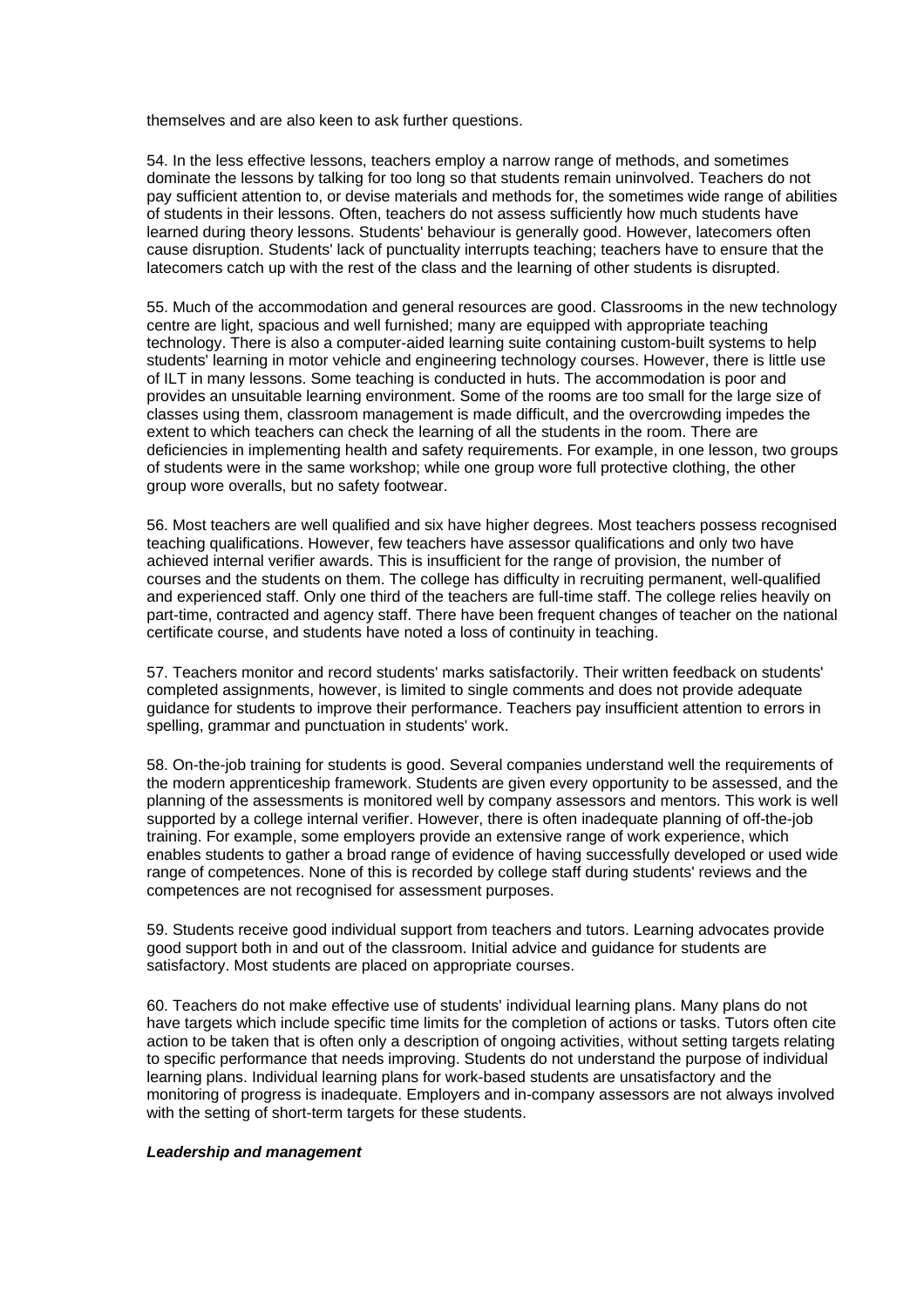<span id="page-23-0"></span>61. There have been some significant developments in the leadership and management of the curriculum area as a whole, but it is too soon to evaluate their effectiveness. Lesson plans and schemes of work are satisfactory overall. Equal opportunities are well promoted. Teaching materials contain no discriminatory content and the proportion of teachers from minority ethnic backgrounds reflects the composition of the college's student population. The self-assessment report is comprehensive. However, there is little evidence that course teams have a significant input to its content. Some of the strengths contained in the report are overstated and some weaknesses are either overlooked or underemphasised. The approach to health and safety practice is not consistently rigorous. Internal verification procedures for teachers to compare their marking of students' work are inadequate. On one course, there has been no internal verification of marking. The management of work-based learning is unsatisfactory.

## **Business**

Overall provision in this area is **unsatisfactory (grade 4)**

#### *Strengths*

- $\circ$  good development of IT skills by students on administration courses
- o broad range of provision and good progression rates on some courses.

#### *Weaknesses*

- o low pass rates on GNVQ intermediate and AVCE in business and AS-level business studies
- o much poor teaching
- o full-time students' insufficient awareness of business practices
- o students' lack of punctuality.

#### *Scope of provision*

62. Full-time business courses are offered at AS level and GCE A level, AVCE and GNVQ intermediate. These courses are based in the `Academy' and almost 200 students are enrolled on courses in this provision. In the school of business, office skills courses are provided at levels 1 and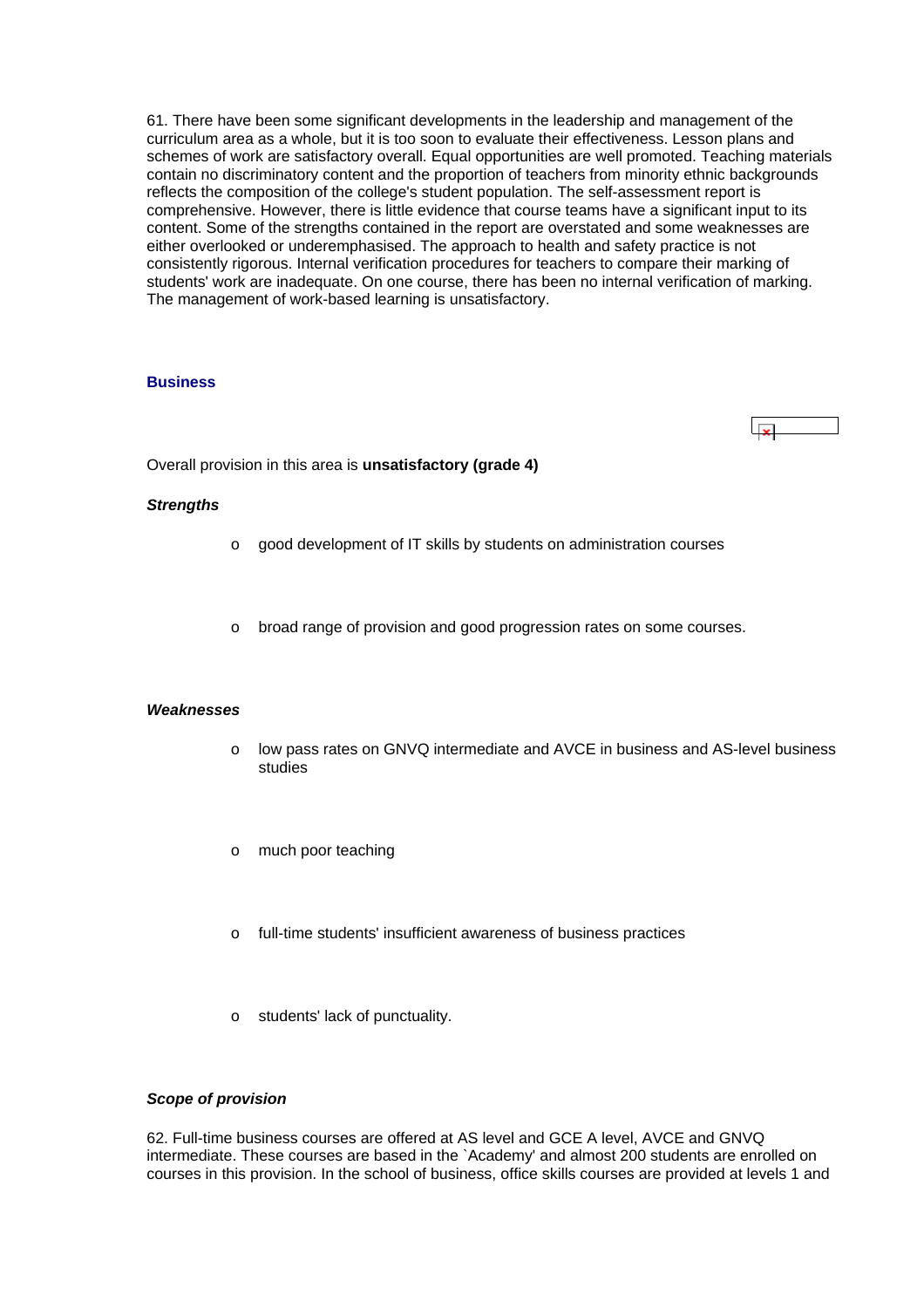2 and students can select a number of additional IT modules at various levels. There is a legal secretaries' certificate and an NVQ in administration, including a small provision for work-based learners. There is a wide range of part-time provision for adult students, and courses are held at times which suit students' work and personal circumstances. NVQ accounting courses at levels 2, 3 and 4 are also offered at various times, full time or part time, and there is a full-time course at the college's site in Hayes. More than 200 students are working towards these qualifications. In accounting, the needs of students from minority ethnic groups are met by providing a full-time Association of Accounting Technicians (AAT) course that includes specific provision for speakers of other languages. There are part-time management courses in management studies, personnel management and marketing. The college offers an access to business course for adults, and a parttime AS-level business studies evening course. Overall, a total of 647 students are enrolled in the business, administration and accounting area of provision.

## *Achievement and standards*

63. Pass rates on AS-level business studies, AVCE business and GNVQ intermediate business courses are low, and significantly below national average. Retention rates are high on the IT single subject modules. Retention rates of work-based learners in administration and accounting are poor.

64. On a few courses, students' attainment is good. The standard of students' work in administration, legal secretarial and office skills courses is high. Students demonstrate good use of a number of software packages and produce accurate and well-displayed work. AS-level business students are able to extract and analyse information and data to determine the styles of leadership. Students on the certificate in personnel practice confidently prepare and carry out recruitment interviews. Assignments for students on vocational business courses require students to exercise a variety of skills. However, students' do not always carry out their research thoroughly or execute their tasks appropriately, and some of their completed assignments are marred by low standards of written English. Students fail to prepare their work adequately for lessons.

65. Many students are late for lessons. Teachers have to go over ground already covered and the lessons are disrupted. The attainment of students in vocational business lessons is often poor.

| Qualification                                            | Level          | <b>Completion year:</b> | 2001 | 2002 | 2003 |
|----------------------------------------------------------|----------------|-------------------------|------|------|------|
| Audio transcription                                      | 1              | No. of starts           | 40   | 51   | 59   |
|                                                          |                | % retention             | 93   | 84   | 90   |
|                                                          |                | % pass rate             | 75   | 58   | 77   |
| <b>GNVQ</b> intermediate                                 | $\overline{2}$ | No. of starts           | 73   | 51   | 58   |
| business                                                 |                | % retention             | 67   | 73   | 66   |
|                                                          |                | % pass rate             | 43   | 22   | 45   |
| <b>AAT</b> foundation                                    | $\overline{2}$ | No. of starts           | 71   | 71   | 124  |
| accounting                                               |                | % retention             | 61   | 80   | 71   |
|                                                          |                | % pass rate             | 70   | 79   | 65   |
| <b>AS-level business</b>                                 | 3              | No. of starts           | 69   | 68   | 87   |
| studies                                                  |                | % retention             | 90   | 93   | 91   |
|                                                          |                | % pass rate             | 84   | 90   | 61   |
| AVCE double award<br>(formerly GNVQ<br>advanced in 2001) | 3              | No. of starts           | 149  | 77   | 54   |
|                                                          |                | % retention             | 68   | 49   | 78   |
|                                                          |                | % pass rate             | 72   | 55   | 45   |

#### *A sample of retention and pass rates in business, 2001 to 2003*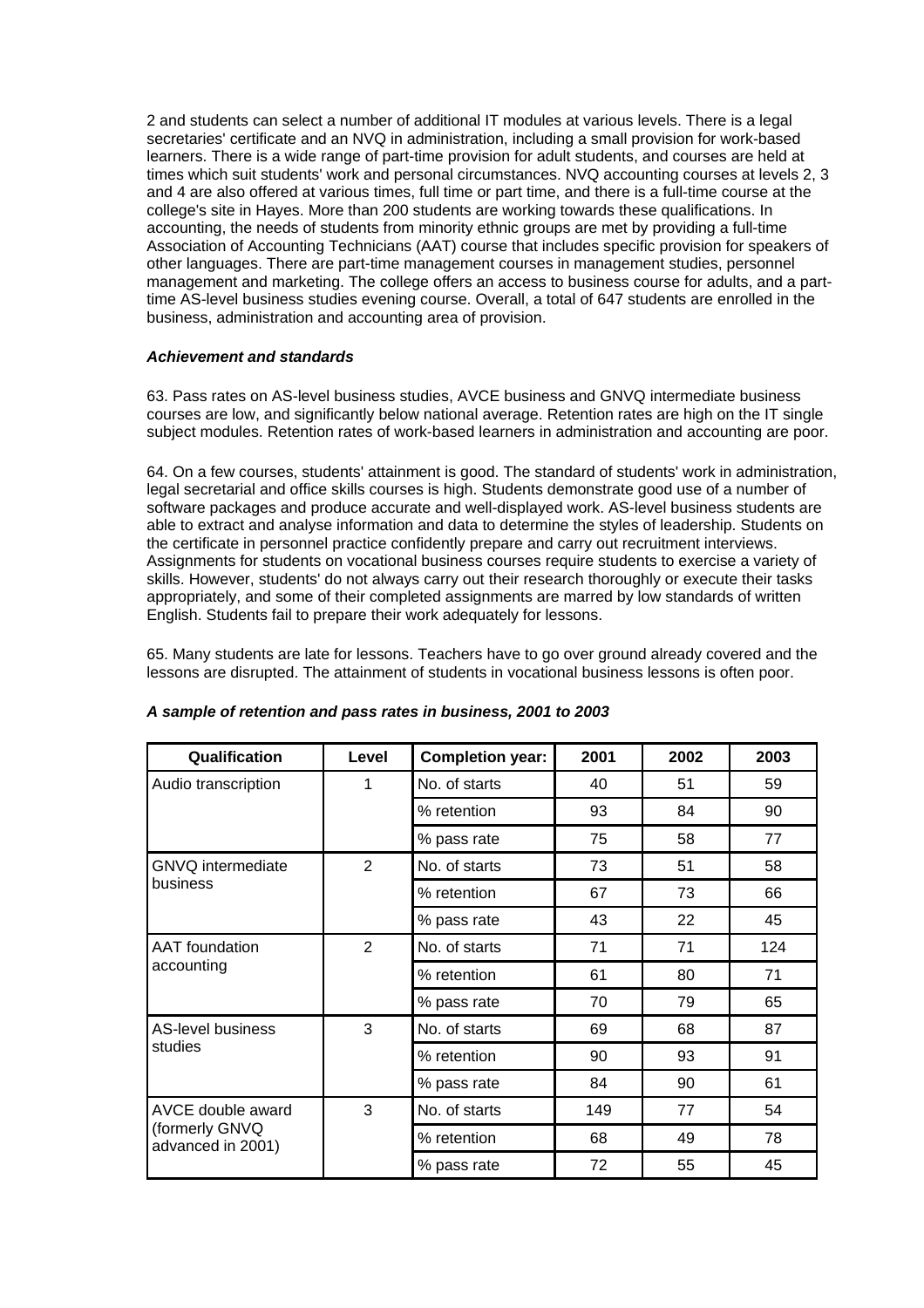| Certificate in personnel<br>practice | ⌒ | No. of starts | 32 | -37 | 34 |
|--------------------------------------|---|---------------|----|-----|----|
|                                      |   | % retention   | 97 | 92  | 88 |
|                                      |   | % pass rate   | 97 | -97 | 97 |

*Source: ISR (2001 and 2002), college (2003)*

## *Quality of education and training*

66. Teaching is good in a few lessons. The pace at which topics are introduced and developed is brisk. Teachers set demanding learning goals for students and students endeavour to meet these expectations. Learning is developed in a logical sequence and encouragement is given to students to analyse and apply knowledge, and evaluate their conclusions. Teachers are skilful in encouraging students to respond to questions. In the better lessons, students are confident in testing ideas and applying earlier knowledge to new situations. In one lesson, for example, students were grappling with the concept of empowerment in industrial relations. They were able to move from a definition of the concept to presenting examples of empowerment which enabled organisations to bring about improvements. In the weaker lessons, lecturers place little emphasis on the process of learning. Few demands are made on students. They are given a great deal of information, but are not expected or enabled to use it appropriately or think about it. Few opportunities are given to students to test their understanding and put new learning into practice. Their rate of learning is often slow and provides no opportunity for more able students to demonstrate that they can take their learning further. Teachers have not devised methods or materials to meet the needs of students of varying ability. More able students are left to talk among themselves while others, who take longer, complete the work. Teaching methods fail to stimulate students and they soon become bored. Questions are put to students which often require just one-word answers and do not encourage students to think for themselves. Material is often presented in a way that makes it uninteresting for students and they struggle to understand it or its relevance. In many lessons, students' understanding is not checked by teachers. Students in a vocational business lesson produced inaccurate results when working on a task. The incorrect results were overlooked by the teacher and continued to be used in later tasks, perpetuating the error throughout the assignment. Teachers do not provide full-time students with examples of commercial realism or enable them to understand modern working practices of business, and many students are unable adequately to convert theoretical concepts into examples of actual business practice.

67. Teaching accommodation used by business students provides a pleasant working environment, although some rooms are too small for the size of groups using them. Access to computers is good for students on administration courses, though the noisy environment sometimes distracts students during lessons. Rooms used by vocational business students do not have interactive whiteboards or direct access to the college's intranet or the Internet. This restricts the range of activities that students can undertake in some lessons. The college does not have a realistic business working office for students on NVQ administration or secretarial courses. There is a shortage of suitably qualified staff in some areas. As a result, some of the class sizes are large and the amount of support that teachers can give to individuals during lessons is often insufficient.

68. Internal verification procedures in the accounting and administration areas are rigorous. Marking of assignments is thorough. Feedback from staff is often helpful to students and indicates how they are performing, though some teachers' comments are brief and do not always include points to enable students to improve their work. Students' errors in spelling, punctuation and grammar are not always identified for them. On administration courses, the emphasis in assignments is on meeting the needs of examination and external assessment requirements and less attention is paid to other methods of assessment that help students to develop their potential. Outcomes of assessments are used to plan individual students' next targets.

69. Academic support for students in lessons and through the monitoring of individual learning plans is satisfactory. Students needing help with English because they are speakers of other languages value the help they receive during lessons. Students do not take the tutorial system seriously and attendance is low. Systems for monitoring students' punctuality and attendance are not rigorously or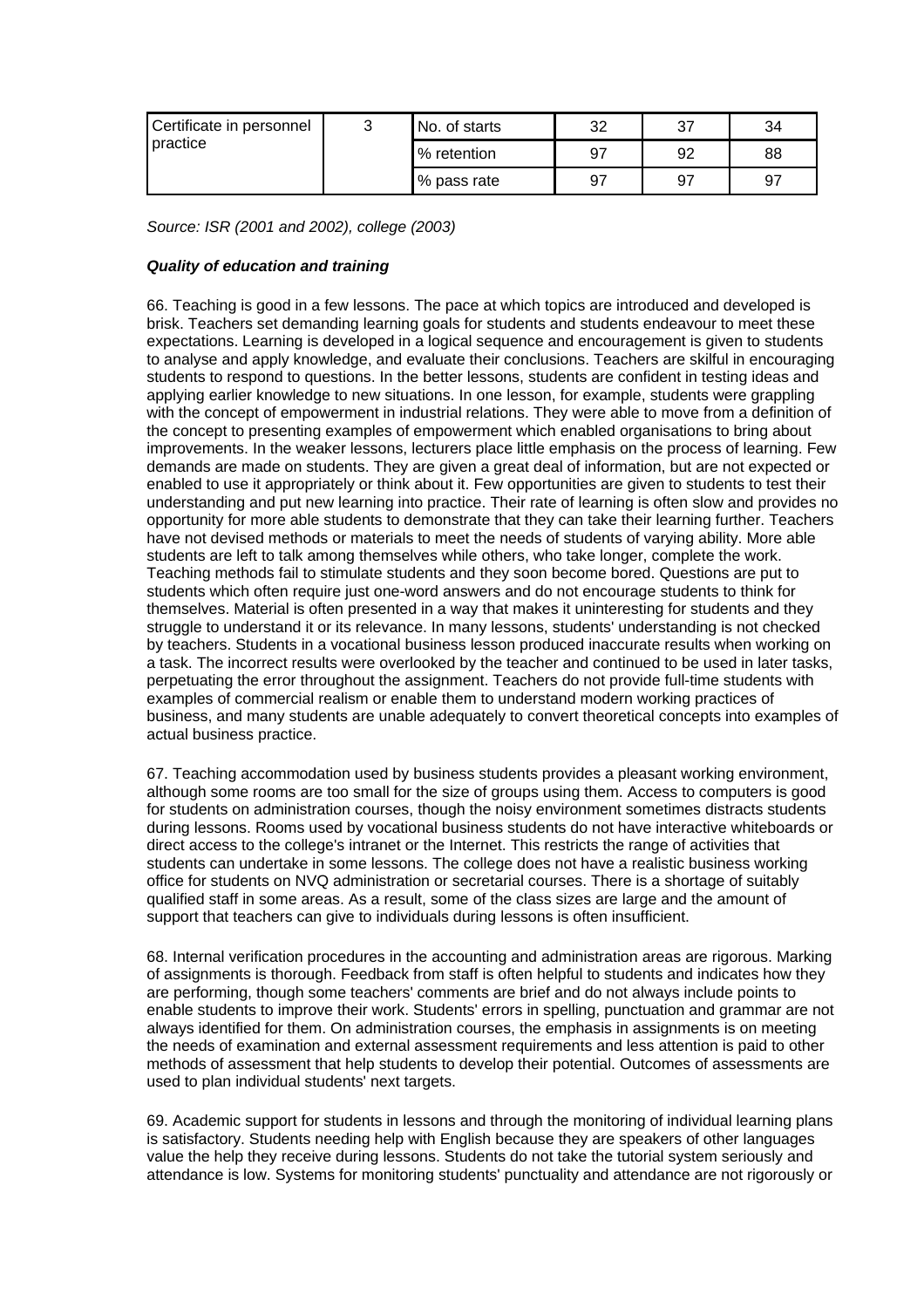<span id="page-26-0"></span>consistently applied by lecturers.

#### *Leadership and management*

70. Leadership and management in the business area overall are satisfactory. A number of changes are planned by new managers; they are at an early stage of implementation and it is too soon to gauge their effectiveness. Course reviews and subsequent setting of targets for improvement are managed competently by course teams. The ethos of team working is being strengthened by the new managers and recently appointed staff. Some aspects of management are not satisfactory. Although course reviews are mainly thorough, the grades awarded for teaching as a result of the college's internal observation scheme appear to be generous. Staff development needs identified through the quality processes are met by the college. Joint planning does not take place and resources are not shared. Staff turnover has disrupted students' learning. An evening group did not have a teacher for several weeks and is not on target to complete the syllabus in time for the examination.

#### **Information and communications technology**

ابوا

Overall provision in this area is **satisfactory (grade 3)**

#### *Strengths*

- o high pass rates on courses at levels 1 and 3
- o good retention on City and Guilds and GCE A-level ICT courses
- o wide range of courses
- o good assessment of students' work.

#### *Weaknesses*

- o low pass rates on the ECDL course
- o insufficiently clear lesson objectives
- o insufficient opportunity for students to gain knowledge of commercial computing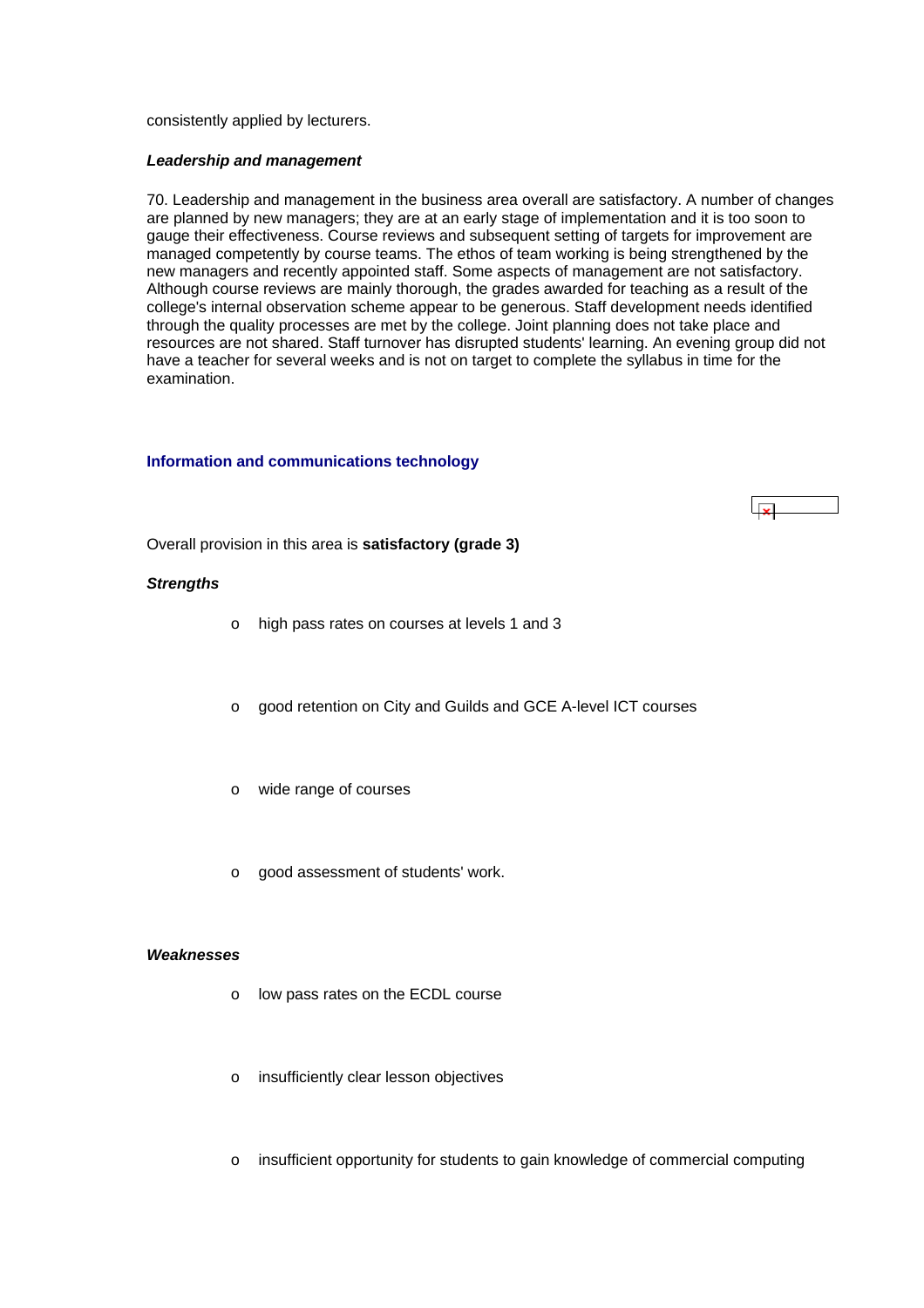o students' lack of punctuality.

## *Scope of provision*

71. ICT courses are managed by four departments in the college. The college offers a range of courses for full-time students, which include GCSE in IT, AS level and GCE A level in computing, AS level and GCE A level in ICT, GNVQ intermediate in ICT, three versions of the national diploma for IT practitioners, access to computing, access to e-commerce and a range of City and Guilds equalifications. There are also level 4 courses available. Part-time courses are offered at entry level and at levels 1 to 3, both in the college and at venues out in the local community. Evening courses include web-page design and programming in `C++' and in Java. The college also offers day-time and evening courses in computer literacy and information technology (CLAIT), the European computer driving licence (ECDL) and City and Guilds `e-qualifications'. There are 406 full-time students aged 16 to 18 and 285 students aged 19 or over enrolled on courses in this area. In addition, there are 162 part-time students, mostly aged 19 or over.

### *Achievement and standards*

72. Pass rates on courses at levels 1 and 3 for students aged 16 to 18 and for adults are high. For example, pass rates on the GCE A-level ICT and GCE A-level computing courses are high, and in 2003 a high proportion of the students achieved high grades, grades A and B. Pass rates on the national diploma in computing course have been consistently high over the three years 2001 to 2003. In 2003, however, pass rates for adults on all versions of ECDL were low. Pass rates on the AS-level ICT course are declining. The proportion of high grades on both of the AS-level courses is declining and is below the national average. Retention rates are high on the City and Guilds and GCE A level in ICT courses. In 2003, they were below the national average on the GNVQ intermediate course in IT and the national certificate in computer studies courses, and around the national average on the GCSE IT course. The college offers `return to study' courses at entry level, which include mathematics, English and IT at level 2. All full-time students on courses below level 3 study mathematics in addition to their main course and all programmes include the development of key skills.

73. Students' attainment is satisfactory. Students develop skills quickly in the use of computers and industry-standard software. For example, students develop valuable skills by assembling computers, connecting them together in a network and installing the correct software to enable users to access the system.

74. Students are not punctual to a substantial number of lessons. Lessons are disrupted and teachers often have to go over ground already covered, frustrating the learning of those who arrive on time. The proportion of full-time students who progress to HE is declining. In 2003, 20% of fulltime students progressed to HE, compared with 25% in 2001.

| Qualification         | Level | <b>Completion year:</b> | 2001 | 2002 | 2003    |
|-----------------------|-------|-------------------------|------|------|---------|
| CLAIT stage 1 (short) |       | No. of starts           | 214  | 406  | 321     |
|                       |       | % retention             | 100  | 97   | 90      |
|                       |       | % pass rate             | 70   | 72   | $\star$ |
| ECDL (1 year)         | 2     | No. of starts           | 28   | 36   | 115     |

*A sample of retention and pass rates in information and communications technology, 2001 to 2003*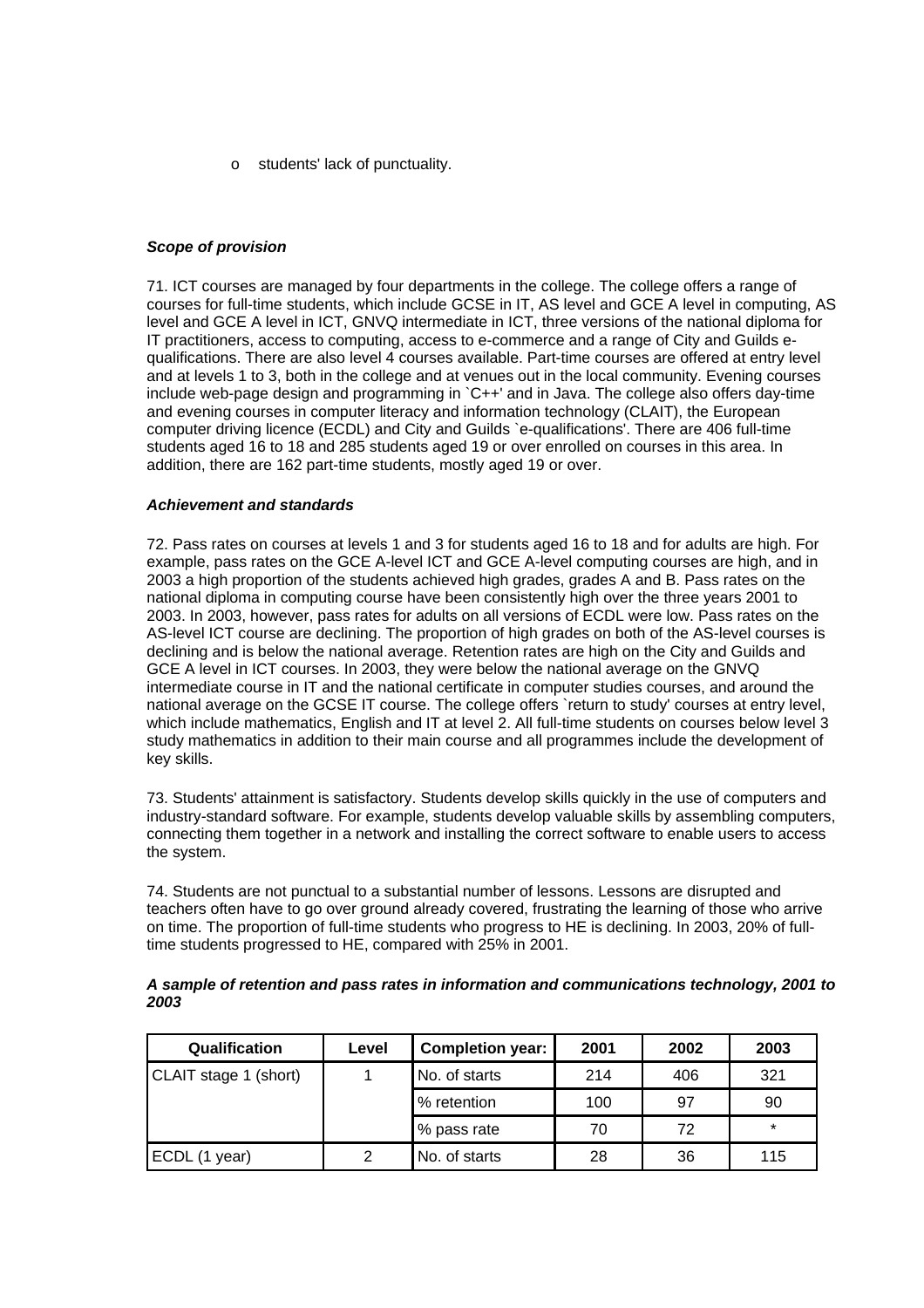|                                                |   | % retention   | 100   | 56  | 83  |
|------------------------------------------------|---|---------------|-------|-----|-----|
|                                                |   | % pass rate   | 36    | 70  | 53  |
| GNVQ intermediate in                           | 2 | No. of starts | 122   | 123 | 132 |
| IT                                             |   | % retention   | 80    | 76  | 76  |
|                                                |   | % pass rate   | 80    | 72  | 69  |
| <b>AS-level ICT</b>                            | 3 | No. of starts | 91    | 66  | 73  |
| $(1$ year)                                     |   | % retention   | 76    | 82  | 75  |
|                                                |   | % pass rate   | 88    | 78  | 71  |
| <b>GCE A-level ICT</b>                         | 3 | No. of starts | $***$ | 25  | 21  |
| $(1$ year)                                     |   | % retention   | $***$ | 96  | 100 |
|                                                |   | % pass rate   | $***$ | 96  | 100 |
| National diploma in<br>computing<br>$(2$ year) | 3 | No. of starts | 116   | 124 | 181 |
|                                                |   | % retention   | 65    | 73  | 76  |
|                                                |   | % pass rate   | 91    | 98  | 96  |

*Source: ISR (2001 and 2002), college (2003)*

*\*inconclusive data \*\*course did not run*

## *Quality of education and training*

75. Teaching overall is mainly satisfactory or good, though some teaching is unsatisfactory. In the effective lessons, teachers have detailed and well-produced schemes of work and plan lessons well. They make clear references to how students' key skills will be developed and how the teaching methods and materials will meet students' ways of learning. Teachers include activities for students of different abilities and they give good support to individual students during practical lessons. Many of the theory lessons are good. Teachers plan these lessons well and use an appropriate variety of activities which enable all students to reach their potential. They make good use of projection equipment to illustrate the finer points of programming techniques, or the features of website design, and then encourage students to practise and demonstrate their learning. Students explain to the class the results of their exercises and practical work with confidence. In one lesson, the teacher used group work, role-play and simulation well to demonstrate the advantages and disadvantages of batch processing compared to real-time processing in a payroll system. The teacher made students give clear explanations of their workings and group decisions and asked pertinent questions of them in order to help them develop coherent arguments.

76. The objectives of some lessons are unclear and lesson plans do not set out what students should have learned by the end of the lesson. In the less effective lessons, teachers fail to match their lesson objectives, methods or materials to students' abilities. There are too few lessons in which students are inspired, or challenged to extend the boundaries of their knowledge. Often, teachers do not manage lessons well and fail to enable students to make the best use of their time. Teachers do not manage group work well, and allow unproductive discussion among students to continue unchallenged. Some teachers lack suitable experience or teaching technique to encourage effective learning.

77. Teaching rooms are good and contain modern computers and up-to-date software. However, in some classrooms, not all the computers are functional. Often, there are insufficient computers for the number of students in the classroom. Resources are, however, adequate for small computer courses at venues in the community, though some of the computers at these venues have old versions of software. Tutors have constantly to adapt their teaching materials for students using these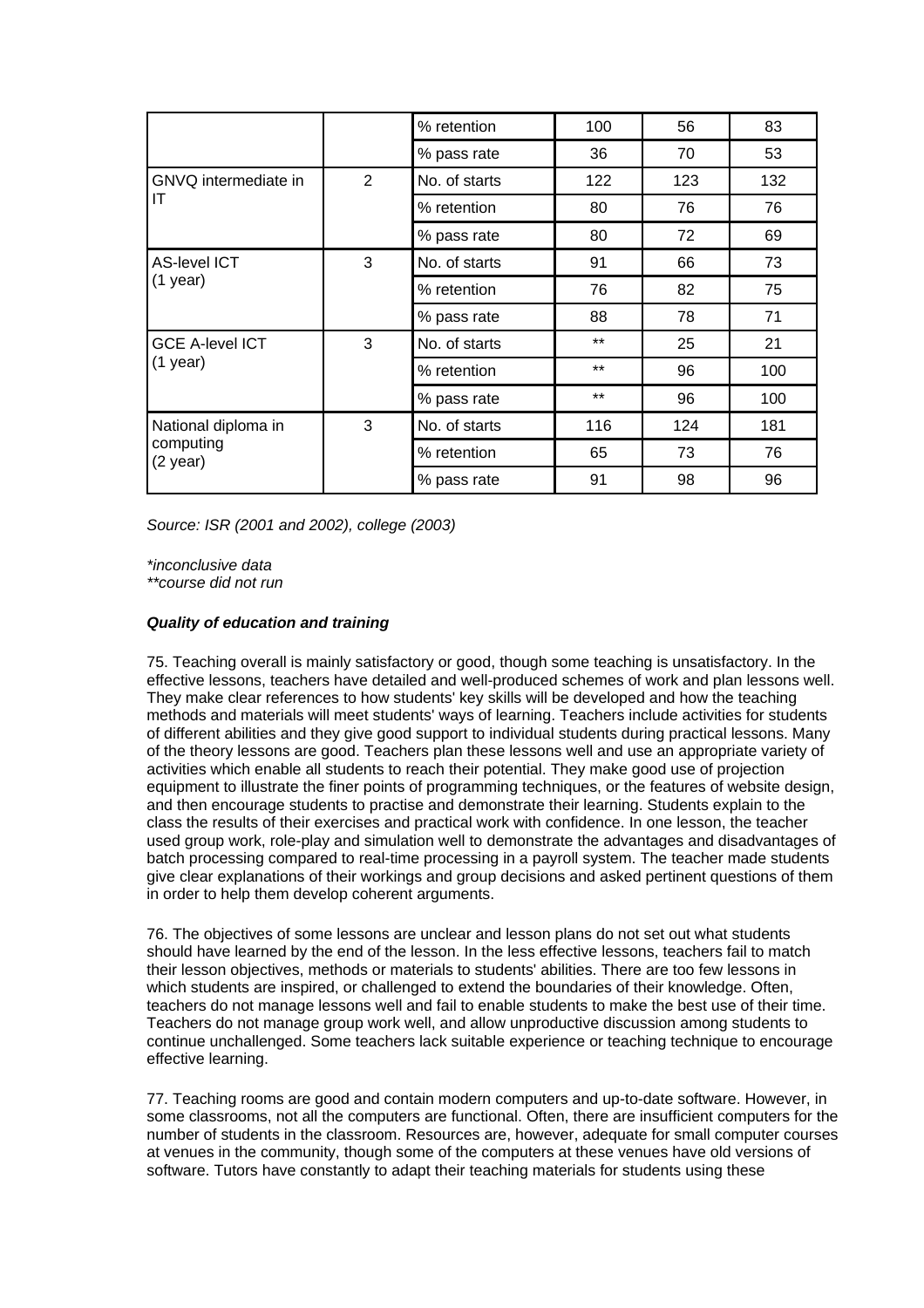<span id="page-29-0"></span>computers. Access to computers is good for students with restricted mobility and each learning centre has equipment to assist those with visual or hearing impairments. The learning resource centre has a good range of computing books and periodicals. Although there are some good learning resources, students on vocational programmes have insufficient opportunity to gain knowledge of computing as it is used in business and industry. Visits to business or industry are not arranged, and visiting professionals from the IT industry are not brought to the college to speak to students. Students have insufficient opportunity to learn about aspects of commercial computing.

78. Teachers plan the assessment of students' work well, and students know the dates by which they should complete their assignments. Teachers design relevant assignments which reflect commercial computing practice. The major assignments set out clearly the criteria used for grading. However, there is sometimes less clarity in the grading criteria for shorter exercises. Internal verification procedures for teachers to compare their marking are satisfactory and actions arising from external verifiers' visits are dealt with promptly. Students undertake a thorough test to identify their literacy, numeracy and IT skills. The results are used to organise any additional learning support that might be necessary. Tutors monitor students' progress closely. They use a computerbased system to record each student's effort in class, course, homework and assignment grades. Additionally, tutors review and revise regularly the target grades that have been set for students.

79. Overall guidance and support for students are appropriate. Tutors provide good personal support. Students demonstrate good awareness of the support services offered by the college. Group tutorials are not always effective. Students who are at risk of leaving college before the end of their course, or who are making poor progress, are contacted promptly by a tutorial co-ordinator. Students have individual learning plans, which are intended to be used by tutors to monitor students' progress. However, learning and other targets on these plans are sometimes vague and are not measurable and are of restricted value to students. Although tutors monitor students' attendance, significant improvements have yet to be made.

#### *Leadership and management*

80. The management of the area is good. As a result of a recent reorganisation, some key areas of the work have been combined into one school of study. Course team leaders undertake annual course reviews and devise appropriate action plans. The college operates a system of observing teaching and learning. Most teachers in this area have been observed and, where weaknesses are identified, teachers receive support. There is a staff development programme, but it contains few opportunities for teachers to update their commercial or industrial experience. Students from minority ethnic backgrounds are well represented in all subjects. However, there are few women students on most full-time courses.

#### **Hairdressing and beauty therapy**

Overall provision in this area is **Unsatisfactory.** Work-based learning is **unsatisfactory (grade 4)**

Contributory grade in work-based learning is **unsatisfactory (grade 4)**

#### *Strengths*

- o effective training in the workplace for work-based learners
- o good standard of students' written work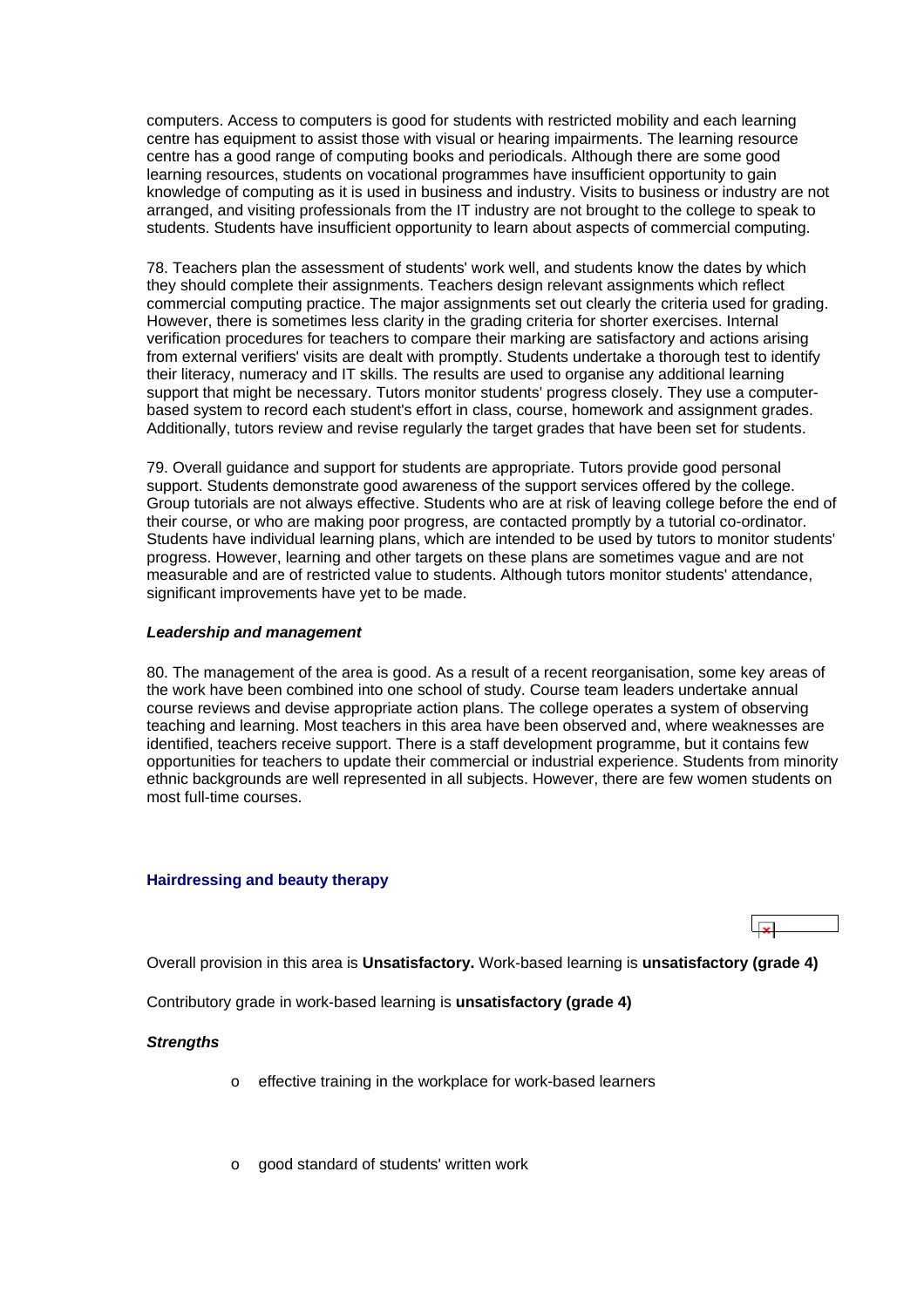- o high pass rates in NVQ hairdressing at levels 1 and 2
- o effective support for students.

#### *Weaknesses*

- o low and declining pass rates on many courses
- o poor achievement of the modern apprenticeship framework
- o much unsatisfactory teaching
- insufficiently realistic working environment for students
- too few opportunities to assess students' practical skills
- unsatisfactory management.

#### *Scope of provision*

81. There are 143 students aged 16 to 18 and 111 students aged 19 or over on full-time courses. The full-time courses include beauty therapy courses NVQ at levels 2 and 3, hairdressing NVQ courses at levels 1and 2 and the diploma in hairdressing, which is a level 3 course. Students on NVQ level 2 courses may also pursue the customer service certificate. On part-time courses, there are 44 students aged 16 to 18 and 224 students aged 19 or over. The college offers a range of related courses, such as in anatomy and physiology, reflexology, sports massage, body massage, cosmetic make-up, aromatherapy, facials, manicure and pedicure, nail technology, waxing, Indian head massage and holistic massage. There is also a level 2 course in hairdressing and the specialist award in advanced barbering. Short courses, such as threading and Indian bridal long hair styling, make-up, bindi, and henna are also available. The number of students enrolled on most courses in this area is declining. Pupils aged 14 to 16 from 8 local schools participate in programmes, including English for speakers of other languages, leading to NVQ level 1 in hairdressing.

82. There are 51 foundation modern apprentices, employed in 27 salons, who attend the college on at various times on various days. One employer is qualified to assess employees' work and there are five college staff who visit the salons to carry out reviews and assessment of employees' work. The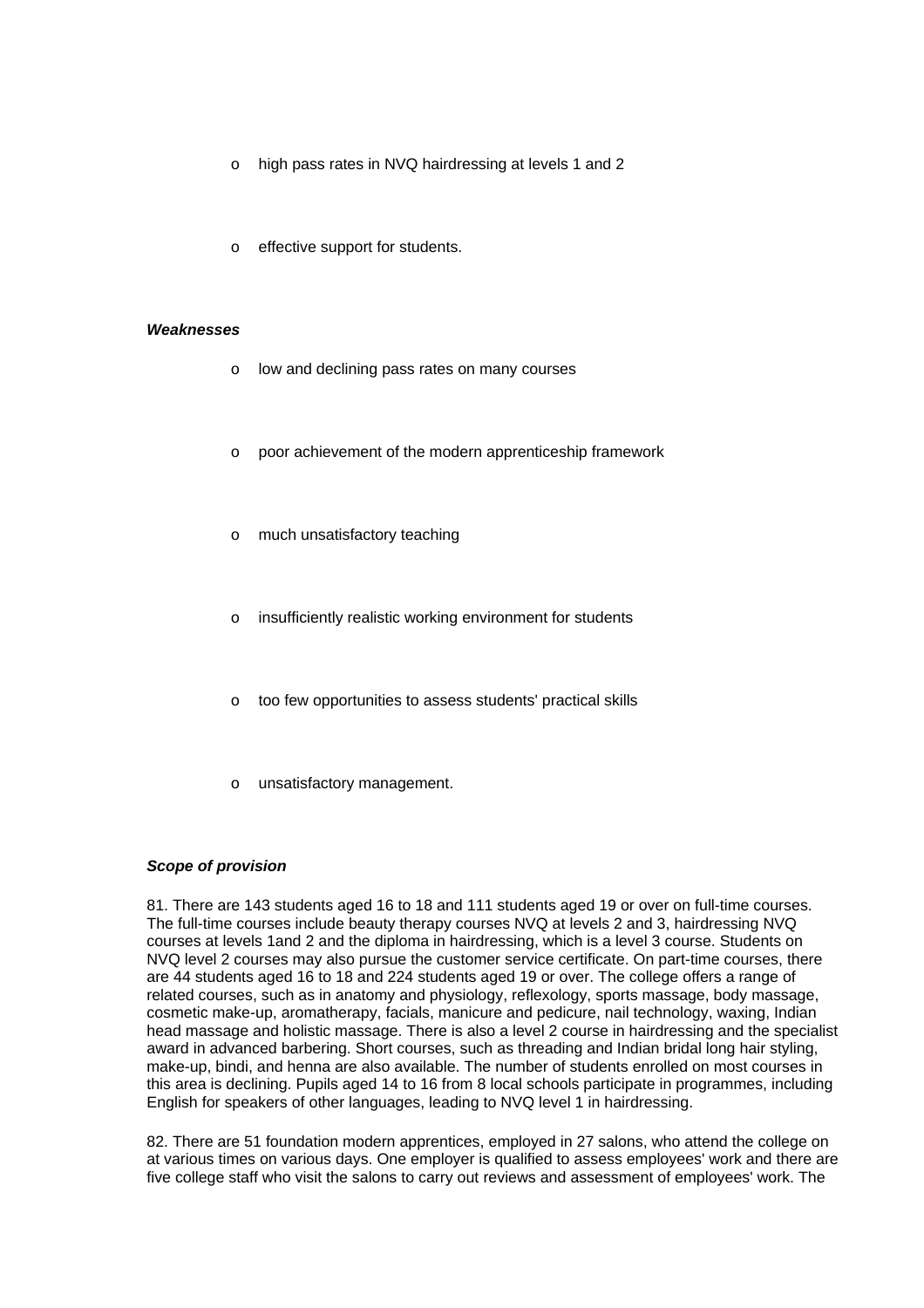range of evening and weekend courses offered meets the diverse needs of the local community.

## *Achievement and standards*

83. Retention rates are consistently high on hairdressing NVQ level 1 and level 2 courses. Retention rates in body massage were above the national average in 2002 and 2003. Pass rates on manicure and pedicure courses were at, or above, the national average in 2002 and 2003. There are low and declining pass rates on hairdressing courses at levels 1 and 2, and on the beauty therapy NVQ level 2 and body massage courses.

84. Pass rates on the modern apprentice framework are poor. Between 1999 and 2003, there have been 155 students on foundation modern apprenticeship courses, of whom only 8 have achieved the full framework. Only 3 out of the 10 advanced modern apprentices have achieved the framework. However, work-based learners make good progress in salons. Their practical skills are well developed and some have their own clients. The student attendance rate and punctuality in lessons are satisfactory.

85. Most students demonstrate some good practical skills. In a level 2 NVQ lesson, students demonstrated good knowledge of colouring techniques and client care. The work of students' aged 14 to 16 is satisfactory. The quality of students' written work is generally good. Most students make good use of IT.

| Qualification         | Level          | <b>Completion year:</b> | 2001    | 2002 | 2003 |
|-----------------------|----------------|-------------------------|---------|------|------|
| NVQ hairdressing (1   | 1              | No. of starts           | 74      | 97   | 73   |
| year)                 |                | % retention             | 89      | 81   | 79   |
|                       |                | % pass rate             | 73      | 91   | 86   |
| NVQ hairdressing (1   | $\overline{2}$ | No. of starts           | 30      | 117  | 78   |
| year)                 |                | % retention             | 60      | 79   | 77   |
|                       |                | % pass rate             | 50      | 88   | 60   |
| NVQ beauty therapy (1 | $\overline{2}$ | No. of starts           | 52      | 36   | 34   |
| year)                 |                | % retention             | 63      | 78   | 71   |
|                       |                | % pass rate             | 45      | 82   | 79   |
| NVQ hairdressing (two | $\overline{2}$ | No. of starts           | 71      | 28   | 20   |
| years)                |                | % retention             | 51      | 64   | 65   |
|                       |                | % pass rate             | 89      | 72   | 69   |
| Manicure and pedicure | $\overline{2}$ | No. of starts           | $\star$ | 57   | 50   |
| certificate           |                | % retention             | $\star$ | 89   | 88   |
|                       |                | % pass rate             | $\star$ | 80   | 95   |
| Body massage          | 3              | No. of starts           | 28      | 34   | 29   |
| certificate (1 year)  |                | % retention             | 79      | 88   | 83   |
|                       |                | % pass rate             | 68      | 80   | 63   |

|  |  | A sample of retention and pass rates in hairdressing and beauty therapy, 2001 to 2003 |
|--|--|---------------------------------------------------------------------------------------|
|--|--|---------------------------------------------------------------------------------------|

*Source: ISR (2001 and 2002), college (2003) \* fewer than 15 students enrolled*

#### *Quality of education and training*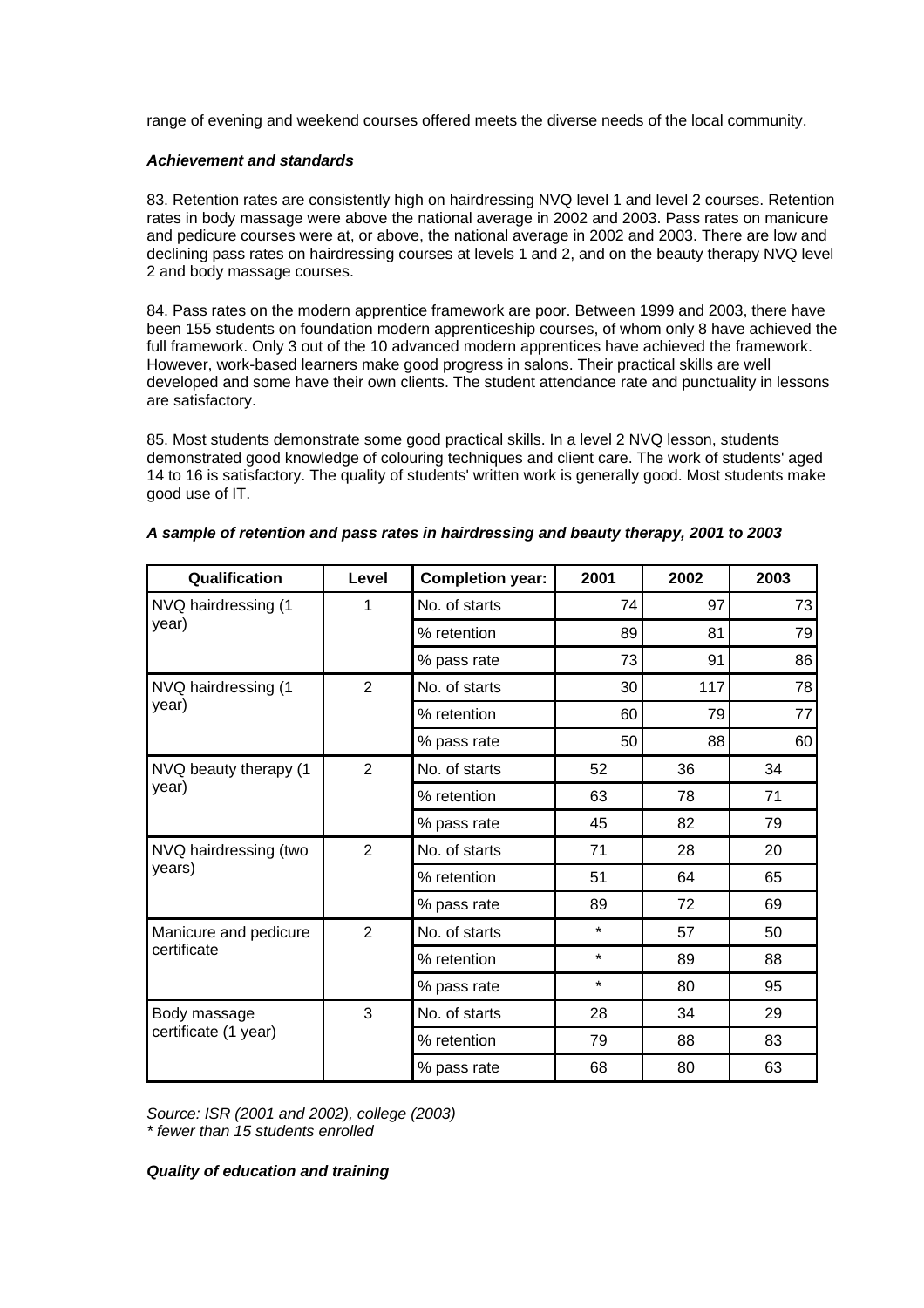86. There is good training in the workplace for modern apprentices, who enjoy working in the salons. Some additional training, such as training in products by manufacturers, is provided in salons, and students can observe good standards of practical work. Most students develop effective practical skills. Employers develop their staff well. In the college, in the better lessons, teachers plan lessons effectively, they teach enthusiastically and succeed in motivating students to learn. Students in a lesson on anatomy and physiology gave clear presentations on the different types of bone in the skeletal system, which promoted good class discussion. In an NVQ level 2 hairdressing lesson, students performed advanced colouring techniques, drawing effectively on knowledge gained in earlier lessons. Teachers make the development of students' key skills a central part of lessons and students understand their relevance.

87. In the poorer lessons, some teaching is dull, and there is insufficient variety of activity during practical lessons to hold students' attention and interest. Teachers have insufficiently high expectations of students and do not provide tasks that challenge students to extend their abilities. There is often insufficient realistic practical work for students to do and students chat among themselves for most of the time. Some lessons are poorly planned and students spend too much time sorting their portfolios and not enough time building their practical skills. Often, students are left to choose either to practise skills on their fellow students or work on portfolios because there is not enough for them to do. Teachers and students depend on clients to enable students to practise appropriate skills, under supervision. Teachers do not prepare contingency lesson plans to deal with instances when too few clients arrive for hairdressing or beauty therapy services. This failing leads to a narrow range of activities for students to engage in, they do not develop appropriate learning skills sufficiently, and some students become bored.

88. Teachers are well qualified and have appropriate, current, industrial experience. The college has recently built new specialist accommodation to provide students with modern salons. However, many aspects of the accommodation and other resources are unsatisfactory. In hairdressing, the open plan salon is divided into three small areas. One is small and overcrowded because of the size of classes. Personal belongs are left on the floor, cluttering the area and impeding safe thoroughfare. In some lessons, students have to sit around a corner, out of direct sight from the teacher, because the number of students is too large for the area. Clients arriving at the salon exacerbate the cramped conditions. Staff and students have to walk through the salon to the dispensary in order to fetch products. Lessons taking place are significantly disrupted as staff and students walk through. When all three open-plan areas of the salon are in use, there is a high level of noise and teachers have to raise their voices during demonstrations in order to be heard. Some ESOL students have difficulty hearing and understanding what is being said. Hairdressing and beauty therapy students complain of the lack of resources to carry out treatments. During evening classes, there is no member of staff to oversee the dispensary and control the stock.

89. Although the salon is bright and modern, there are insufficient clients wanting to avail themselves of the hairdressing or beauty therapy services, and students do not have enough experience of a realistic working environment at college. Students are not able to develop skills of working at industrial speeds or the interpersonal skills required by the industry. There are not always enough learning resources for students. For example, in a practical hairdressing lesson, the teacher had planned that students would work on demonstration block heads with long hair in order to practise plaiting techniques, but there were insufficient blocks for each student to carry out the activity. Students had to stand and wait, or watch others working. There are eight beds in the beauty salons, but often twice as many students. Students do not gain enough practise in working on clients because they have to keep taking turns.

90. The documentation for recording students' work, and the internal verification system to check teachers' marking, are satisfactory. However, there is insufficient assessment of modern apprentices' efforts in the workplace, which has adversely affected their progress towards completing units of their NVQ course. There is also insufficient assessment of students' practical work in college because there are insufficient clients for students to work on. In addition, all students pursuing a level 3 NVQ have to spend a year on the level 3 `diploma progression course'. Some who are on the progression course already work in hairdressing salons during the week and have their own clients. However, these students have to be assessed in the college, where there are insufficient resources and a shortage of appropriate clients. The deficiencies in the college prevent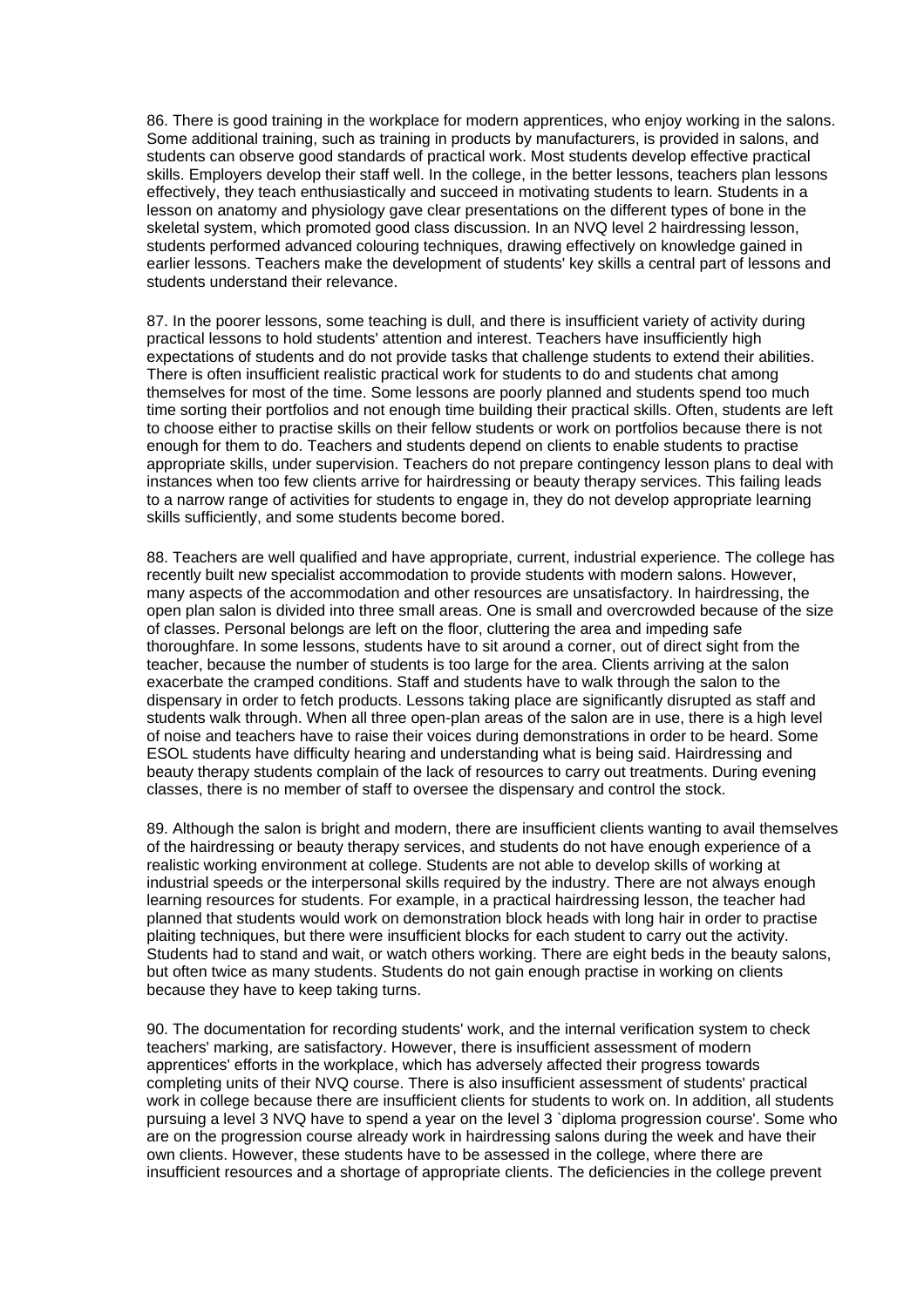<span id="page-33-0"></span>such students from having their work assessed in a real working situation. There is no provision for students to have their work assessed on their employers' premises, even where their employers have qualified assessors based in their salons, and this restriction prevents students from achieving the qualification in less than two years.

91. There is satisfactory documentation for monitoring students' progress. However, targets set for students depend on the number of clients available and targets often are not met. Learning targets for work-based students are inadequate. Students are given short-term targets that are not sufficiently detailed. For example, students are set targets for achieving whole units of the NVQ, but there is no account of particular tasks to be completed in order to achieve the whole unit. Most students are unclear about their targets and the dates for their achievement. Students in college and in the workplace are not sufficiently involved in the planning of their learning. There are no long-term targets on work-based students' individual learning plans, and neither employers nor students are able to determine students' progress.

92. All full-time students have a period of industrial experience and part-time students are encouraged to gain work experience, but they are not assessed at the workplace. Some students' relevant prior knowledge and experience are not taken into account when they enrol. For example, students with extensive experience of working in salons and who are capable of embarking on a level 3 NVQ course in hairdressing, are enrolled instead on the level 3 `diploma progression course' and they have to take an extra year to achieve the NVQ.

93. Students undertake an initial screening test of, among other things, their literacy and numeracy skills, and where additional learning support is needed, it is provided. Students receive good support to help them develop literacy and numeracy skills. There is also good support for students with specific learning or physical needs, such as those with dyslexia or hearing impairment Students are aware of the range of pastoral support available and appreciate the informal help offered by staff.

#### *Leadership and management*

94. Leadership and management are unsatisfactory. Teachers are working hard to try to improve student attendance and retention rates. However, the management of resources is ineffective. There is insufficient action to improve the opportunities for students to have practical competences assessed in college salons. The setting of targets for students is unsatisfactory. Self-assessment is insufficiently rigorous. The grades for teaching awarded as a result of inspection are well below the national average. New teachers are allocated to a mentor. However, the system for mentoring new teachers places insufficient attention on their teaching methods and classroom management. There is not enough assessment of modern apprentices' work in the workplace. The number of workplace assessors has been increased, but it is too soon to judge the effectiveness of this development. There have been recent staff and management changes in the section and, at the time of the inspection, the head of the area had been in post for only a few weeks.

#### **Health and social care and childcare and public services**



Overall provision in this area is **unsatisfactory (grade 4)**

Contributory grade in childcare and public services is **satisfactory (grade 3)**

#### *Strengths*

o effective work experience for students on childcare courses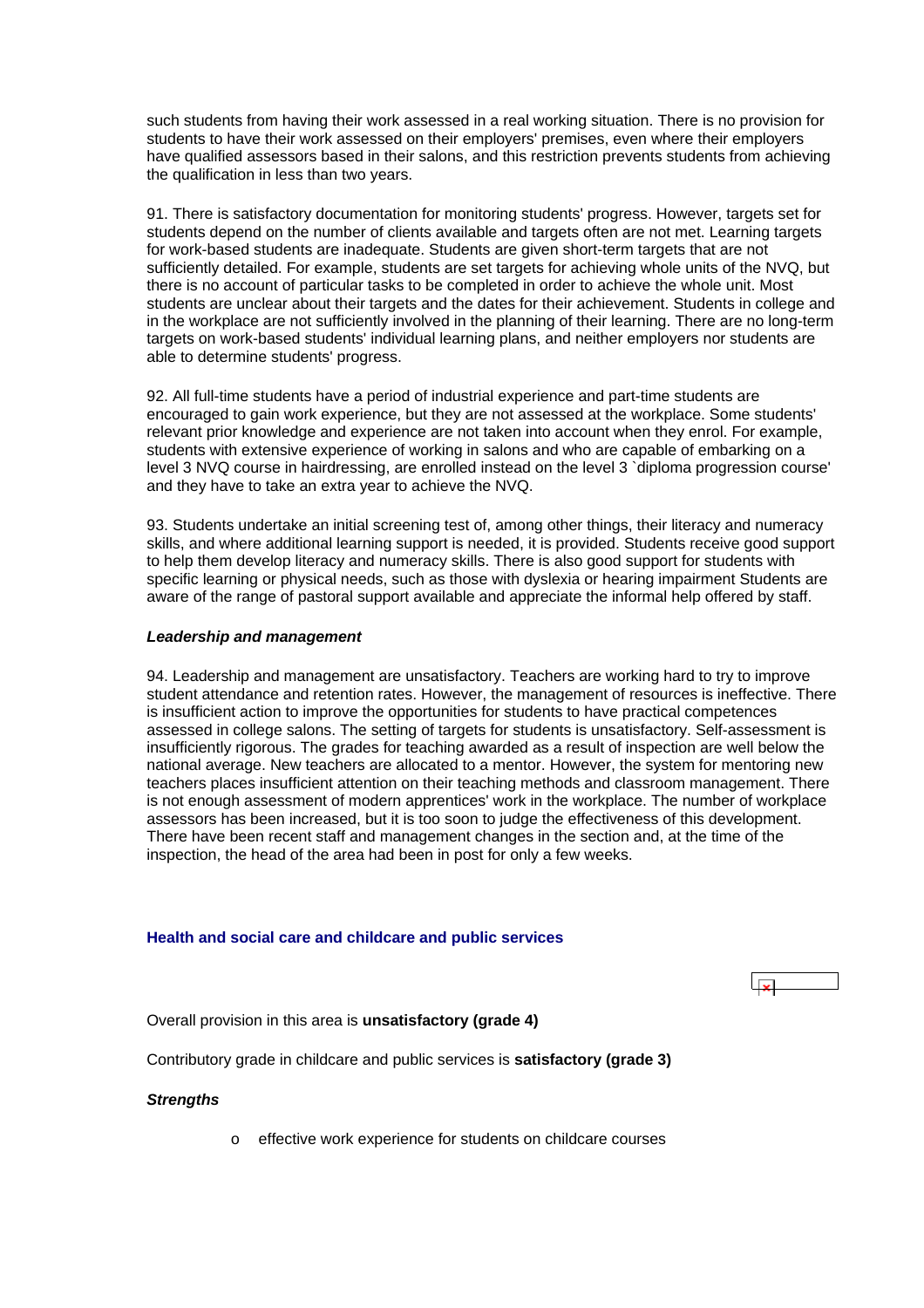- o good pass rates on the AVCE health and social care courses
- o good student progression to related employment or HE
- o effective learning support for students with additional learning needs.

#### *Weaknesses*

- o retention rates below national average on many courses
- o low pass rates on level 3 childcare and public services courses in 2003
- o poor internal verification arrangements in health and social care
- o students' poor progress in AVCE health and social care
- o unsatisfactory management of health and social care
- o insufficiently clear learning objectives
- o overall inadequate marking of students' work.

#### *Scope of provision*

95. The college offers a broad range of full-time courses in health and social care, childcare and public services studies, some from entry level to level 4. A total 244 full-time students are enrolled on health and social care courses. The full-time provision includes foundation and intermediate level GNVQ courses, an AVCE course in health and social care, a level 4 foundation degree course in care management, and access to nursing and health studies programmes for adults. The college also offers an entry level course for students who are speakers of other languages and for school pupils aged 14 to 16. There are 27 students aged 14 to 16 enrolled on the GCSE double award course in health and social care. There are 126 full-time and 43 part-time students pursuing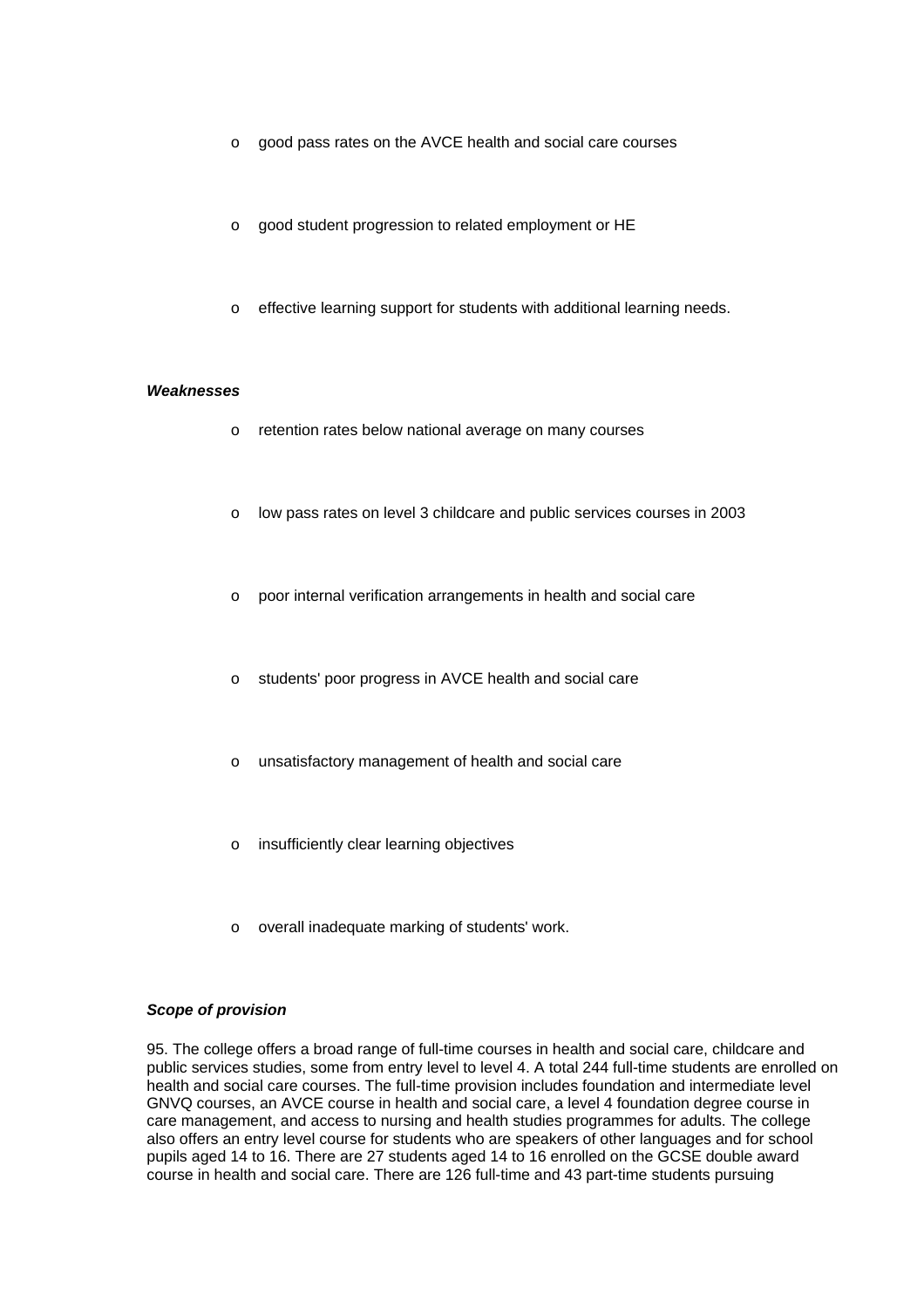qualifications in childcare. The college offers childcare and early years courses at levels 1, 2 and 3. The diploma in childcare and education is also available as a part-time evening course. Related short courses in first aid, sign language and food hygiene are also available. The college offers a first diploma and national diploma course in public services and a total of 62 students are enrolled on these courses. There is little part-time provision.

### *Achievement and standards*

96. While pass rates on the certificate and the level 3 course in health and social care have been high, the pass rates on the two AVCE unit tests taken by first-year students in January 2004 were some 10% below the national average in one unit and only 1 student out of 49 passed the other unit. Students' performance in one of the second-year unit tests was also poor. The pass rate on the foundation GNVQ course in health and social care fell from 94% in 2002 to 85%, but remains at the national average. The pass rates on the diploma course in childcare and education have fluctuated widely in the three years 2001 to 2003, and in 2003 the pass rate fell 39% to just 47%, some 40 % below the national average. In 2003, six students completed the national diploma in public services course and just three achieved the qualification. There is a high retention rate on the single award AVCE in health and social care, but retention rates have declined on most other courses. For example, in 2003, the retention rate on the foundation GNVQ course in health and social care fell by nine percentage points, and on the intermediate GNVQ course, although having risen, in the three years 2001 to 2003 remained below the national average. On the certificate and the diploma in childcare and education, retention rates fell to below the national average. Retention rates on the first diploma in public services have fallen consistently over the three years 2001 to 2003; in 2002 the retention rate fell to below the national average and in 2003 it fell further below it.

97. Students in the majority of lessons work effectively in groups or in pairs, and are able to discuss topical issues and present their views to their classmates. In some childcare lessons, students are able to gather relevant information effectively from books, articles and the Internet. Some are beginning to learn sign language.

98. Of the students who complete their courses, many progress successfully to related employment or higher level studies. However, at the time of the inspection, only 63% of students on the one-year single award AVCE in health and social care had been retained in the second year of study. The student attendance rate in lessons observed is below the national average.

| Qualification            | Level          | <b>Completion year:</b> | 2001  | 2002 | 2003 |
|--------------------------|----------------|-------------------------|-------|------|------|
| GNVQ foundation in       | 1              | No. of starts           | 16    | 19   | 36   |
| health and social care   |                | % retention             | 69    | 84   | 75   |
|                          |                | % pass rate             | 82    | 94   | 85   |
| Intermediate GNVQ in     | 2              | No. of starts           | 22    | 46   | 43   |
| health and social care   |                | % retention             | 68    | 76   | 74   |
|                          |                | % pass rate             | 73    | 91   | 84   |
| First diploma in public  | $\overline{2}$ | No. of starts           | $***$ | 17   | 30   |
| services                 |                | % retention             | $***$ | 71   | 63   |
|                          |                | % pass rate             | $***$ | 100  | 89   |
| Certificate in childcare | 2              | No. of starts           | 16    | 26   | 34   |
| and education            |                | % retention             | 69    | 88   | 71   |
|                          |                | % pass rate             | 82    | 91   | 96   |

| A sample of retention and pass rates in health and social care and childcare and public |  |  |
|-----------------------------------------------------------------------------------------|--|--|
| services, 2001 to 2003                                                                  |  |  |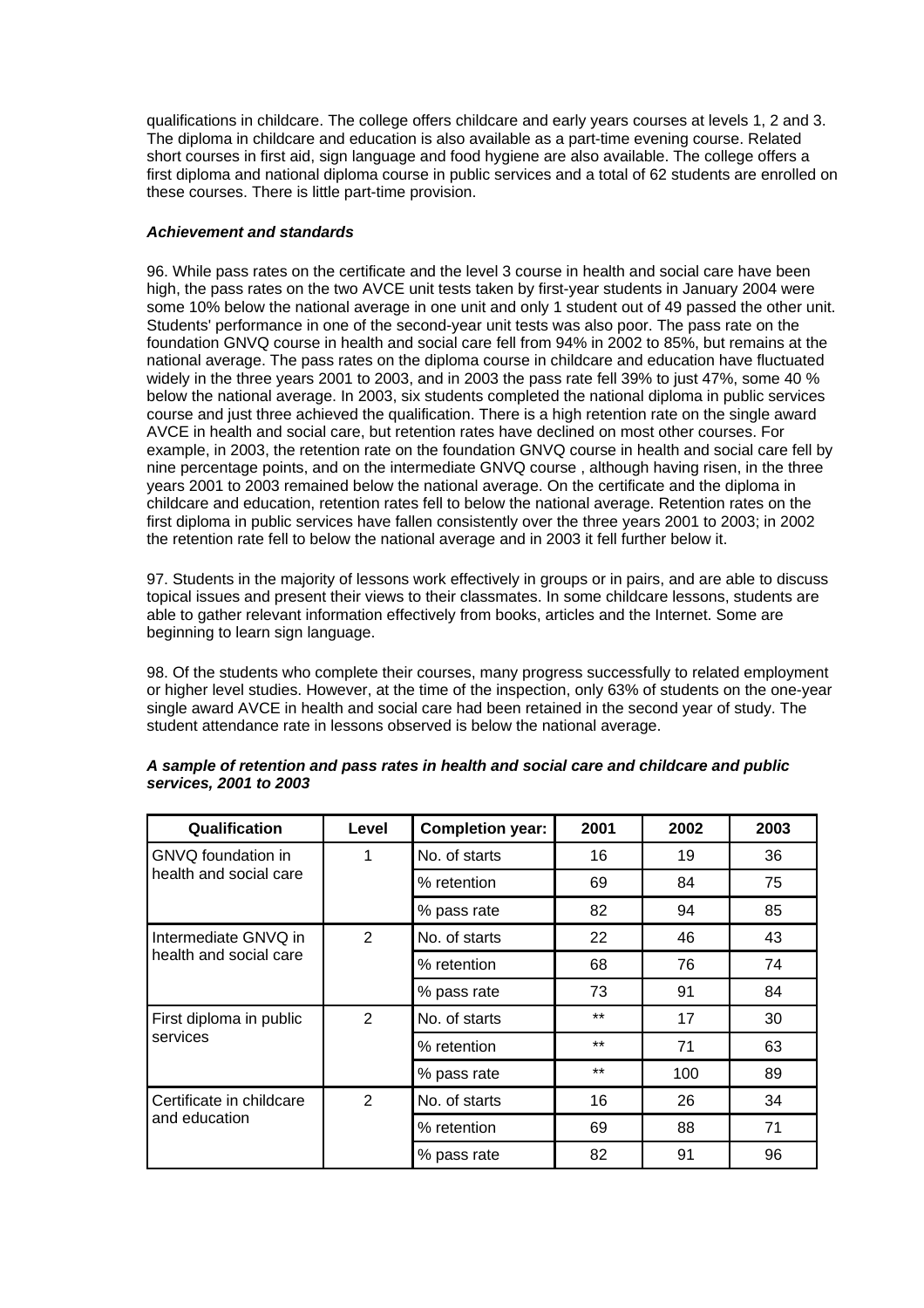| <b>AVCE</b> in health and                         | 3 | No. of starts | 17      | 36  | 27 |
|---------------------------------------------------|---|---------------|---------|-----|----|
| social care (first year<br>and second year single |   | % retention   | 88      | 81  | 89 |
| units)                                            |   | % pass rate   | 67      | 93  | 92 |
| Diploma in childcare                              | 3 | No. of starts | $\star$ | 21  | 25 |
| and education                                     |   | % retention   | $\star$ | 100 | 60 |
|                                                   |   | % pass rate   | $\star$ | 86  | 47 |

*Source: ISR (2001 and 2002), college (2003) \* course did not run* 

*\*\* fewer than 15 students enrolled*

#### *Quality of education and training*

99. Lesson plans are appropriate for most courses, more so in childcare and early years. `Group profiles', which indicate the learning needs of students in each group, are made available to all teachers and generally are used to influence the teaching and learning activities in lessons. In the successful lessons, teachers draw effectively on their professional experience to ensure that students can relate their learning to realistic practice. In a childcare lesson on the importance of rest and sleep for young children, the teacher led a useful discussion on ways of ensuring adequate rest for children in a busy day nursery. Students contributed well to the discussion. There are productive relationships between the teachers on childcare courses and staff in the college's nursery, which enable students to have useful experience in a realistic setting.

100. Not all lessons are well planned or managed. In the less effective lessons, teachers do not identify what students should achieve by the end of the lessons, and neither teachers nor students are able to judge how far they have met their learning objectives. A few teachers spend too much time dictating notes for students, or dominating discussions. In some lessons, teachers fail to check carefully whether students have understood what was intended. Some teachers do not ask sufficiently searching questions of students to ensure they are thinking for themselves. Some do not question specific students; they put questions to the whole class, the same students answer and the remainder of the class is not involved.

101. On childcare courses, work placements for students are well organised and students on work experience are monitored carefully. There are comprehensive and well-presented placement handbooks for employers, which are discussed fully with them. Students on the access to nursing course are required to go out to work experience placements, but these placements are not organised by the college and students are not routinely visited by college staff while they on the work placements to check the adequacy or scope of the students' experiences. Although the prospectus states that work experience for AVCE students is mandatory, no work placement has been organised for students in the academic year 2003/04. Students have been given time to visit care services providers to complete a short project. There was insufficient briefing for students prior to embarking on the task. The task is intended to enable students to use their findings for formal assessment. However, it is insufficiently thorough and does not meet the requirements of the course unit being studied.

102. Classrooms are spacious and clean, but there are few displays in them to provide examples of, or establish, an appropriate vocational setting for students. There is a craft room at the college's Hayes site, which provides resources for childcare students, but few other learning resources are available for health and social care or childcare students to help them to develop practical skills. Teachers' written feedback to students on their work is often inadequate to help students to improve their performance. Teachers do not routinely correct students' errors in spelling, punctuation and grammar. Some students have handed in written work and have not had it returned. Some have done work and subsequently were told it was unnecessary. At the time of the inspection, only three students in an AVCE group had yet completed the portfolio unit for the first semester, the teachers responsible for the unit had left the college, the work had not been marked, and no formative feedback had been given to students. The AVCE single award course did not begin properly until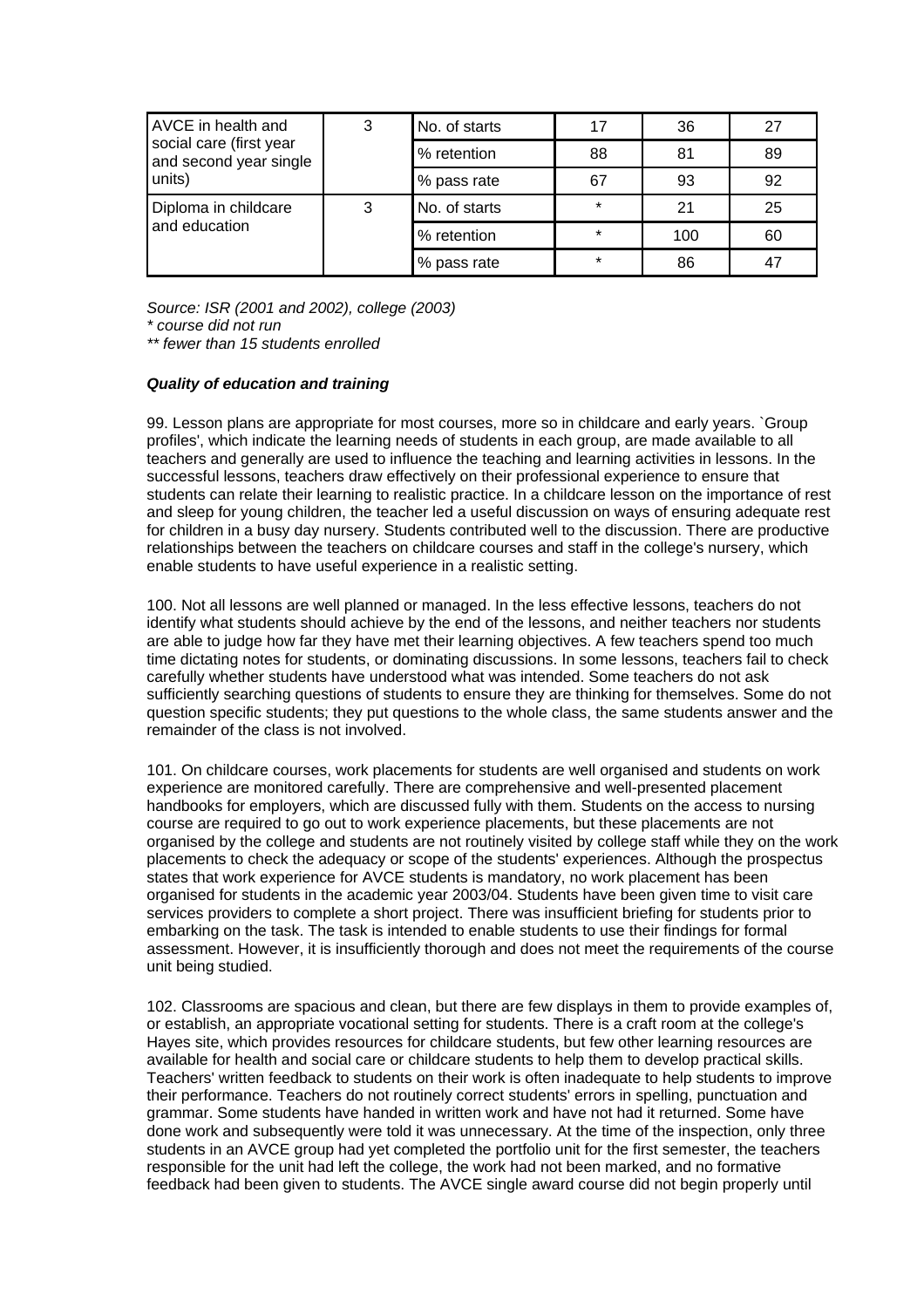<span id="page-37-0"></span>some five weeks after the start of the autumn term. There have been many changes of teachers on the AVCE course. Many of the teachers brought in to cover for teachers who leave are poorly briefed about the stage of learning that students have reached, and, as a result, in some cases the same topic has been covered several times. Students have not done all the work required for the stage of the year reached. The college has had difficulty recruiting staff.

103. There is effective support for most students. All students in this area of learning complete a basic skills screening test, and additional learning support is provided as required. Some students do not know the results of all their tests. Learning support staff work well and sensitively in lessons with students on courses at levels 1 and 2. There is particularly good specialist support for students who have visual impairment.

#### *Leadership and management*

104. The management of the health and social care provision is unsatisfactory. The AVCE one-year course started some five weeks late. There have been many timetable changes, and students have not always had a teacher for lessons. The multiple changes of teachers have disrupted students' learning significantly. Some teachers were not appropriately qualified or did not have appropriate experience. The management and briefing of agency-supplied and other temporary teachers are inadequate. Students are not performing at the level required for the course and have covered insufficient ground. Quality assurance arrangements and internal verification are inadequate. The organisation and management of workplace experiences for students are poor. AVCE students have complained about the deficiencies of their course. Group reviews of courses are carried out, but actions intended to remedy identified deficiencies are often inadequate. Curriculum planning and development are poor. The management of childcare and early years courses is satisfactory. There are productive links with community providers of care and early years services. Formal team meetings are held, but there is much variation in the quality of recorded minutes of meetings and not all actions resulting from meetings are followed-up. There have been recent developments in public services. While it is too soon to gauge their effectiveness fully, students are beginning to benefit from them.

#### **Visual and performing arts and media**

Overall provision in this area is **good (grade 2)**

#### *Strengths*

- o high pass rates on many courses
- o high standard of students' work
- o very good teaching
- o good industrial links in media.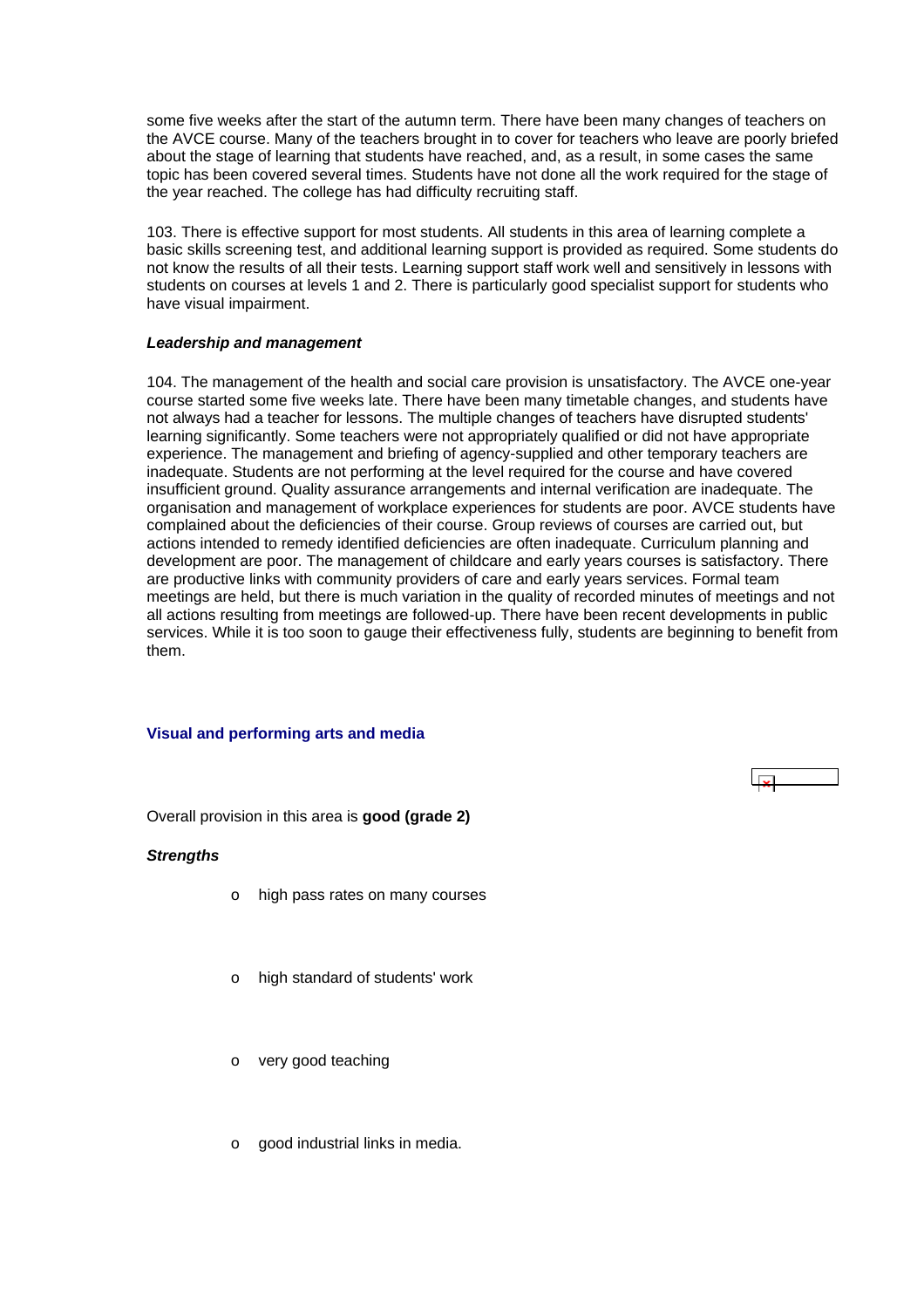#### *Weaknesses*

- o poor retention rates on some courses
- o ineffective management of some aspects of the curriculum.

## *Scope of provision*

105. The college offers a broad range of courses in art, design, media, dance, drama and music, from level 1 to level 3. Art, design and media courses are offered at the Uxbridge site and performing arts students attend the Hayes site. There are vocational courses such as those leading to GNVQs, and first and national diplomas and a diploma in foundation studies. The college also offers AS-level and GCE A-level courses in art, media, film, dance and drama through its `Academy'. Most of the students are on full-time courses and many also pursue key skills qualifications. Nearly all students are aged 16 to 18. In total, there are 492 students in this area. Among them, there are 167 art and design students and 158 media students. There are also 44 students enrolled on part-time courses.

#### *Achievement and standards*

106. Pass rates are high on many courses. For example, pass rates have been consistently high on the first diploma course in design, the national diploma courses in media, design and music and the diploma in foundation studies. Pass rates on the GCE A-level art course were 100% in 2002 and 2003. However, there are poor retention rates on some courses. For example, the retention rates on the national diploma in music have been below the national average for the three years 2001 to 2003. The college has implemented a range of strategies to increase retention rates. It is too soon to evaluate the impact of these measures, though at the time of the inspection fewer students than at the same time in the previous year had left prematurely.

107. Students' work is of a high standard. Students demonstrate good technical skills in photography when lighting and `shooting' studio portraits. Additionally, a series of London landmark photographs, produced by students, illustrate good awareness of composition and effectively capture the mood of each location.

| Qualification                              | Level | <b>Completion year:</b> | 2001    | 2002 | 2003 |
|--------------------------------------------|-------|-------------------------|---------|------|------|
| First diploma in design                    | 2     | No. of starts           | 24      | 37   | 16   |
| (changed from GNVQ<br>intermediate in 2003 |       | % retention             | 83      | 86   | 75   |
|                                            |       | % pass rate             | 95      | 97   | 83   |
| GNVQ intermediate in                       | 2     | No. of starts           | $\star$ | 16   | 27   |
| media                                      |       | % retention             | $\star$ | 75   | 74   |
|                                            |       | % pass rate             | $\star$ | 92   | 95   |
| National diploma in                        | 3     | No. of starts           | 32      | 42   | 34   |
| design                                     |       | % retention             | 84      | 81   | 82   |
|                                            |       | % pass rate             | 96      | 100  | 93   |
| National diploma in                        | 3     | No. of starts           | 39      | 18   |      |

## *A sample of retention and pass rates in visual and performing arts and media, 2001 to 2003*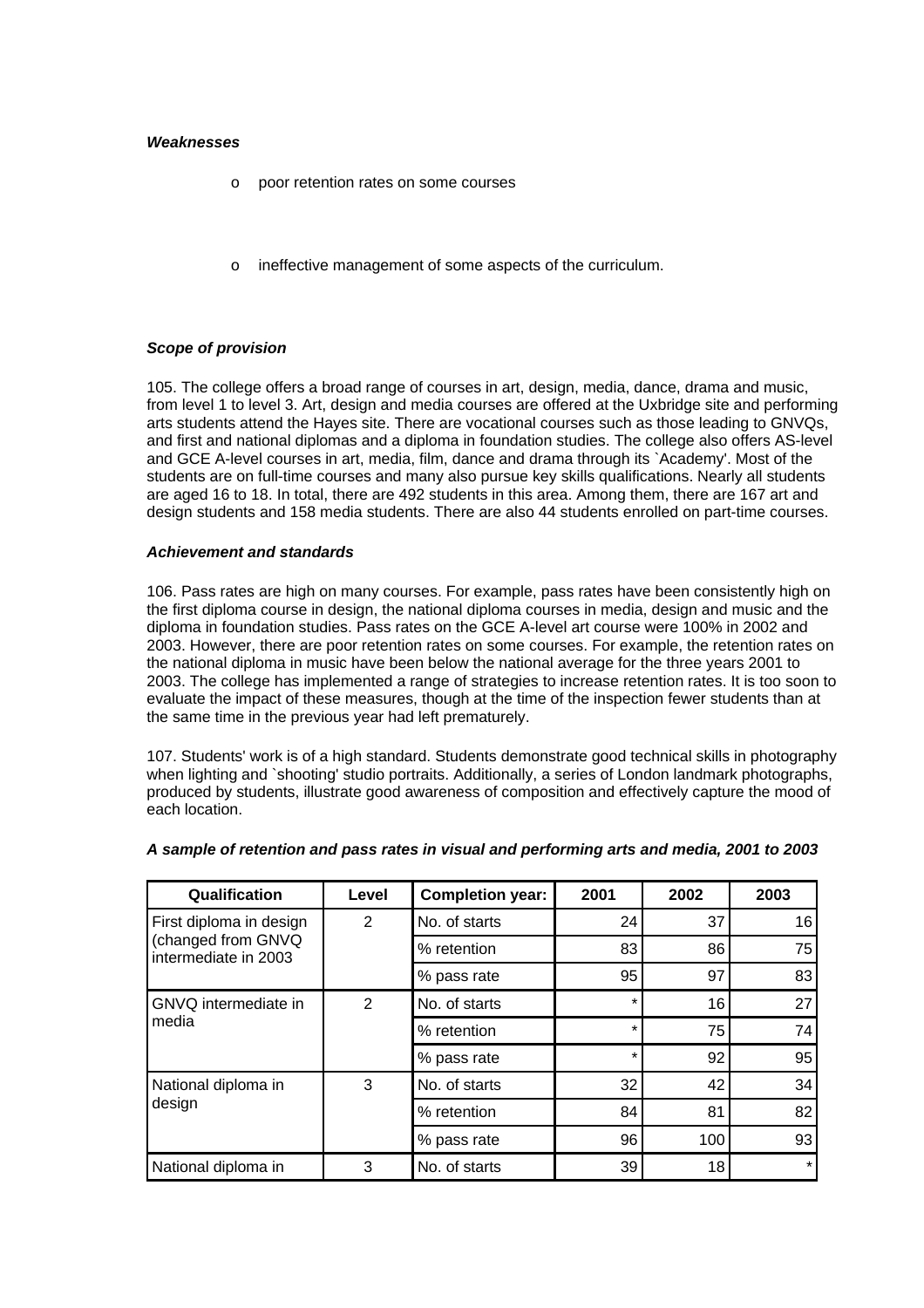| music                        |   | % retention   | 64  | 28      | $\star$ |
|------------------------------|---|---------------|-----|---------|---------|
|                              |   | % pass rate   | 96  | 90      |         |
| Diploma in foundation        | 3 | No. of starts | 23  | $\star$ | 23      |
| studies in art and<br>design |   | % retention   | 96  | $\star$ | 78      |
|                              |   | % pass rate   | 100 | $\star$ | 94      |

*Source: ISR (2001 and 2002), college (2003) \* fewer than 15 students enrolled*

## *Quality of education and training*

108. Most of the teaching is very good. In the successful lessons, teachers plan and structure their lessons well and check that students have learned what was intended by asking thought-provoking questions of individual students. Teachers create a good learning atmosphere and students work well together. Teachers often refer appropriately to their professional industrial knowledge and subject experience when teaching. For example, in media lessons, teachers use well their experiences of writing scripts to entertain and engage students. In these lessons, there is much lively exchange of ideas and students devise some creative and exciting storylines. Most students attend well and few are late for their lessons.

109. Staff are well qualified and most have relevant professional subject experience, which they use to good effect in lessons. Teachers have some good links, particularly with the media industry and use them effectively to enrich students' learning. For example, in a lesson on professional practice and presentational skills, a visiting professional used a show reel as an example of good practice in the industry, from which students were able to construct their own. The visiting professional's experience of television journalism, presenting news stories and interviewing leading business and political decision makers, inspired and motivated the students. Studios and classrooms at the Uxbridge site and some performance areas at the Hayes site are of a high standard. However, access for students with restricted mobility is poor. The dance studio and music rooms are too small for the large classes using them. Although many design courses require substantive photographic equipment, there is no dedicated photography studio. Accommodation and facilities for media students are good. IT facilities are adequate to enable students to gather information and conduct research, though students have to wait to use machines during peak periods. There are insufficient computers for creative work. A specialist suite containing computers used in design has been established. However, it has some versions of key software which are not fully compatible with the current operating system. There is little display of students' or exemplar work in the studios. Many classrooms, though clean and well decorated, have bare and uninspiring walls.

110. Assessment of students' work is clear and fair. There is an extensive internal verification procedure for teachers to compare their marking. The briefing to students on assignments is good and identifies clearly how students can compile evidence of development of their key skills. Teachers' feedback on students' written work helps students to improve their performance. Although teachers encourage students to analyse their own work critically, there is insufficient encouragement for students to evaluate each other's work and ideas.

111. Support for students is generally good and there are appropriate procedures for ensuring that students are enrolled on a suitable course. Prospective performance students have to audition for a place on a course. Tutorial support is effective. Learning support for students is good and is particularly effective for students with hearing impairments. For example, in a lesson on the prediction of fashion trends, a specialist facilitator used signing to enable a deaf student to contribute fully to a debate that involved complex specialist terminology.

#### *Leadership and management*

112. Management of the curriculum overall is satisfactory. Communication is clear and there are regular and appropriately recorded staff meetings. There has been a careful review of courses. For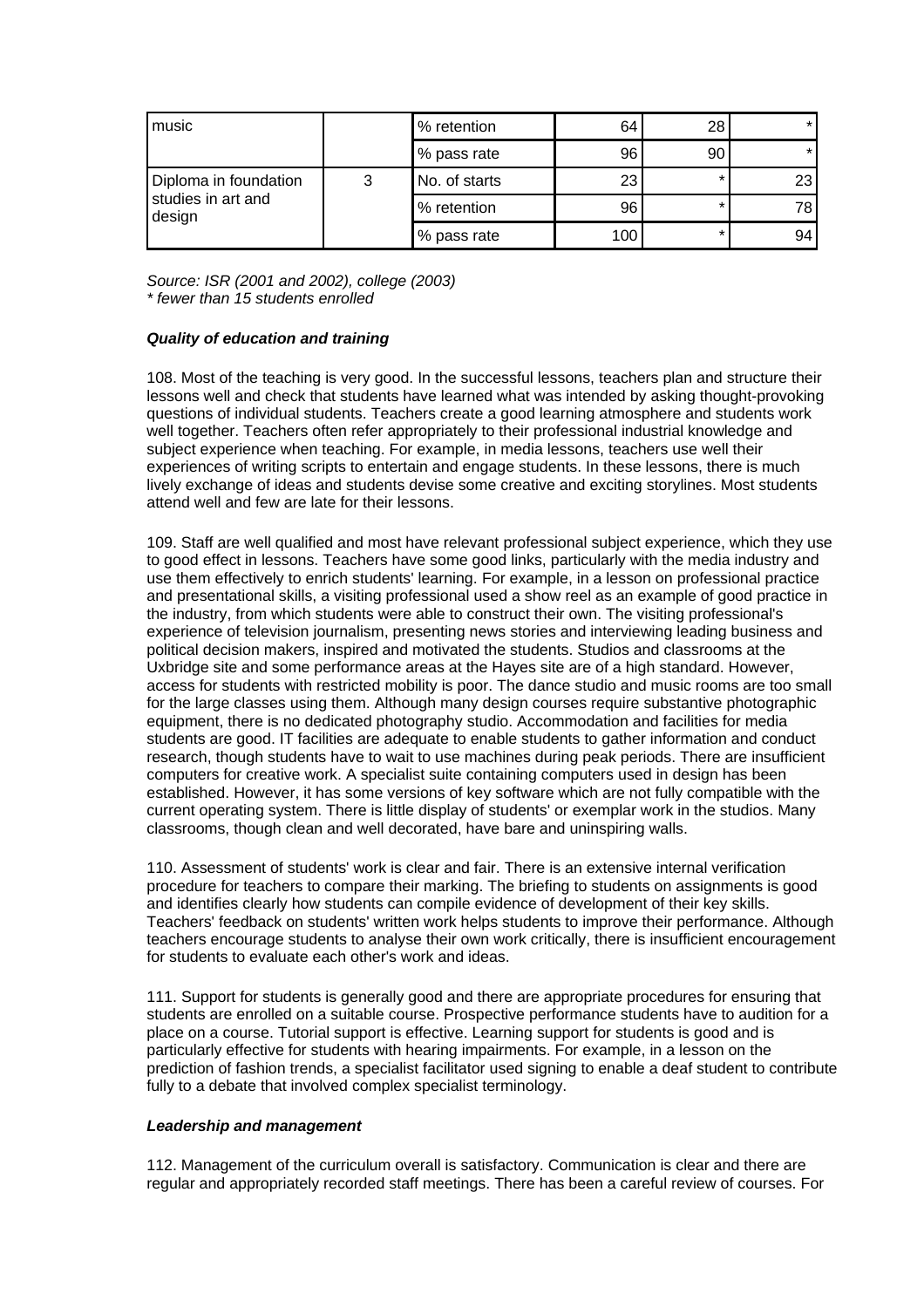<span id="page-40-0"></span>example, level 1 courses in art and design and in performing arts have been introduced in order to meet students' needs more effectively. However, some aspects of management are unsatisfactory. Frequent changes and occasional shortages in staff disrupt students' learning, and have resulted in delayed marking or return of some students' coursework. Additionally, replacement teachers do not always complete action points identified in students' individual learning plans. Although there are arrangements for covering lessons when there are teacher shortages, these are insufficient to ensure adequate continuity of learning for students on the longer courses. Inspectors agreed with most of the strengths and weaknesses identified in the self-assessment report, but considered that the effectiveness of teaching in this area has been overestimated.

## **Humanities**

Overall provision in this area is **good (grade 2)**

### *Strengths*

- o high pass rates on all GCE A2 and AS-level courses
- o much good teaching
- o very good contributions of students in lessons
- o strong support for individual students
- o good curriculum management.

#### *Weaknesses*

- o low pass rates in AS-level government and politics and poor achievements in GCSE history in 2003
- o low retention rates on some AS-level courses
- o teachers' insufficient use of IT for teaching and learning.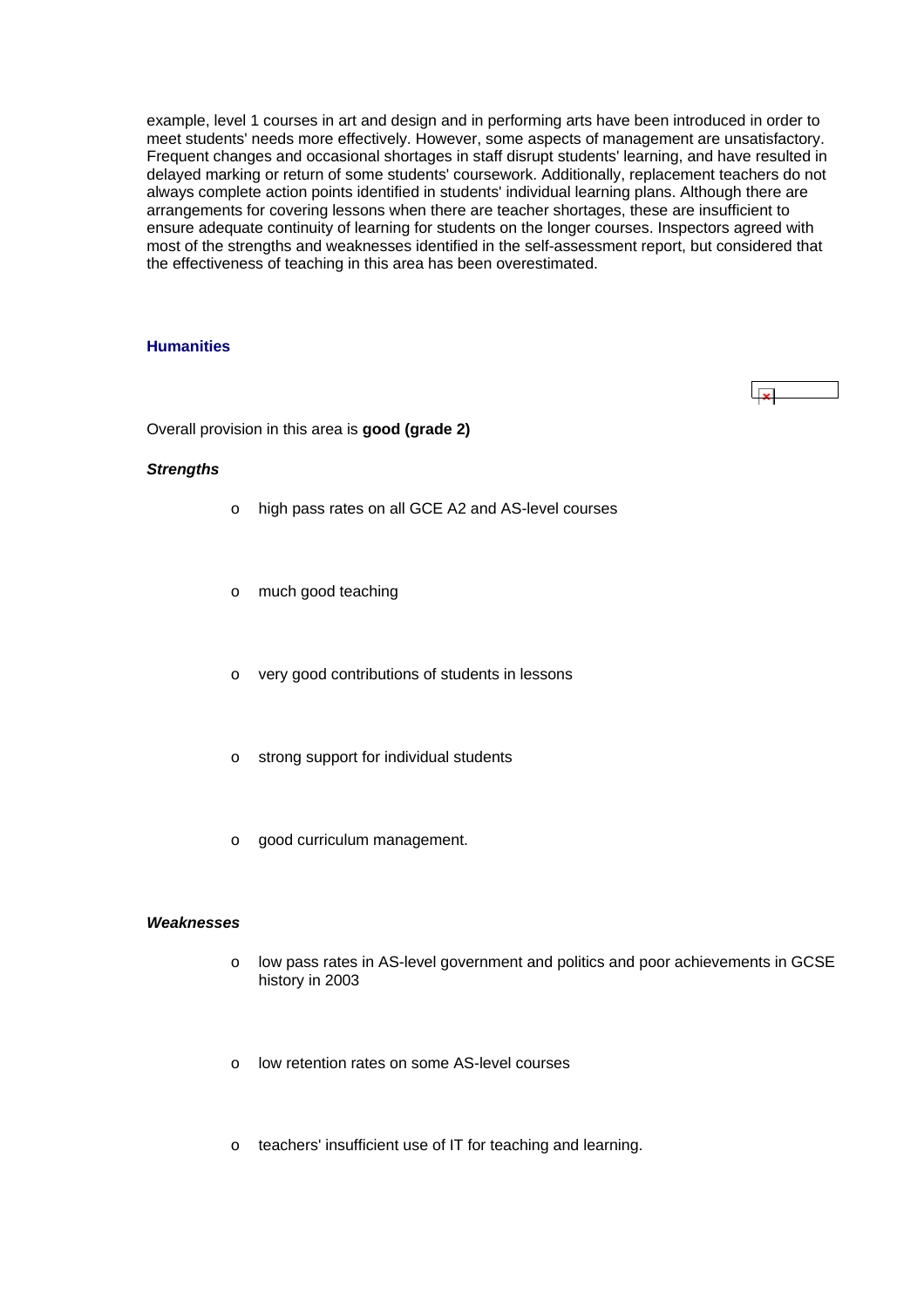## *Scope of provision*

113. The college offers GCSE history, and AS-level and GCE A2 courses in government and politics, history, law, psychology and sociology, mainly for students aged 16 to 18. Law and psychology evening classes up to AS level are available. There is also an introductory `prehumanities' course for students who are acquiring the English language skills needed to progress to level 2 courses. A total of 512 students are enrolled on these courses.

## *Achievements and standards*

114. There is much good achievement. In 2003, the pass rates in GCE A-level psychology, sociology and history courses were 100%, though only a small number were on the history course, and they were above national average in law and government and politics. In 2003, pass rates on AS-level courses were above the national average in all subjects except government and politics, which had a very low pass rate of just 40%. Achievement of grades A<sup>\*</sup> to C on GCSE courses in history and psychology course were more than 20% below the national average. Students generally achieve higher grades in AS-level and GCE A-level courses than might be predicted from their GCSE point scores. An exception is AS-level government and politics. Retention rates vary. They are good in GCSE history and psychology, but have fallen to below the national average in 2003 in AS-level history, law and psychology, and in GCE A-level law. In psychology and law, the number of full-time students who continue from AS-level to GCE A-level study is comparatively low.

115. Attendance has improved significantly and at the time of the inspection attendance at observed lessons was 84%, which is above the national average. In most lessons, students contribute confidently and knowledgeably. Their commitment is reflected in the quality of much of their written work. Some GCE A-level students' project work is of a high standard and students are able to demonstrate some very good skills in the use of desktop publishing software. Other students are unable to express well in writing the ideas they express orally.

| Qualification       | Level | <b>Completion year:</b> | 2001 | 2002 | 2003 |
|---------------------|-------|-------------------------|------|------|------|
| GCSE psychology     | 2     | No. of starts           | 21   | 34   | 21   |
|                     |       | % retention             | 62   | 59   | 76   |
|                     |       | % pass rate             | 54   | 50   | 38   |
| AS-level history    | 3     | No. of starts           | 23   | 19   | 29   |
|                     |       | % retention             | 83   | 79   | 76   |
|                     |       | % pass rate             | 37   | 100  | 95   |
| AS-level law        | 3     | No. of starts           | 61   | 58   | 103  |
|                     |       | % retention             | 82   | 81   | 73   |
|                     |       | % pass rate             | 80   | 74   | 71   |
| AS-level psychology | 3     | No. of starts           | 133  | 113  | 106  |
|                     |       | % retention             | 81   | 81   | 73   |
|                     |       | % pass rate             | 73   | 84   | 73   |
| <b>GCE A-level</b>  | 3     | No. of starts           | 41   | 26   | 22   |
| psychology          |       | % retention             | 59   | 85   | 100  |
|                     |       | % pass rate             | 96   | 100  | 100  |

|  |  |  | A sample of retention and pass rates in humanities, 2001 to 2003 |  |  |
|--|--|--|------------------------------------------------------------------|--|--|
|  |  |  |                                                                  |  |  |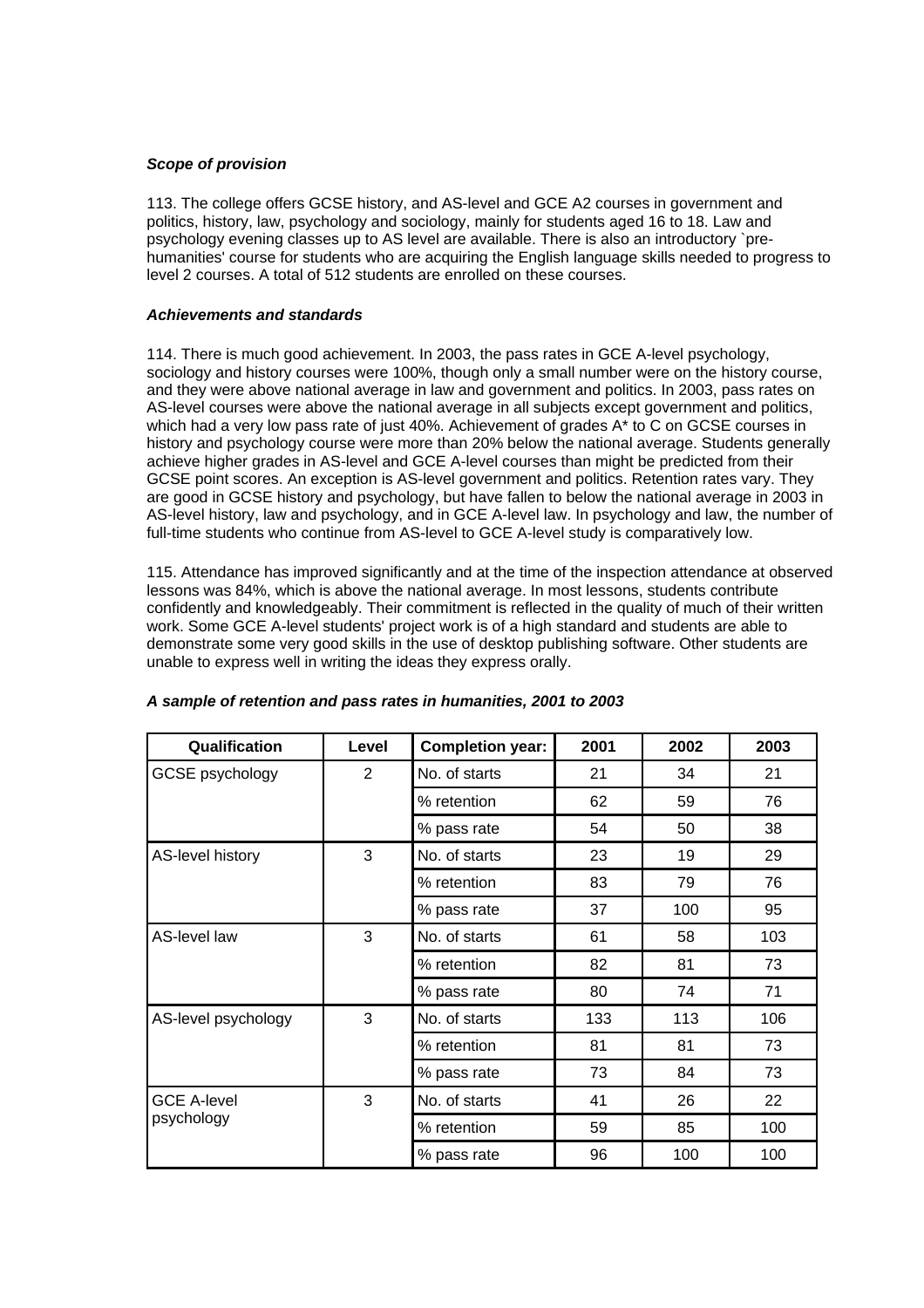<span id="page-42-0"></span>*Source: ISR (2001 and 2002), college (2003)*

### *Quality of education and training*

116. Most teaching is good. In the best lessons, teachers are enthusiastic and well organised. They give students good opportunities to learn in different ways and to contribute significantly to the lessons. Students in a AS-level history lesson gave presentations on different aspects of Nazi doctrine, such as the role of the fuhrer, and the impact of national socialism on the lives of women. The presentations were carried out confidently and some students' strong opinions were well supported with evidence from research. The teacher prompted further thought in some areas and highlighted key points well. GCE A-level sociology students were encouraged to think widely on the subject of society's attitudes to young people. Teachers provided a variety of stimulating materials, including the results of a recent survey of students' attitudes to morality, and cartoons vividly depicting changing attitudes to young people by older generations. Students were encouraged to draw extensively on previous topics studied, including religion and education and contributed an impressive range of ideas. In a GCE A-level law lesson, students were able to illustrate points on a new topic by recalling much relevant detail from case studies considered earlier in the course. In the less successful lessons, lesson planning and classroom management are weak. Teachers spend too long talking and give students insufficient opportunities to contribute. Some activities that teachers planned as introductory aspects to lessons, or supporting features of new topics, take over substantial parts of the lessons. Teachers rush through important issues in an attempt to complete the lessons' objectives and students do not understand them sufficiently.

117. Students are well supported in their studies. Teachers have a good awareness of the needs of individual students in their groups and offer effective help both in lessons and in time given outside lessons. Learning support teachers enable a profoundly deaf student to participate fully in lessons, making some valuable contributions to discussion. Many students on the pre-humanities course have English as a second language. Teachers check their understanding of key words and phrases carefully before beginning exposition of each topic. There are regular and effective reviews of individual students' progress. The reviews do not always result in useful targets for improvement being set for students.

118. Most students' work is marked thoroughly and fairly. There is effective internal moderation of marking. Usually, teachers provide good written feedback to students, explaining how they can improve the quality of their work. Sometimes, the important messages for students are not stated clearly enough. Some teachers' annotations are insufficiently detailed.

119. Classrooms used for humanities lessons are well furnished, but there is little display to reflect the quality of teaching and learning or of students' work. Students use IT in computing suites for researching topics and production of their work. IT or interactive whiteboards are not available in the classrooms and there is little use of IT for teaching.

#### *Leadership and management*

120. The management of humanities provision is good. Meetings are regular, purposeful and well recorded. Quality assurance processes have been implemented effectively and some measures have led to improvement. Students' poor attendance in some areas has been identified as a priority. Teachers check attendance thoroughly and follow it up, and this has led to much better attendance, especially on AS-level courses. There has also been some successful restructuring of the way courses are taught in order to make learning more coherent and interesting. New teachers are supported well and value the help they receive from line managers and more experienced colleagues.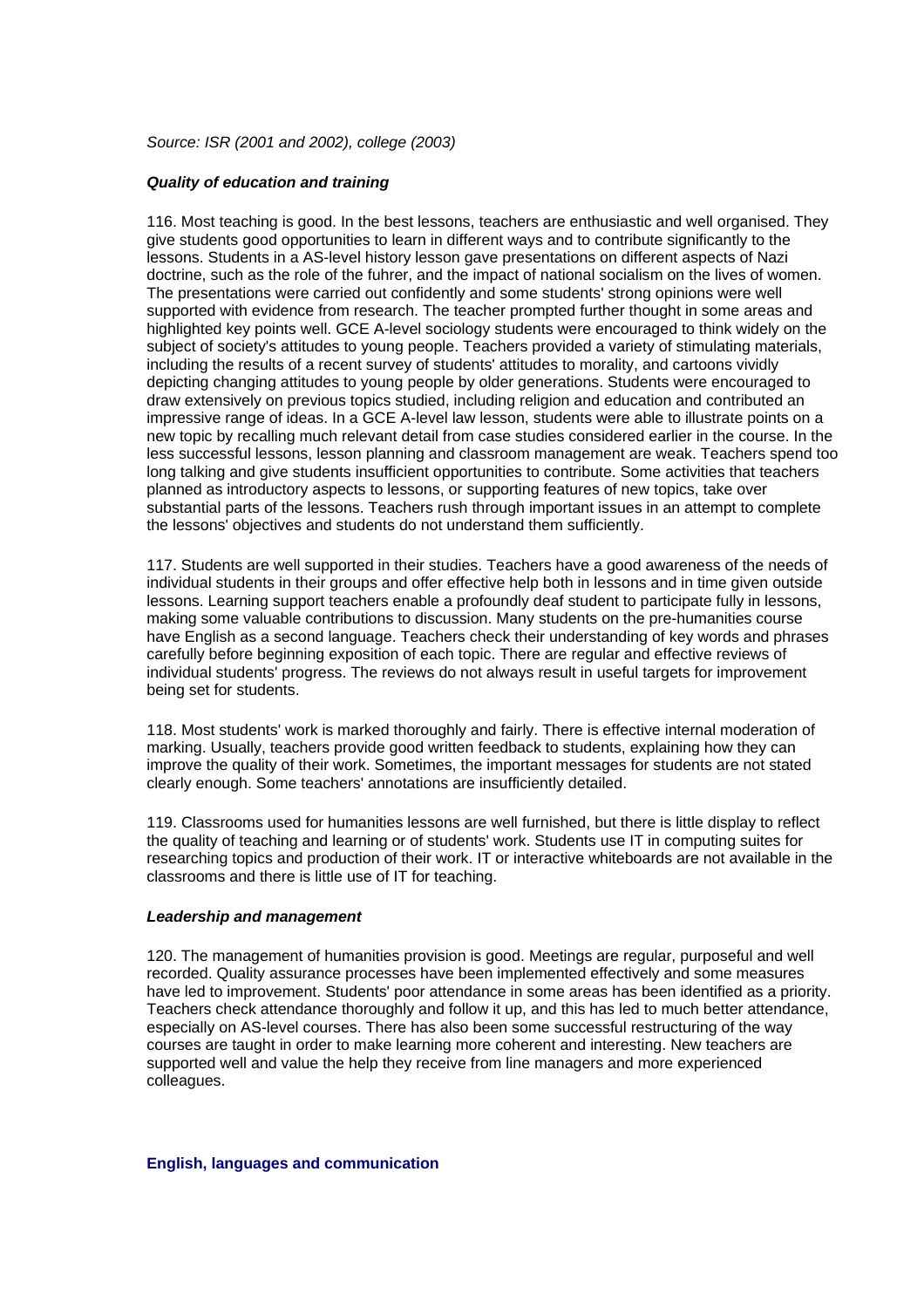Overall provision in this area is **unsatisfactory (grade 4)**

#### *Strengths*

- o high pass rates on GCSE modern foreign language courses
- good development of students' comprehension skills in modern foreign language courses.

 $\overline{\mathbf{r}}$ 

#### *Weaknesses*

- o too much unsatisfactory teaching and learning
- o inadequate feedback by teachers on students' written work
- o students' lack of punctuality and low attendance rate
- o unsatisfactory curriculum management.

#### *Scope of provision*

121. The college offers GCSE English and English literature for full-time students and GCSE English for evening students. There are full-time GCE A-level and GCE A-level English language and literature, and English literature courses and AS-level English literature is offered in the evening. At the time of the inspection, there were 111 students enrolled on AS-level courses, 32 on GCE A-level courses, and 215 on GCSE courses.

122. Modern language courses include French, Italian, Spanish and German from beginner level to AS level and to GCE A level in French. Japanese is also offered at beginner level. All courses are taught at the Uxbridge site. These language courses are offered in the evenings with the exception of AS-level and GCE A-level French which is also available to daytime students. At the time of the inspection, there were 361 students in modern languages. Of these, 264 were at beginner level, 39 on GCSE courses and 58 on GCE A-level programmes.

123. The college has reduced the number of full-time language courses because student demand for language courses is low. AS-level French is now the only language course available to full-time students. There is also a narrow range of language programmes offered in the evening for adults. Courses in English as a foreign language are offered from pre-intermediate level to advanced level during the day, in the evenings and at weekends. All of these courses are taught at the Uxbridge site. At the time of the inspection, there were 84 students on English as a foreign language programmes.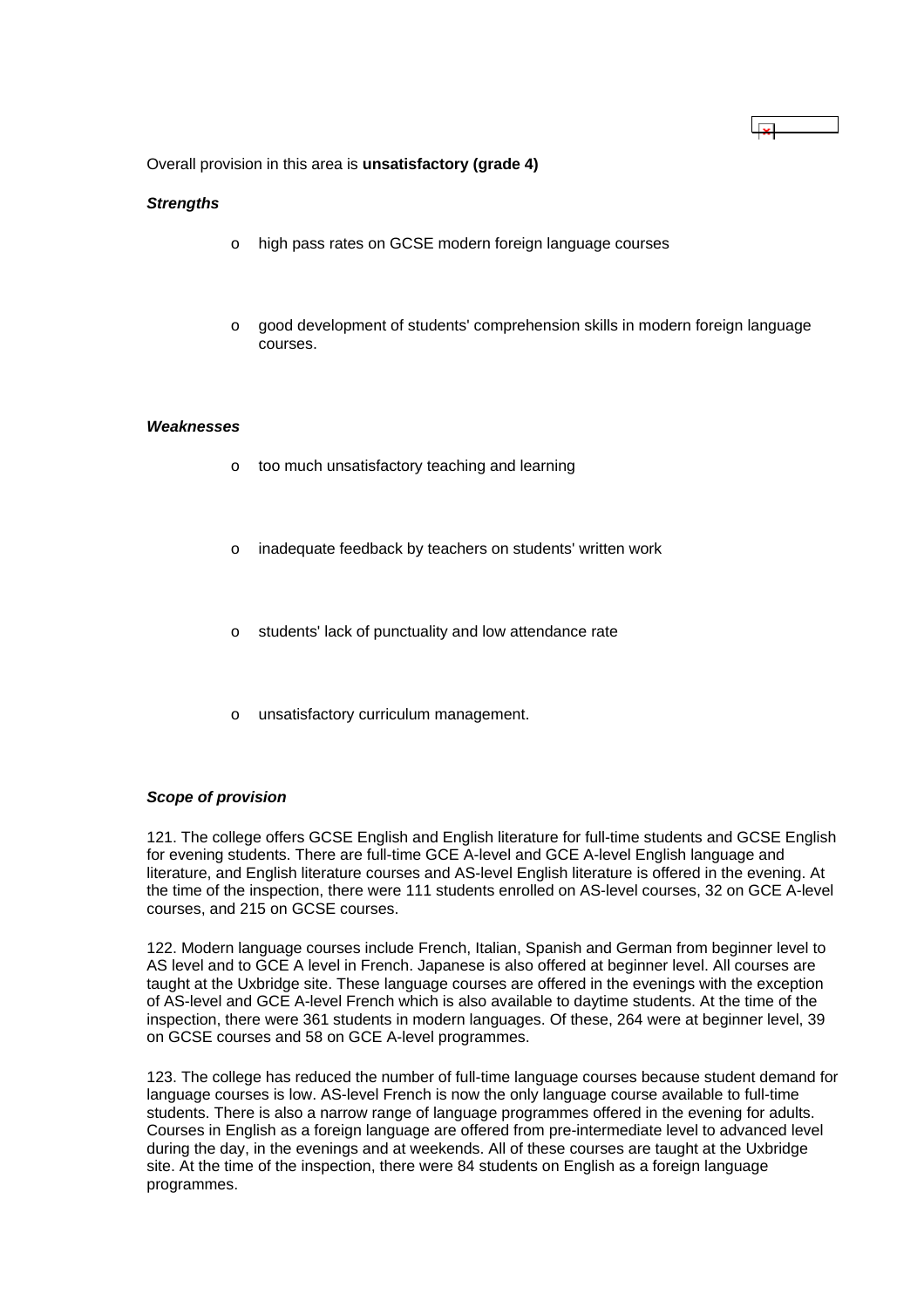124. The college also offers courses in sign language, from level 1 to certificate level, for those with hearing impairment or living with someone who has a hearing impairment. These courses are offered in the evenings at both the Uxbridge and Hayes sites, and `intensive courses' are available at weekends. At the time of the inspection, 218 students were enrolled on these courses. The range of English programmes available for full-time students is satisfactory, but the GCE A-level class is small.

## *Achievement and standards*

125. Pass rates are high on GCSE modern languages courses. For example, in 2002 and 2003, all students who completed the GCSE Spanish course achieved the qualification. In both GCSE French and GCSE Italian, pass rates are significantly above the national average. Achievement on the GCSE English literature course is significantly below the national average. The proportion of high level grades achieved by students on AS-level and GCE A-level English language and literature has fallen since 2002, but has remained satisfactory on AS-level and GCE A-level modern foreign languages courses. Pass rates in most of the remaining modern foreign languages and English programmes are satisfactory and close to national averages. In 2003, retention rates in GCSE French and Spanish were well below the national average, and on the AS-level English literature course the retention rate had fallen to just below the national average.

126. Students on modern foreign languages courses develop their comprehension skills well. Most students can understand clearly directions, numbers and simple instructions, and they can complete written work effectively and play `language games'. Many of these students are new to learning the foreign language. Students in AS-level French language lessons use tape and video materials effectively to make notes and presentations. Students are confident and contribute fully in lessons.

127. Students are not punctual to lessons. Many students arrive late, learning is interrupted and often the teacher has to repeat what the rest of the class has covered. In some lessons, students arrived up to 50 minutes late. Students' attendance in lessons observed during the inspection was poor. The average attendance in lessons observed was 14.5% below the national average.

| Qualification               | Level | <b>Completion year:</b> | 2001    | 2002 | 2003 |
|-----------------------------|-------|-------------------------|---------|------|------|
| <b>GCSE French language</b> | 2     | No. of starts           | *       | 17   | 16   |
|                             |       | % retention             | $\star$ | 71   | 44   |
|                             |       | % pass rate             | $\star$ | 83   | 100  |
| <b>GCSE English</b>         | 2     | No. of starts           | 209     | 206  | 194  |
|                             |       | % retention             | 92      | 73   | 82   |
|                             |       | % pass rate             | 41      | 50   | 45   |
| <b>AS-level French</b>      | 3     | No. of starts           | $\star$ | 31   | 15   |
| language                    |       | % retention             | *       | 61   | 87   |
|                             |       | % pass rate             | $\star$ | 58   | 85   |
| <b>AS-level English</b>     | 3     | No. of starts           | 33      | 36   | 28   |
| language and literature     |       | % retention             | 85      | 89   | 64   |
|                             |       | % pass rate             | 93      | 94   | 89   |
| <b>AS-level English</b>     | 3     | No. of starts           | 37      | 34   | 31   |
| literature                  |       | % retention             | 76      | 85   | 77   |
|                             |       | % pass rate             | 71      | 97   | 88   |

## *A sample of retention and pass rates in English, languages and communication, 2001 to 2003*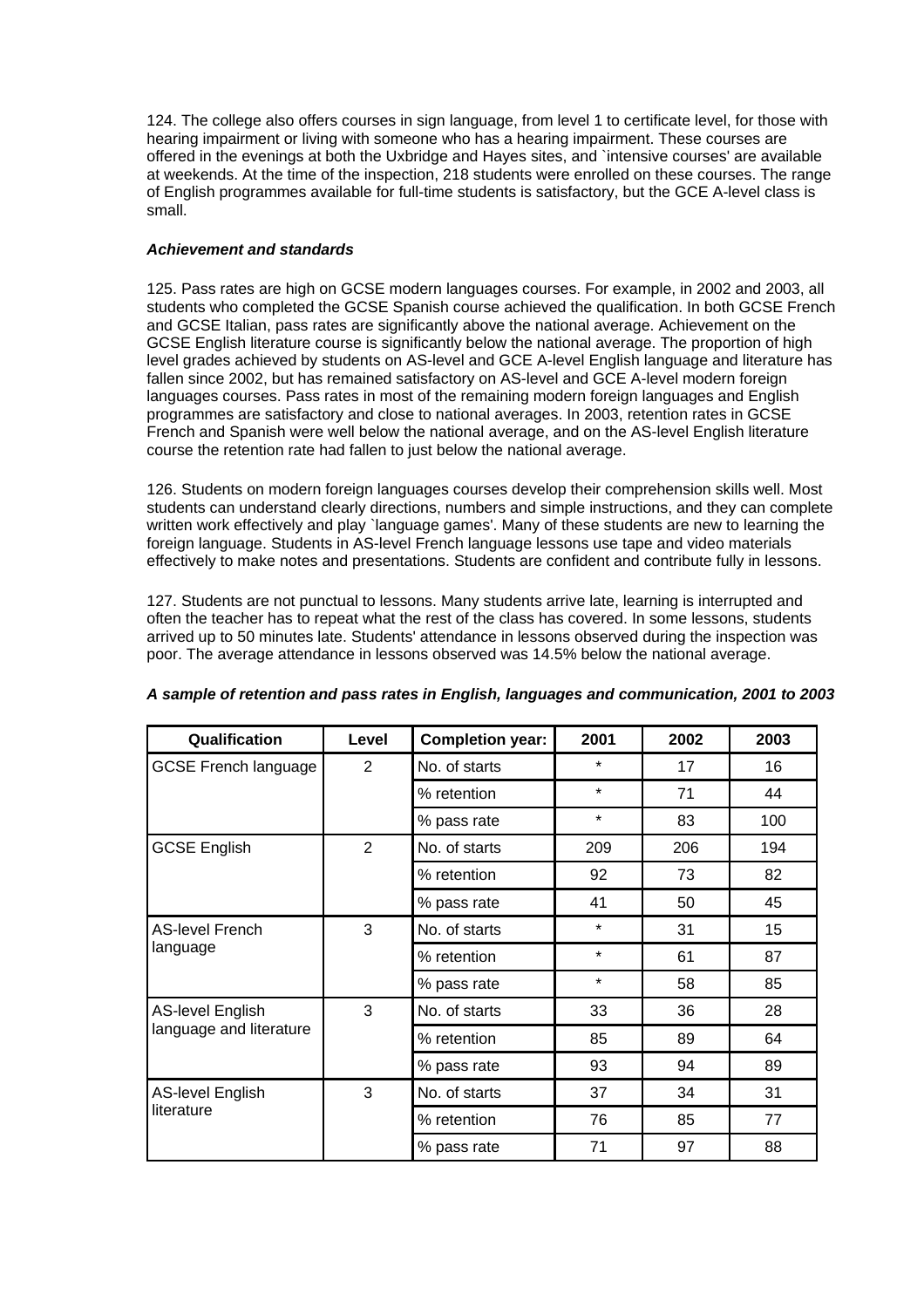*Source: ISR (2001 and 2002), college (2003) \* fewer than 15 students enrolled*

### *Quality of education and training*

128. There is too much unsatisfactory teaching. Much teaching is unexciting and barely satisfactory, too much is poor, and little is good or better. The proportion of unsatisfactory teaching grades for this area of learning is significantly above the national average. Most lesson plans do not include clearly defined and specific learning outcomes for students. Many teachers do not pay sufficient attention to the learning needs of students. In many lessons, students have a wide range of abilities, skills and experience, but teachers fail to devise methods and materials to meet the differing needs of students. For example, half of the students in GCSE English lessons are repeating the course in order to improve their GCSE grade, and many students speak English as a second or third language. Students, whatever their level of ability, receive the same work in the same way, with the same amount of support. In the poorer lessons, teachers dominate the proceedings, talk for too long, and give students few opportunities to share knowledge and experience. Teachers do not use ICT to assist teaching and learning in lessons, and do not encourage students to use IT, for example, the Internet, to carry out research for their work. They rely too much on boards and overhead transparencies. Much of their board work is poor, overhead transparencies are often difficult to read, and many handouts lack relevance for students and do not hold their interest. Some groups are large, the seating arrangements are ill-considered, and students find it difficult to see and hear video recordings of plays. In most lessons, teachers do not use questions to students effectively in order to assess whether students have learned what was intended.

129. Most teachers have appropriate subject qualifications, but not all, including the current section managers, have teaching qualifications. None of the full-time teachers, and only two thirds of the 13 part-time teachers, hold a teaching qualification. Many teachers have recently attended relevant training events, but the staffing files are not up to date and do not contain details of attendance. Overall, rooms are furnished appropriately, but there is no students' work or stimulating materials related to students' courses displayed on classroom walls. There are no computers in teaching rooms.

130. Teachers often discuss students' completed work with them. However, their written comments on students' marked work are inadequate and do not enable students to improve their performance. Sometimes an identical comment, for example `good', is used to describe work that has been awarded different grades for different aspects. Teachers do not always correct students' errors in spelling, grammar and punctuation. There is no evidence that teachers use assessment specifications or marking criteria.

131. Students value the informal support and help provided by teachers and tutors. A student with a hearing impairment is supported well by a note taker. Students receive useful information and guidance at induction and receive an appropriate introduction both to the college and their course. However, course handbooks do not contain sufficient information, for example, about the content of courses, criteria used for marking students' work, or key dates for students to submit work.

#### *Leadership and management*

132. Curriculum leadership and management are unsatisfactory. Many teachers are part time and are not employed directly by the college. Some students have been taught by several different teachers during the autumn and spring terms, and one class was without a teacher for several weeks. Staff turnover is high. The different teachers manage lessons differently, there has been a loss of continuity in students' learning, and some students are making slow progress in their studies. A temporary section leader has been appointed, and a team leader for the modern languages provision. Meetings are held regularly, but not all are properly recorded and, often, action points are not noted, implemented or checked. Not all staff attend them. Meetings deal with the day-to-day, mainly administrative, business of the section and there is no discussion or sharing of good practice. Trained observers observe full-time lessons. However, most teachers are not observed by subject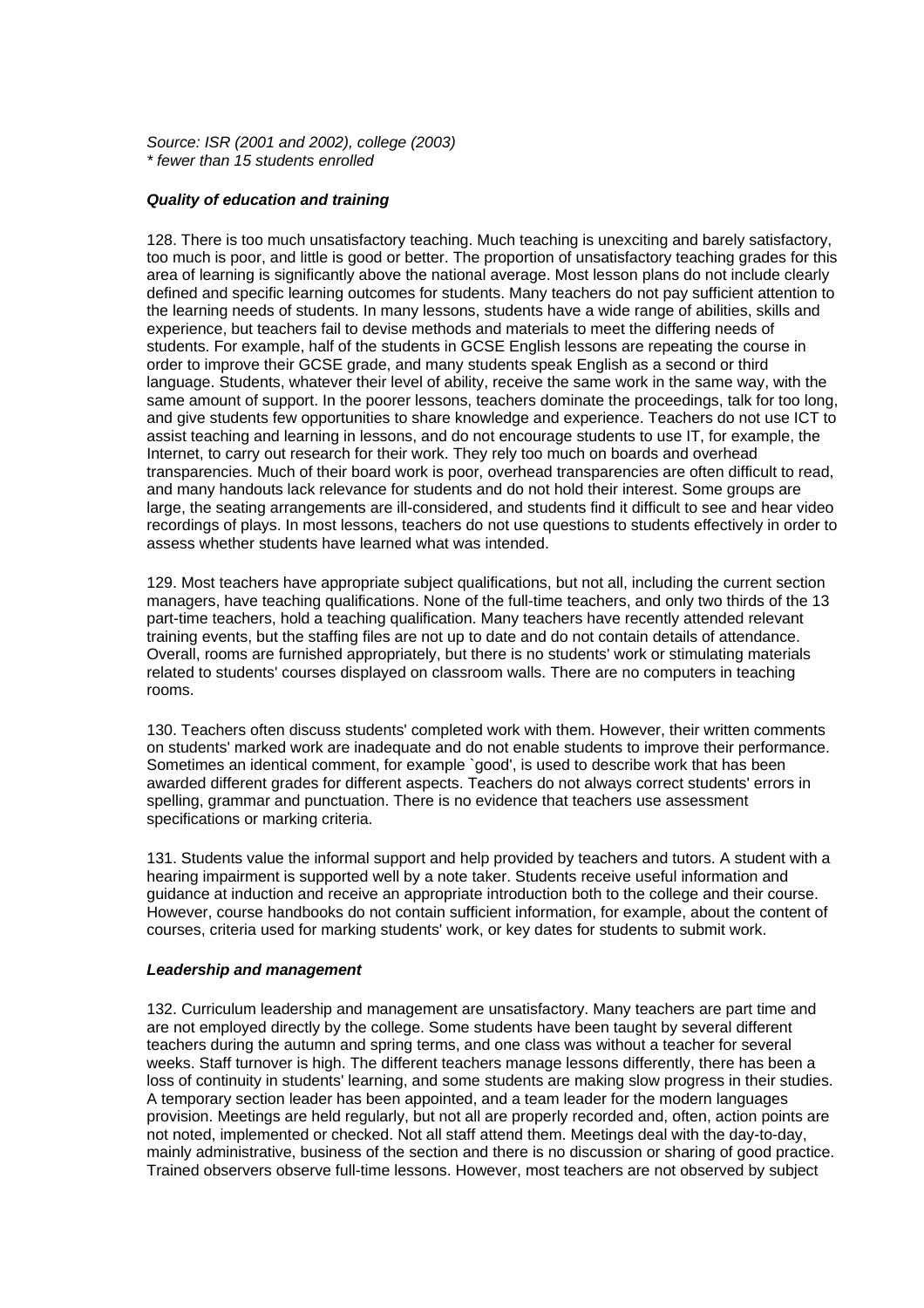<span id="page-46-0"></span>specialists and some grading of the quality of teaching appears generous. Part-time teachers are observed informally, if at all. In some cases, part-time teachers do not stay with the college long enough to be observed. Students' views are not formally or systematically collected, though some tutors gain students' views in tutorials. Course reviews are insufficiently thorough. Many aspects of practice that are satisfactory or standard practice have been identified as strengths. Teachers do not always deal appropriately with latecomers, some of whom are persistent latecomers. Students' learning is disrupted by those who arrive late, topics have to be repeated, and the concentration of the rest of the class is disturbed.

#### **English for speakers of other languages**

 $\mathbf{R}$ 

Overall provision in this area is **good (grade 2)**

#### *Strengths*

- o good rate of student progression to other courses
- o good teaching and learning
- o high-quality effective teaching and learning resources
- o effective course reviews.

#### *Weaknesses*

- o restricted accreditation of students' achievements
- o low retention rates on some courses
- o very low student attendance in some lessons.

#### *Scope of provision*

133. The colleges offers a good range of provision, including full-time courses, part-time courses in the evenings and on Saturdays, a summer programme and ESOL courses for students with literacy needs. There are also courses which develop both English language and vocational skills. Most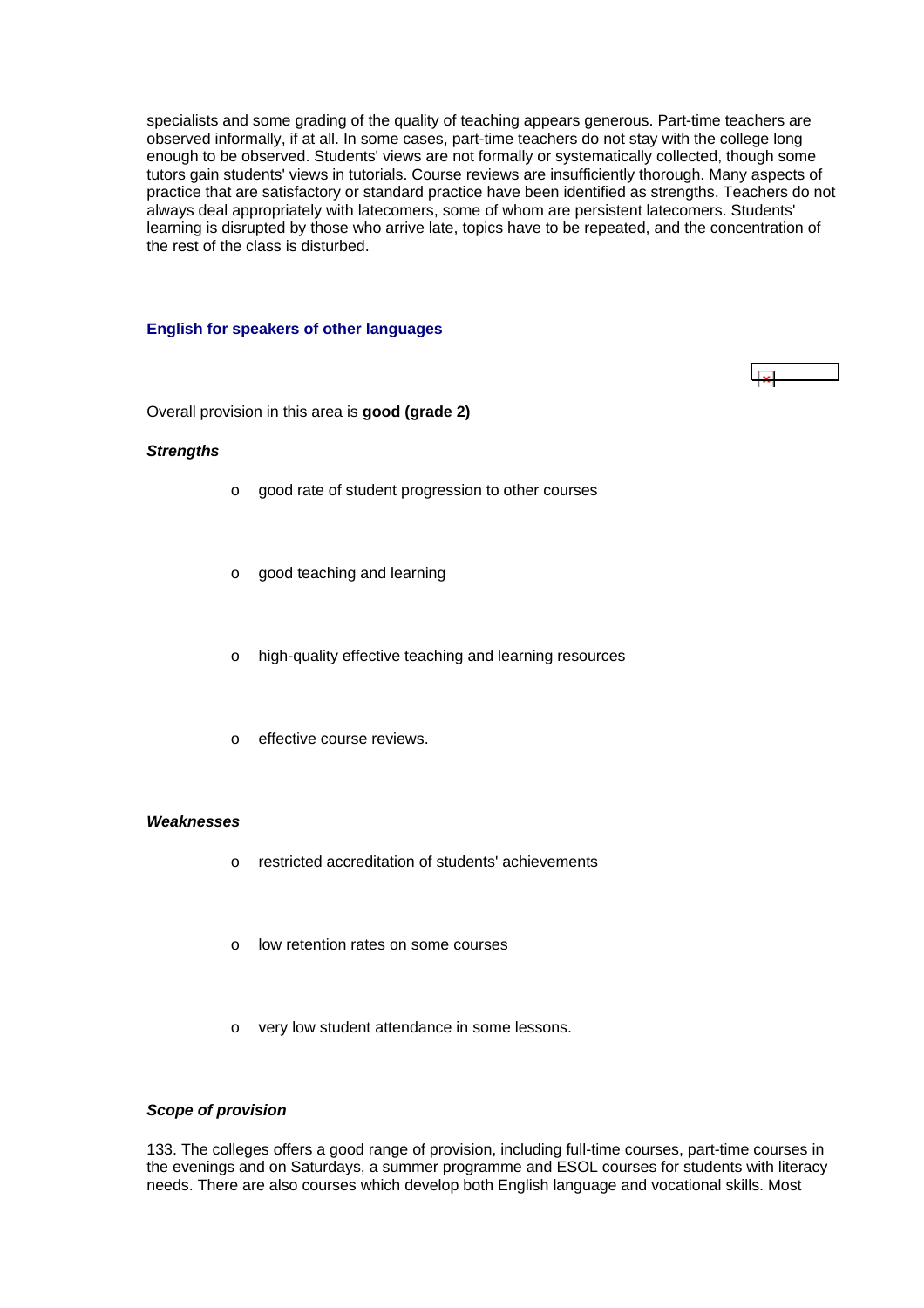courses are based at the college's Hayes Community site, but some are offered at the main site in Uxbridge. There is an expanding `outreach' section that provides courses at venues in the local community. Courses are offered at five levels. There are 327 students aged 16 to 18, of whom 203 attend full-time courses, and 1,158 aged 19 and over, of whom 789 attend part-time courses.

#### *Achievement and standards*

134. In 2003, the college began entering students for assessment for the Open College Network (OCN) ESOL award. The pass rates recorded by the college are misleading. The definition of achievement used by the college, for each course level, is the successful completion of only a single unit of the award, rather than completion of the required number to gain the full pass. Although students make good progress in acquiring appropriate language skills, the college enters students for assessment for insufficient OCN units, and students do not achieve accreditation for all of their efforts. A minority of students achieve a nationally accredited ESOL qualification as an additional award. Retention rates are low on some courses. In the three years 2001 to 2003, retention rates on full-time courses fluctuated, sometimes widely. The poorest retention rates are on some discrete ESOL courses. During the inspection, many students were not punctual and the student attendance rate in lessons observed was low at 67%, though it is just above the national average. However, there are wide variations in attendance and it is sometimes very low. In 13 of the lessons observed, around 40% or more of the students were absent.

135. The range of provision is good and the college encourages students to move from one level of study to another. In 2003, 64% of students progress to higher level courses. Half of the students on ESOL vocational courses moved to full vocational courses, and a further 15% gained employment.

136. Students make satisfactory progress in reading and writing. Teachers provide many opportunities for students to practise and consolidate the acquisition of oral skills and students make particularly good progress in speaking and listening. Students gain confidence from developing their fluency through working in pairs and can make presentations confidently to their classmates.

#### *Quality of education and training*

137. Most of the teaching is good. In the good lessons, teachers meet the varying needs and aspirations of all students. Teachers generally plan their lessons well, and share clear objectives with students. They summarise what has been covered at the end of lessons and plan thoughtfully for the next lesson. Teachers write simplified objectives on the whiteboard, which they explain to students at the beginning of the lesson and use again at the end to review the main learning points. They use topical subjects and issues to good effect. For example, in one lesson, students discussed productively their use of text messaging on mobile phones and how this differed from standard written English. In weaker lessons, teachers fail to provide materials that meet the different learning needs of students. Some lessons contain students of varying abilities, but the work set for students is the same for all of them: the most able students are insufficiently challenged by the level of work and they do not reach their full potential, and for some students the work set is too difficult.

138. Some marking of students' work is good and contains constructive feedback that helps students to improve their performance. Sometimes, however, comments from teachers are inadequate. Students' progress is monitored and reported on regularly. Students' confidence and self-esteem are developed through, for example, visits to museums and places of interest, which then form the basis of discussion. Former ESOL students volunteer to talk to potential students during the enrolment period about their experiences at the college. In recognition for this support, the students receive a college certificate at the college's award ceremonies.

139. There are high-quality teaching and learning resources. Students are given either a textbook or nationally devised learning materials, which are supplemented by a range of high-quality handouts produced by teachers. The best handout materials are devised specifically to meet individual students' needs. There are two ICT co-ordinators to help staff and students, some of whom have little or no experience of using computers, to use ICT effectively. Students develop their language skills through using computer-assisted language learning software and other facilities, such as the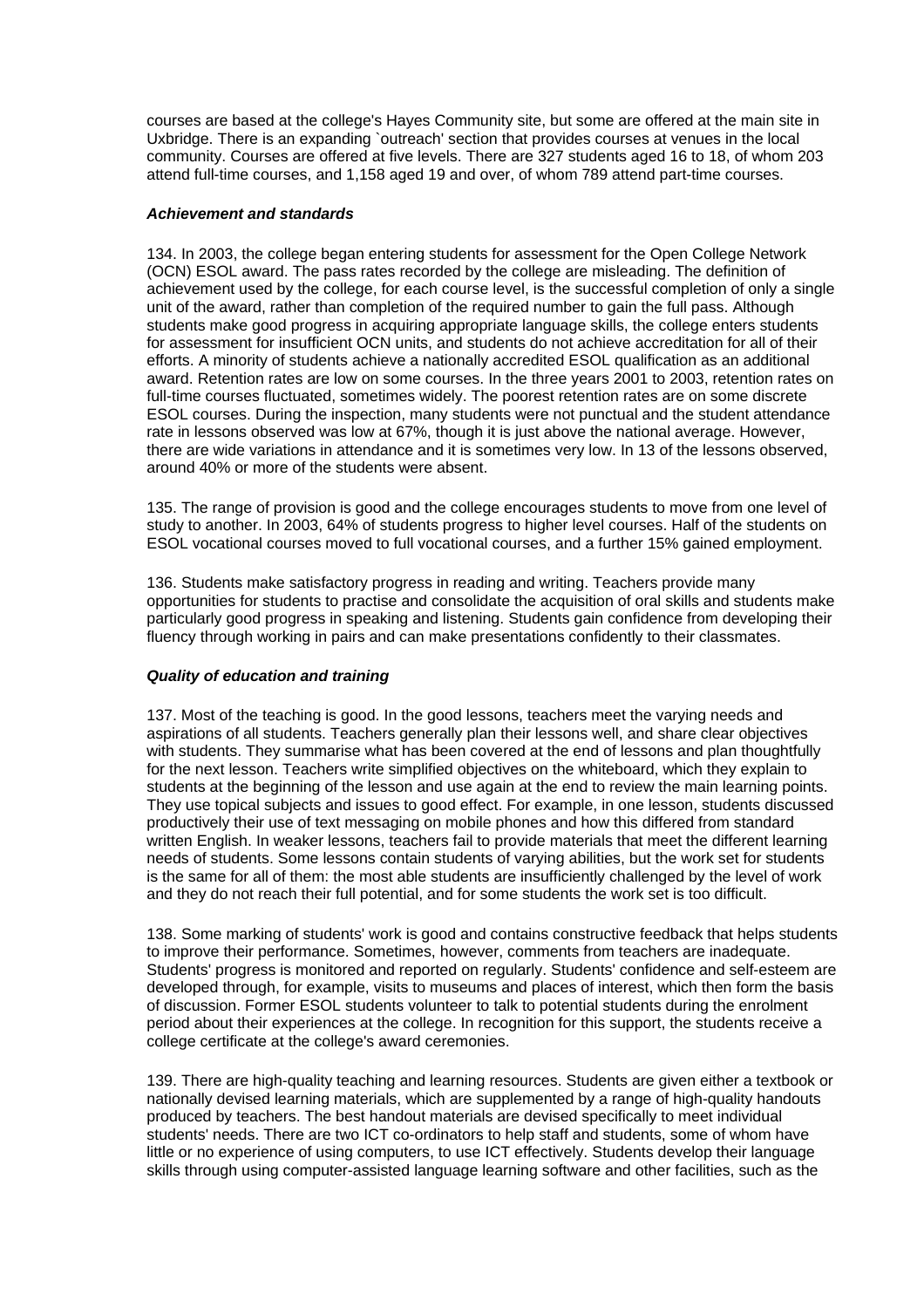#### <span id="page-48-0"></span>Internet.

#### *Leadership and management*

140. Curriculum leadership and management are good. Teachers are dedicated to their work and they share ideas to improve the quality of provision. They set clear targets in course reviews and monitor progress against them in team and management meetings. The targets for recruitment and achievement generally have been met, but student attendance and retention rate targets have not. Steps have been taken to try to address key weakness regarding students' attendance and punctuality. These include awarding certificates of achievement to students for good attendance, and ensuring tutorial co-ordinators monitor and follow-up absentees. This is starting to reduce the levels of absence and has significantly improved students' punctuality. There is an extensive staff development programme based on issues identified in course reviews and in lesson observations. Teachers who are not already suitably qualified are enabled to gain appropriate qualifications. Parttime and agency teachers are paid to attend staff development events and team meetings. There is good use of e-mail to communicate with those who are unable to attend meetings. All teachers are involved in the self-assessment process. Course teams identify strengths and weaknesses through regular meetings and course reviews, outcomes of which are included in the self-assessment report.

#### **Literacy and numeracy**

ا چا

Overall provision in this area is **satisfactory (grade 3)**

#### *Strengths*

- o good teaching and learning in practical lessons
- o students' well-developed speaking and listening skills
- o effective support staff.

#### *Weaknesses*

- o insufficient specifically designed materials to meet individual students' needs
- o students' underdeveloped reading and writing skills
- o inconsistently effective use of individual learning plans.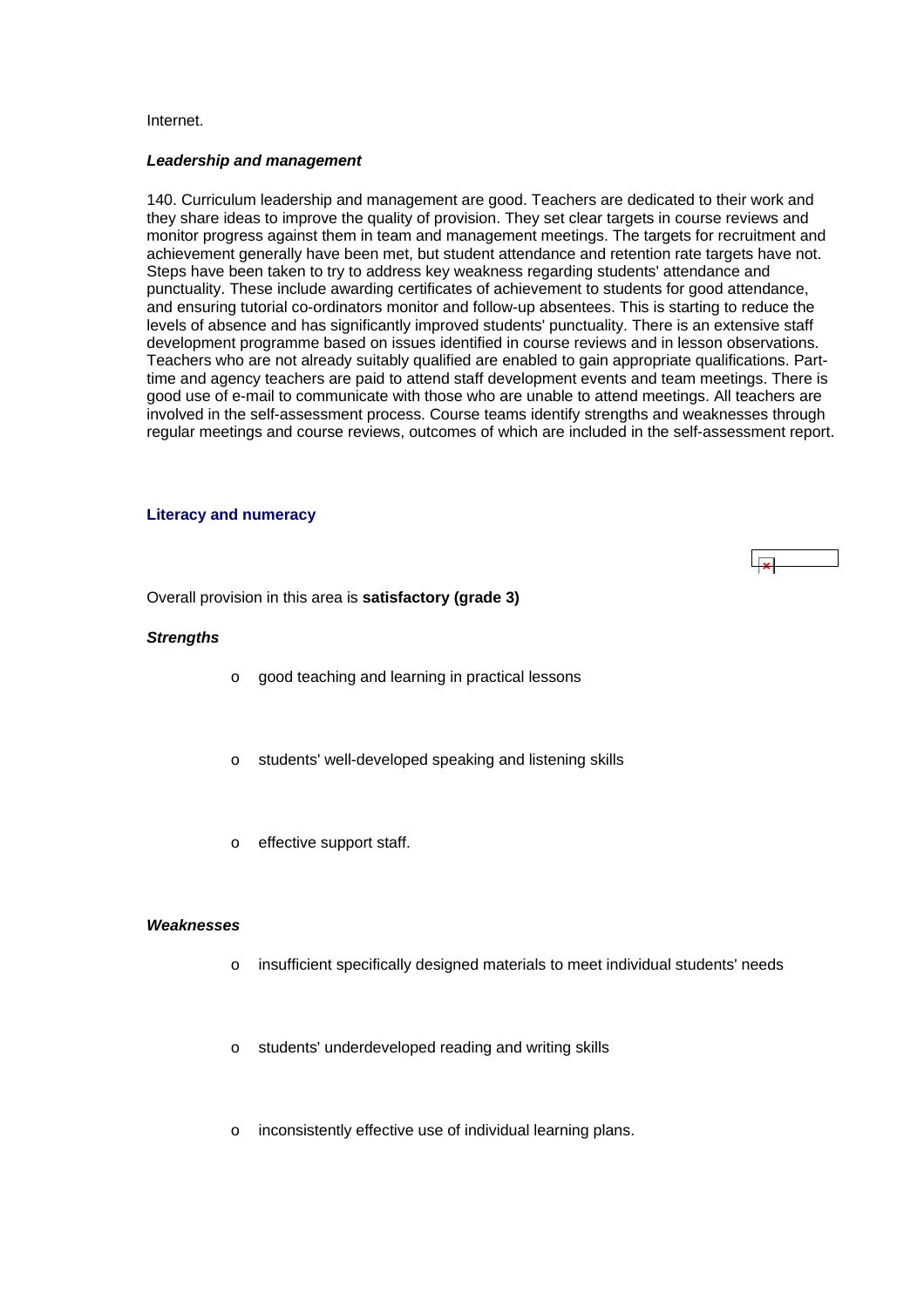## *Scope of provision*

141. Students' literacy, numeracy, and key skills at entry level to level 2, are developed mainly during their main subject lessons across the curriculum. There are also some separate literacy and numeracy lessons. The college offers a good range of entry level courses, and level 1 courses. They are designed for students who have few or no formal qualifications, young people who have been disaffected from their earlier education, and students with moderate or severe learning disabilities. Literacy and numeracy provision includes part-time and full-time courses for students aged 16 to 18 and adults who have disabilities or learning difficulties. There is an innovative programme of short and `link' courses for young people aged 14 to 16 and students aged 16 to 18. There are also vocational courses for young people aged 14 to 16 in, for example, motor vehicle, hairdressing, childcare, catering, and sport, which include learning support for students to develop their literacy, numeracy and ICT skills, and their personal effectiveness. In addition, the college provides extensive support for students with sensory impairment, specific learning difficulties and those with additional learning needs.

## *Achievement and standards*

142. Retention and pass rates for key skills at level 1, and the City and Guilds profile of achievement, are significantly above the national average. Some foundation studies students, however, fail to achieve qualifications.

143. Students are confident oral communicators and are able to use their skills effectively. Their reading and writing skills are less well developed and attainment in lessons is often poor. Students' numeracy skills are insufficiently developed.

144. Students generally progress well within the college, from one level of study to the next. However, some progression rates are poor. In 2003, in foundation studies, at the end of the courses, the destinations of 17% of full-time students aged 16 to 18 and 15% of part-time students aged 19 and over are unknown.

## *Quality of education and training*

145. Lesson plans vary in quality and effectiveness. The best are well written and include reference to assessment of individual students' learning and attainment. The plans include the means of integrating the development of students' literacy and numeracy skills with the lesson. In the best lessons, plans and/or objectives are shared with learning support staff and students. However, many lesson plans lack clear objectives and the means for recording whether objectives have been met are vague. The tasks for students included in the plans are often routine and unimaginative. Teachers tend to acknowledge the need for differing methods and materials to meet the needs of their students, but do not provide appropriately designed materials or alter their teaching methods for the lessons.

146. Some teaching is good. Students develop good speaking and listening skills. In the best lessons, teachers use topics and projects that involve students in relevant, practical activities. Teachers plan the lessons carefully and identify individual objectives for students. They use resources well to ensure that students meet some challenging learning goals. Learning support staff are fully briefed by teachers and work well in the lessons to support students whose basic skills are weak. Literacy and numeracy skills are developed effectively and the standard of students' written work is generally good. For example, in one lesson, students were running an imaginative and exciting business enterprise venture as a profit-making undertaking. Students' number and language skills were being developed incrementally, and the range of concepts involved during the activities ensured that students' understanding and abilities were extended. Students clearly rose to the occasion.

147. In the less effective lessons, teaching is dull and students lose interest. Teachers do not pay sufficient attention to individual students' needs when planning lessons. The same materials or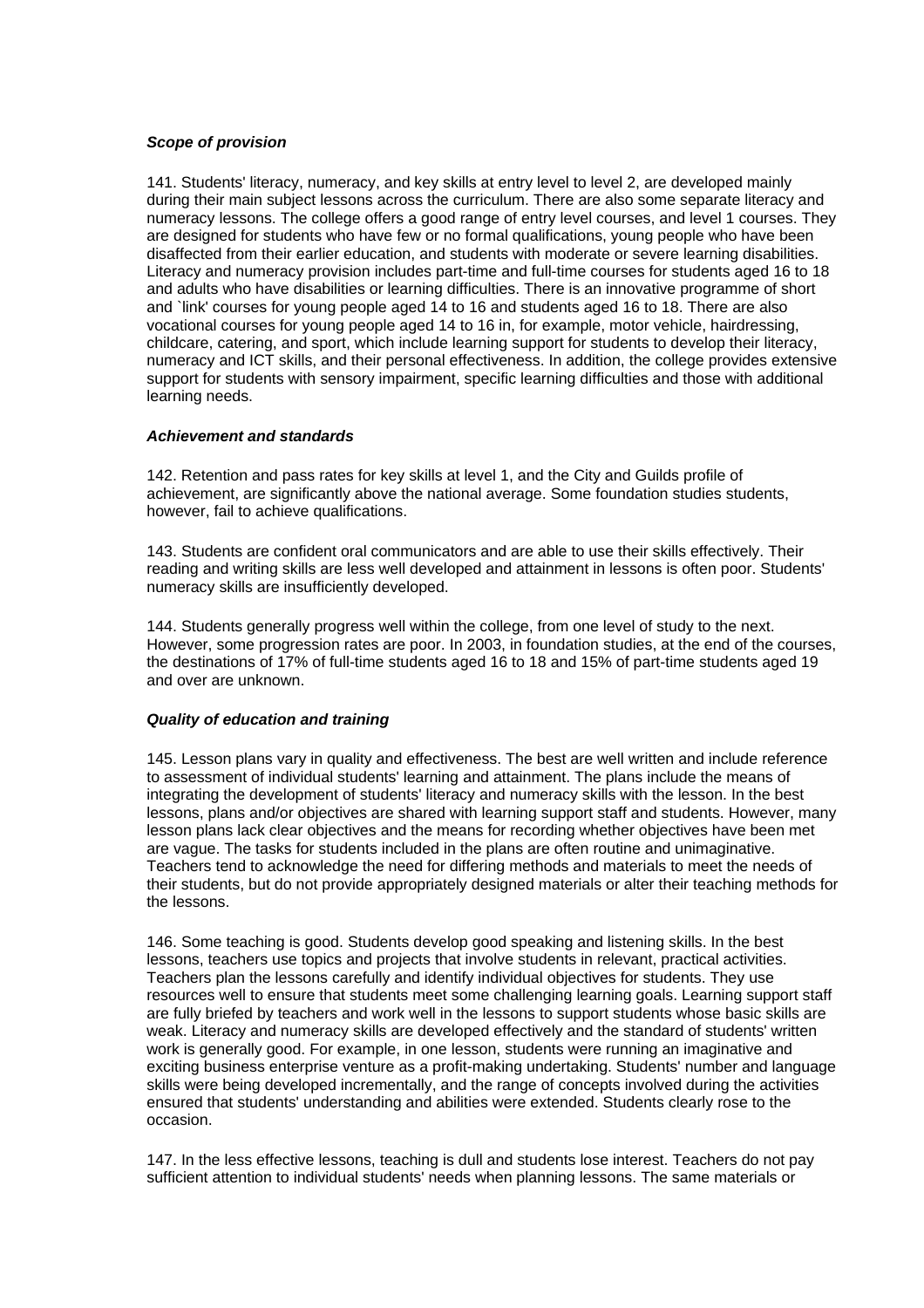<span id="page-50-0"></span>activities are used for all students, regardless of their differing levels of ability. For example, in a literacy lesson, the teacher arranged students into groups, but they all did the same work, at the same pace, and in the same way. The piece of writing chosen for the task was about a topic that was of little relevance to students and not enough was learned. Some teachers dominate significant portions of lessons by talking for too long and fail to involve the students. Others do not take into account the learning styles of their students, they rely too much on texts or other written materials, and do not engage students in useful practical activities. Learning support assistants are available to help individual students during lessons, but teachers do not always make effective use of them.

148. The assessment of students' learning needs at the start of the courses is effective. Individual learning plans are not always effective. Some contain relevant detail of progress to date and individual targets with dates by which they should be met. The plans are updated regularly, and teachers make effective use of them to plan suitably differentiated materials, activities, and teaching methods for lessons which take account of the different needs and abilities of students. At the time of the inspection, some plans had been completed by the stipulated deadlines, but others were overdue and some were not completed at all. The level of detail and clarity of recording is also variable. Many targets set for students are vague, some refer consistently to appropriate initial and subsequent assessment of students' skills and learning, while others make no reference to it. Some are very poor and do not help students to improve incrementally in order to meet their targets. Assessment of students' work is of variable quality and effectiveness. In successful lessons, teachers and learning support staff monitor students' learning carefully and accurately and assess students against shared and realistic learning targets. They ensure that students aspire to high standards. However, in too many lessons, there is little feedback from teachers to students. Often, teachers fail to give effective feedback on students' written work. Students do not always have access to their completed and marked work. Teachers' oral feedback is generally good and used well to quide and support students during lessons. A few teachers are not yet able to explain clearly to students how to complete tasks. This is particularly evident when teaching numeracy, especially in cases where the teacher does not have expertise in teaching it.

149. Resources are satisfactory. Students have access to digital cameras to record relevant learning activities and used to improve students' ICT skills. There is a well-equipped independent living skills area on the Hayes site that is used effectively by staff to promote learning among students with severe learning disabilities. However, some classrooms are dull and shabby and not all contain ICT equipment. A dedicated ICT room being used for teaching did not allow space for students to work in groups.

150. Support for students is good. The college has invested heavily in specialist support staff for hearing impaired students, those with specific learning difficulties, and those with additional learning support needs. `Learning advocates' are effective in helping students with their studies and there is a team of able learning support assistants.

#### *Leadership and management*

151. The foundation studies area is managed effectively. However, literacy and numeracy provision across the college is less effectively managed. Some inexperienced staff have to wait too long to begin teacher training. Quality assurance procedures are ineffective for literacy and numeracy across all the provision, and the variable quality of individual learning plans is an example of the lack of effective monitoring. Agency-supplied teachers are significantly under qualified and this often has an adverse effect on students' learning. The training and support for agency staff are insufficient. Teachers who are not members of the foundation studies area do not always have appropriate qualifications or skills in teaching literacy and numeracy, and many are not effective teachers of these skills. The collection and use of relevant student data are inconsistent across the courses, and the college does not have the means of measuring any impact that improvements in students' literacy and numeracy skills have in raising standards.

**Part D: College data**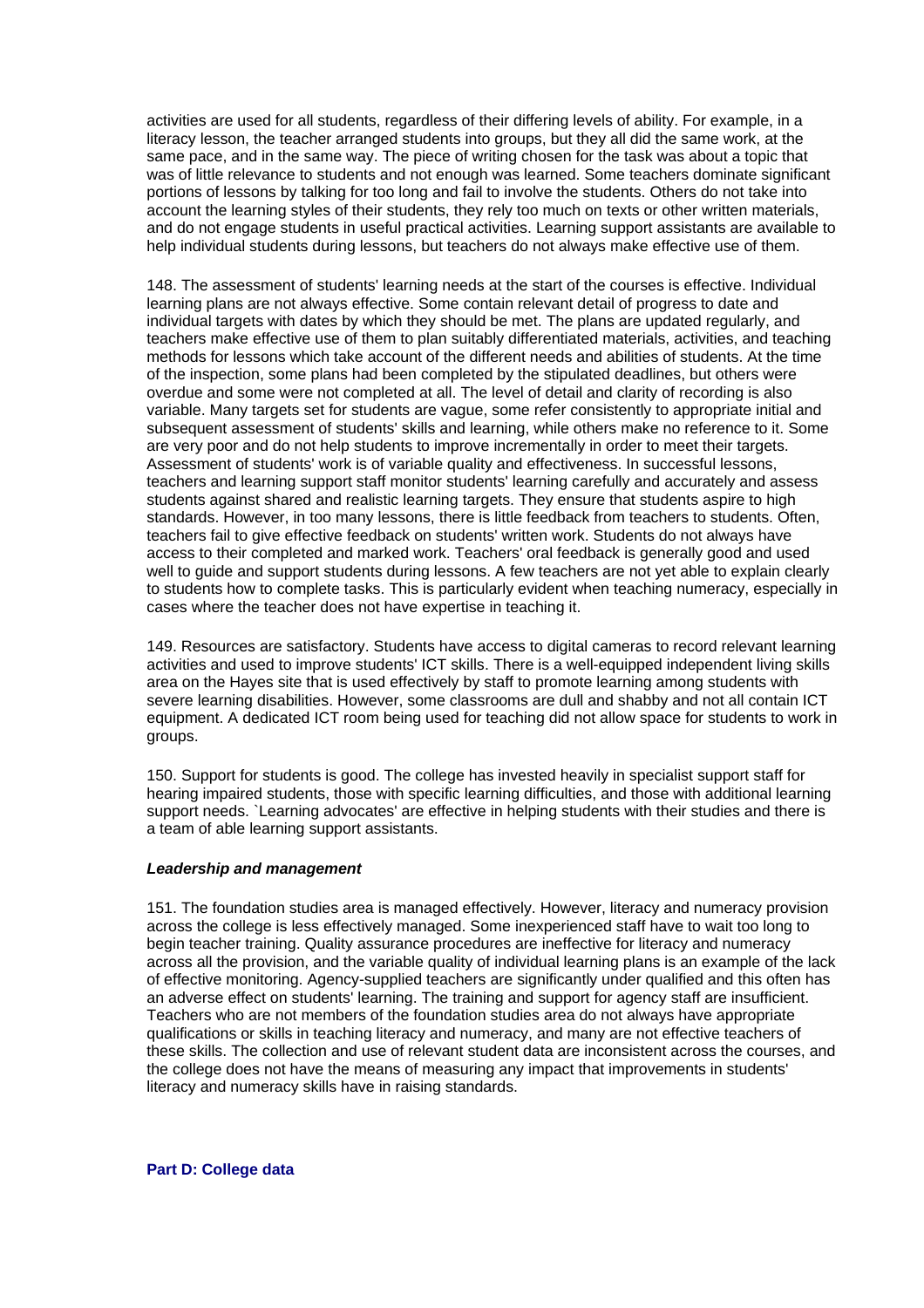# <span id="page-51-0"></span>**Table 1: Enrolments by level of study and age**

| Level        | 16-18 % | $19 + \%$ |
|--------------|---------|-----------|
|              | 30      | 42        |
| $\mathbf{2}$ | 27      | 15        |
| 3            | 28      | 12        |
| 4/5          | 0       | 3         |
| Other        | 15      | 28        |
| <b>Total</b> | 100     | 100       |

*Source: provided by the college in 2004*

# **Table 2: Enrolments by curriculum area and age**

| <b>Curriculum area</b>                                  | $16 - 18$ | $19+$    | <b>Total</b>   |
|---------------------------------------------------------|-----------|----------|----------------|
|                                                         | No.       | No.      | Enrolments (%) |
| Science and mathematics                                 | 756       | 281      | 5              |
| Land-based provision                                    | $\Omega$  | $\Omega$ | 0              |
| Construction                                            | 63        | 207      | 1              |
| Engineering, technology and<br>manufacture              | 209       | 230      | $\overline{2}$ |
| Business administration,<br>management and professional | 745       | 1,652    | 12             |
| Information and communication<br>technology             | 886       | 3,803    | 25             |
| Retailing, customer service and<br>transportation       | 126       | 761      | 5              |
| Hospitality, sports, leisure and travel                 | 441       | 590      | 5              |
| Hairdressing and beauty therapy                         | 450       | 560      | 5              |
| Health, social care and public<br>services              | 506       | 403      | 5              |
| Visual and performing arts and<br>media                 | 406       | 91       | 3              |
| <b>Humanities</b>                                       | 469       | 115      | 3              |
| English, languages and<br>communication                 | 455       | 547      | 5              |
| Foundation programmes                                   | 1,567     | 2,806    | 23             |

ا جرا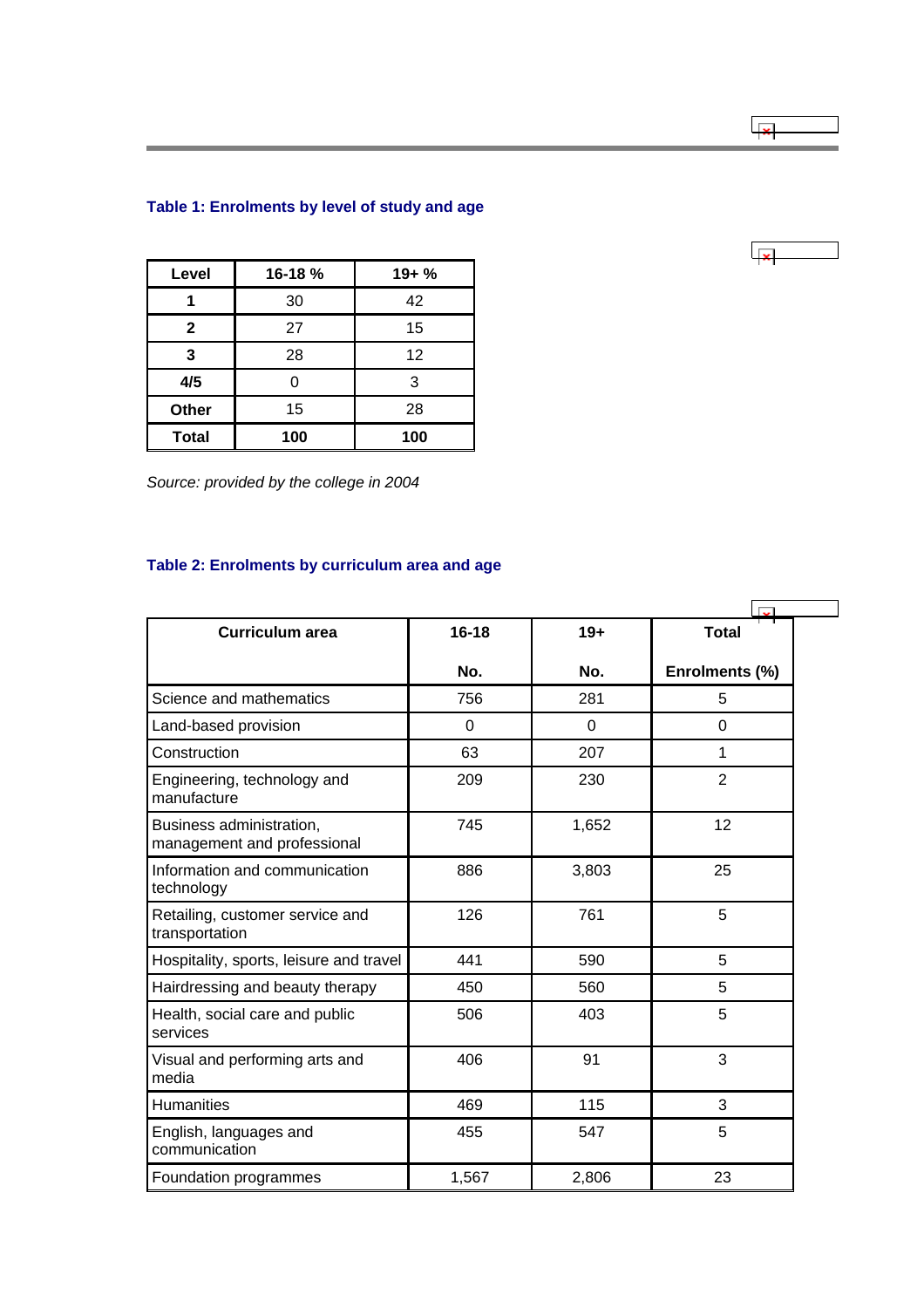<span id="page-52-0"></span>

| <b>Total</b><br>070<br>12,046<br>100 |
|--------------------------------------|
|--------------------------------------|

*Source: provided by the college in 2004*

## **Table 3: Retention and achievement**

| <b>Level (Long</b>      | <b>Retention and</b><br>pass rate | <b>Completion year</b> |       |         |       |       |         |  |
|-------------------------|-----------------------------------|------------------------|-------|---------|-------|-------|---------|--|
| Courses)                |                                   | $16 - 18$              |       |         | $19+$ |       |         |  |
|                         |                                   | 2001                   | 2002  | 2003    | 2001  | 2002  | 2003    |  |
| 1                       | Starters excluding<br>transfers   | 927                    | 754   | 987     | 832   | 852   | 1,472   |  |
|                         | Retention rate %                  | 93                     | 89    | 77      | 84    | 82    | 75      |  |
|                         | National average %                | 75                     | 76    | $\star$ | 69    | 70    | $\star$ |  |
|                         | Pass rate %                       | 83                     | 84    | 86      | 75    | 77    | 90      |  |
|                         | National average %                | 69                     | 71    | $\star$ | 68    | 71    | $\star$ |  |
| $\overline{2}$          | Starters excluding<br>transfers   | 1,241                  | 1,397 | 1,472   | 935   | 833   | 969     |  |
|                         | Retention rate %                  | 78                     | 75    | 76      | 78    | 76    | 77      |  |
|                         | National average %                | 70                     | 72    | $\star$ | 68    | 68    | $\star$ |  |
|                         | Pass rate %                       | 78                     | 77    | 79      | 69    | 75    | 71      |  |
|                         | National average %                | 69                     | 71    | $\star$ | 68    | 72    | $\star$ |  |
| $\overline{\mathbf{3}}$ | Starters excluding<br>transfers   | 2,117                  | 1,612 | 1,598   | 1,243 | 1,043 | 877     |  |
|                         | Retention rate %                  | 73                     | 80    | 81      | 72    | 73    | 77      |  |
|                         | National average %                | 71                     | 77    | $\star$ | 68    | 70    | $\star$ |  |
|                         | Pass rate %                       | 76                     | 85    | 81      | 73    | 75    | 79      |  |
|                         | National average %                | 77                     | 79    | $\star$ | 69    | 72    | $\star$ |  |
| 4/5                     | Starters excluding<br>transfers   | $***$                  | $***$ | $***$   | 65    | 71    | 73      |  |
|                         | Retention rate %                  | $**$                   | $***$ | $**$    | 72    | 72    | 84      |  |
|                         | National average %                | 73                     | 71    | $\star$ | 67    | 67    | $\star$ |  |
|                         | Pass rate %                       | $***$                  | $***$ | $**$    | 43    | 43    | 54      |  |
|                         | National average %                | 54                     | 53    | $\star$ | 55    | 56    | $\star$ |  |

*Note: summary of retention and achievement for the last three years by age and level of course, compared against national averages for colleges of the same type (that is general FE/tertiary colleges or sixth form colleges).*

*Sources of information:* 

*1. National averages: Benchmarking Data 2000 to 2002: Retention and Achievement Rates in*